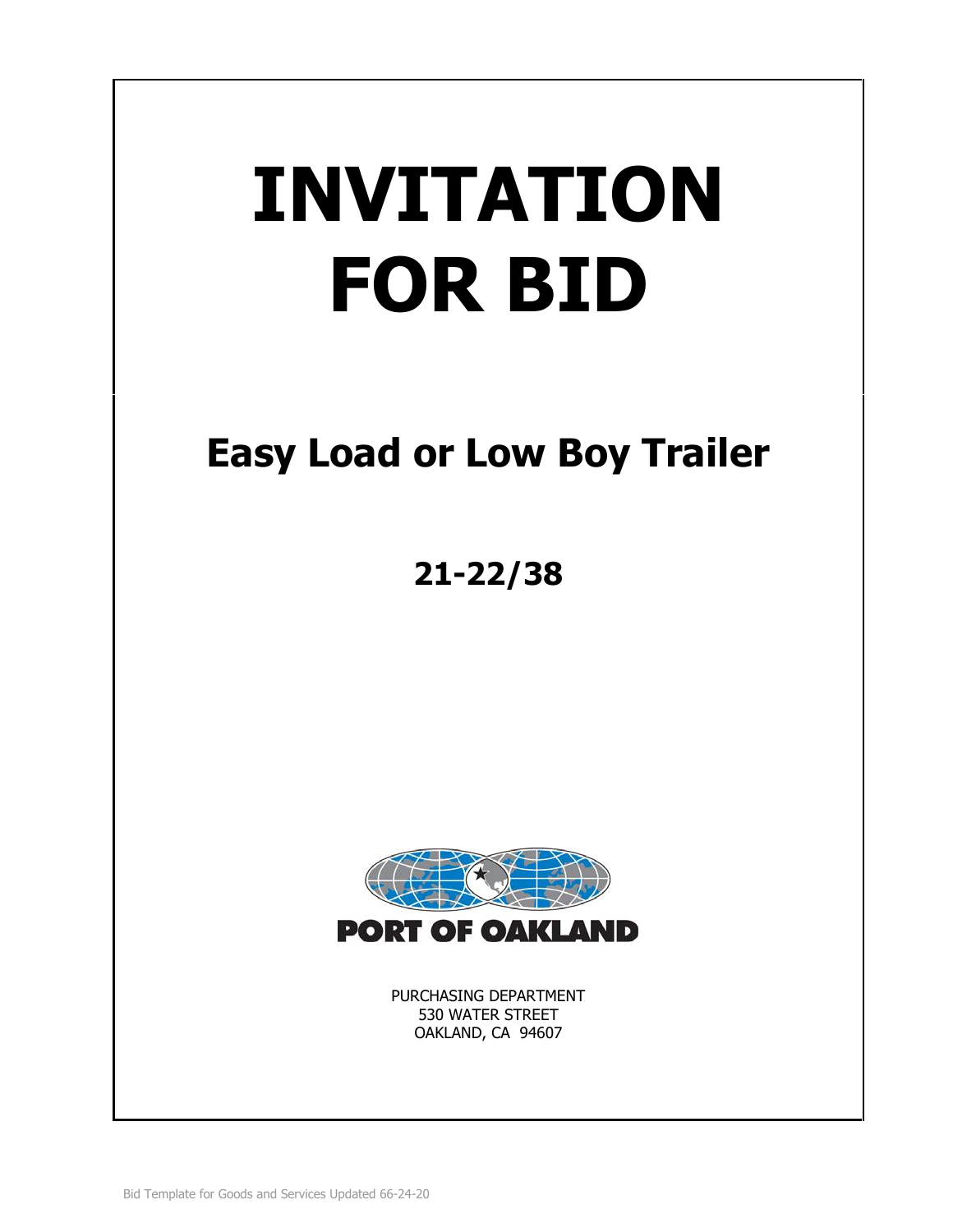

# **INVITATION FOR BID**

#### **Bid No. 21-22/38 – Easy Load or Low Boy Trailer**

The Port of Oakland ("Port"), Oakland, California, through the Purchasing Department, is hereby soliciting competitive bids for the above-mentioned project. The successful bidder ("Bidder") will be required to furnish all labor, material, equipment, supplies, applicable taxes, insurance, bonding (if applicable), permits, and licenses to complete this project.

# **General Bid Information**

| <b>Bid Title</b>                     | Easy Load or Low Boy Trailer                                                                                                                                                                                               |
|--------------------------------------|----------------------------------------------------------------------------------------------------------------------------------------------------------------------------------------------------------------------------|
| <b>Bid Type</b>                      | Goods                                                                                                                                                                                                                      |
| <b>Bid Number</b>                    | $21 - 22/38$                                                                                                                                                                                                               |
| <b>Bid Issued</b>                    | March 9, 2022                                                                                                                                                                                                              |
| <b>Issuing Department</b>            | Vehicle & Equipment Maintenance                                                                                                                                                                                            |
| <b>Pre-bid Meeting</b>               | N/A                                                                                                                                                                                                                        |
| <b>Scheduled Publication</b><br>Date | March 11, 2022                                                                                                                                                                                                             |
| <b>Bid Due Date</b>                  | April 7, 2022 until 2:00 p.m. Bids received after the time and<br>date stated shall be returned unopened to the Bidder. All timely<br>submitted Bids are opened at the Submittal Address 15 minutes<br>after they are due. |

# **Instructions for Submitting Bids**

| <b>Submittal Address</b>                         | Port of Oakland (Second Floor, Purchasing Department)<br>Attn: Nickulaus Sioson<br>530 Water Street<br>Oakland, CA 94607                                                                                                                                          |  |
|--------------------------------------------------|-------------------------------------------------------------------------------------------------------------------------------------------------------------------------------------------------------------------------------------------------------------------|--|
| <b>Submittal Copies</b>                          | One (1) Original                                                                                                                                                                                                                                                  |  |
| <b>Submittal Envelope</b><br><b>Requirements</b> | Bids must be sealed and have the following information clearly<br>marked and visible on the outside of the envelope:<br><b>Bid Number and Title</b><br>$\bullet$<br>Name of Your Company<br>$\bullet$<br>Address<br>$\bullet$<br><b>Phone Number</b><br>$\bullet$ |  |
| <b>Late Submittals</b>                           | Bids received after the time and date stated in the Bid Due Date<br>section shall be returned unopened to the Bidder.                                                                                                                                             |  |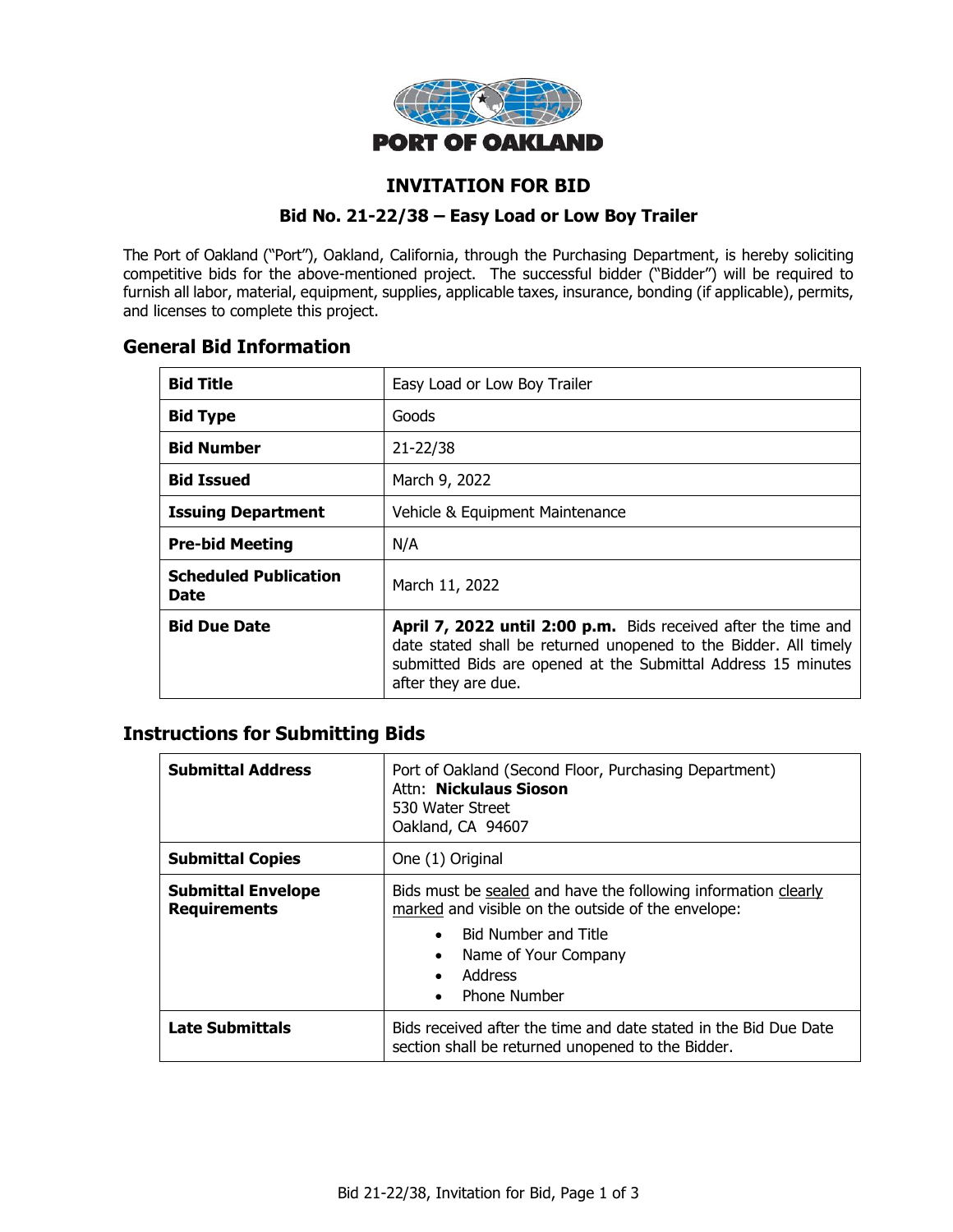# **How to Obtain Bid Documents**

| Location                     | <b>Address</b>                                                                                                                                                                                               |  |
|------------------------------|--------------------------------------------------------------------------------------------------------------------------------------------------------------------------------------------------------------|--|
| Website                      | http://www.portofoakland.com/business/bids-rfps/                                                                                                                                                             |  |
|                              | navigate to the Port of Oakland's main website at:<br>0r<br>http://www.portofoakland.com/, then click on "Bids/RFPs" from the<br>banner on the top of the page, and then scroll down to download<br>the Bid. |  |
| <b>Purchasing Department</b> | Please call Nickulaus Sioson at (510) 627-1140 or email<br>nsioson@portoakland.com for any issues downloading<br>Bid<br>document from Port website or to request an email copy.                              |  |

Bid documents may be obtained from the location(s) indicated in the table below:

# **Questions about the Bid or Request for Information**

Questions and or Requests for Information (RFI) must be submitted in writing and can be submitted by email as follows:

| <b>Primary Contact</b>       | Nickulaus Sioson                                                                                                                                                                                                                                                                                                                                                         |  |
|------------------------------|--------------------------------------------------------------------------------------------------------------------------------------------------------------------------------------------------------------------------------------------------------------------------------------------------------------------------------------------------------------------------|--|
|                              | Email: nsioson@portoakland.com                                                                                                                                                                                                                                                                                                                                           |  |
| <b>Question/RFI Due Date</b> | March 23, 2022 until 4:00 p.m.                                                                                                                                                                                                                                                                                                                                           |  |
|                              | Please submit questions as soon as possible. No questions<br>regarding the specifications will be responded to after the above<br>date. All pertinent questions will be responded to and answered in<br>writing no later than the Response Date listed below.                                                                                                            |  |
| <b>Response Date</b>         | March 28, 2022                                                                                                                                                                                                                                                                                                                                                           |  |
|                              | All pertinent questions will be responded to <b>via addendum</b><br>emailed to all prospective Bidders and placed on the Port's website.<br>Bidders who did not receive a copy of the addendum should<br>download it from the Port's website. See the "How to Obtain Bid<br>Documents" section for our web address. All addenda must be<br>acknowledged on the Bid Form. |  |

# **Full Opportunity**

The Port's policy prohibits discrimination or preferential treatment because of race, color, religion, sex, national origin, ancestry, age (over 40), physical or mental disability, cancer-related medical condition, a known genetic pre-disposition to a disease or disorder, veteran status, marital status, or sexual orientation. It is the policy of the Port of Oakland to encourage and facilitate full and equitable opportunities for small local businesses to participate in its contracts for the provision of goods and services. It is further the Port's policy that no discrimination shall be permitted in small local business participation in Port contracts or in the subcontracting of Port contracts. The successful Bidder shall comply with the Port's Non-Discrimination and Small Local Business Utilization Policy.

**Title VI Solicitation Notice:** The Port of Oakland, in accordance with the provisions of Title VI of the Civil Rights Act of 1964 (78 Stat. 252, 42 U.S.C. §§ 2000d to 2000d-4) and the Regulations, hereby notifies all bidders that it will affirmatively ensure that any contract entered into pursuant to this advertisement, disadvantaged business enterprises will be afforded full and fair opportunity to submit bids in response to this invitation and will not be discriminated against on the grounds of race, color, or national origin in consideration for an award.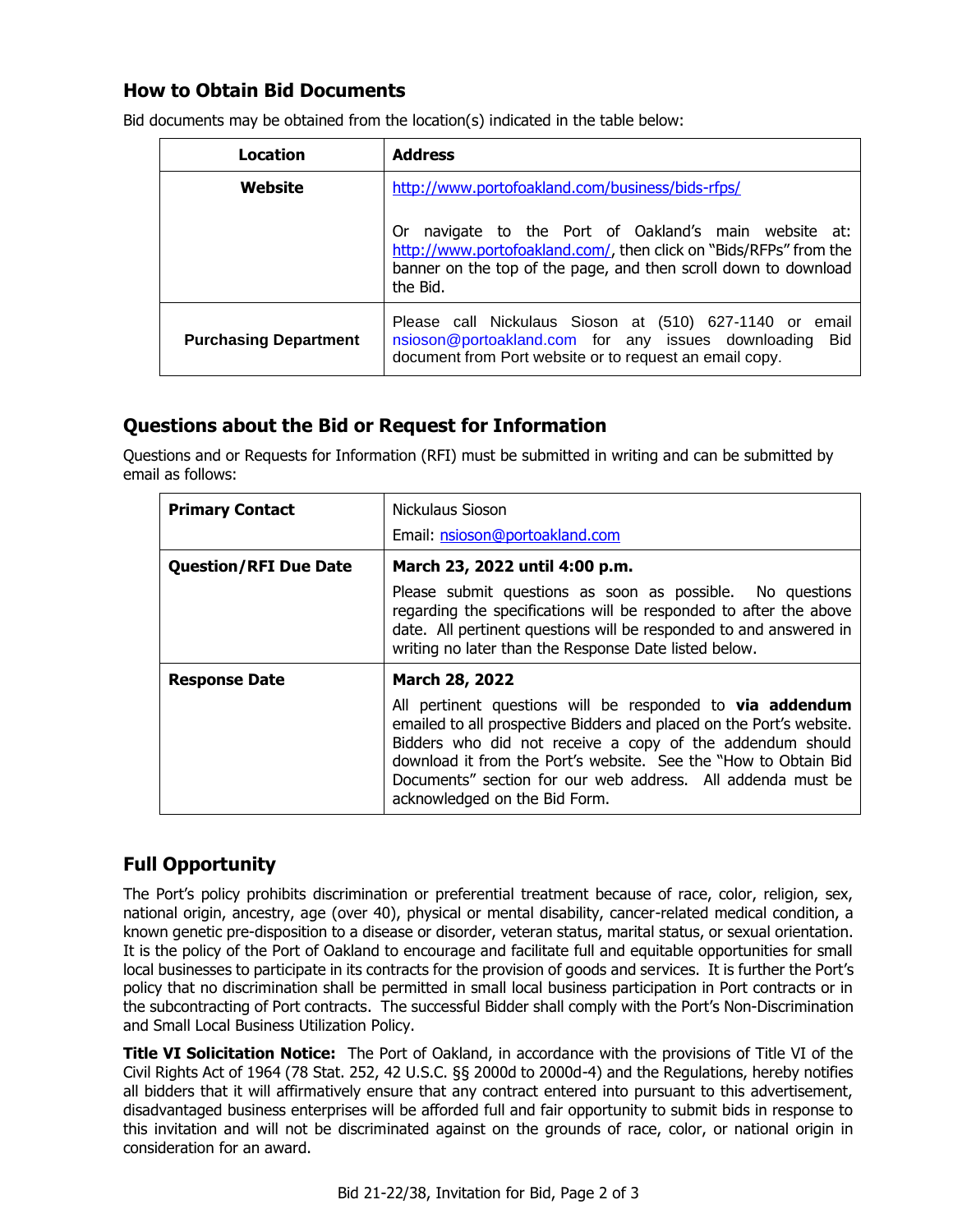The Port reserves the right to reject any or all Bids, to waive any irregularities or informalities not affected by law, to evaluate the Bids submitted, and to award the Contract (or Purchase Order) according to the Bid which best serves the interests of the Port.

John Banisadr, Purchasing Manager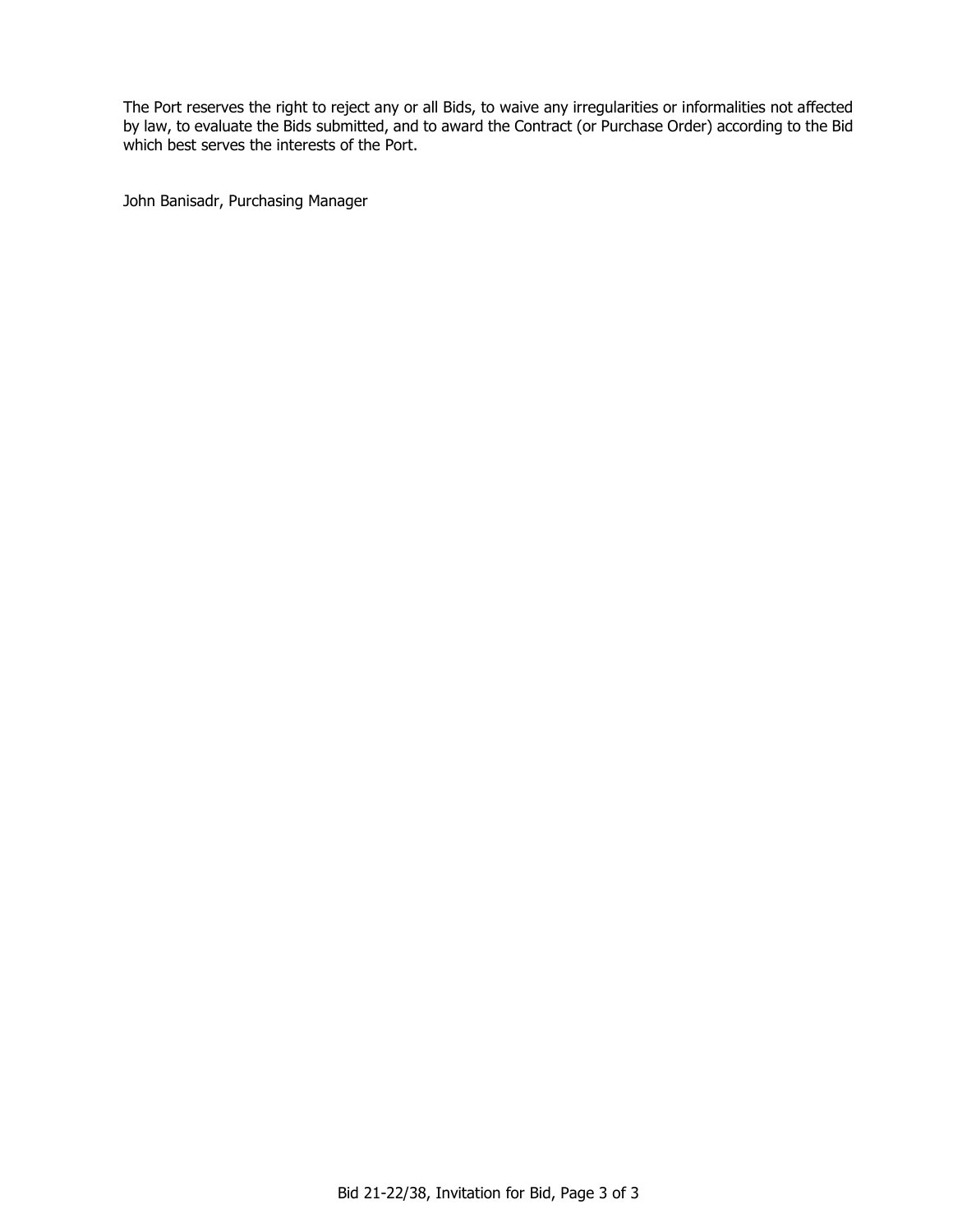# **Attachments:**

| Title          |                                                                                                                                       | Must Be Returned with Your<br><b>Bid</b>                            |
|----------------|---------------------------------------------------------------------------------------------------------------------------------------|---------------------------------------------------------------------|
| 1              | Instruction to Bidders                                                                                                                | No                                                                  |
| 2              | <b>Bid Form</b>                                                                                                                       | Yes                                                                 |
| 3              | Standard Purchase Order Terms and Conditions                                                                                          | No                                                                  |
| 4              | Supplier Insurance Requirements                                                                                                       | No                                                                  |
| 5              | Non-Collusion Declaration                                                                                                             | Yes                                                                 |
| 6              | City of Oakland City Charter §728 Living Wage<br><b>Information</b><br>A. Employer Self-Evaluation for Port of<br>Oakland Living Wage | No<br>(Required prior to entering<br>into contract with the Port of |
|                | Certificate of Compliance-Living Wage<br>B.                                                                                           | Oakland.)                                                           |
| $\overline{7}$ | Statement of Living Wage Requirements                                                                                                 | Yes                                                                 |
| 8              | Statement of Equal Employment Opportunity                                                                                             | Yes                                                                 |

# **Enclosures**

| <b>Title</b> |                              | Must Be Returned with Your<br><b>Bid</b> |
|--------------|------------------------------|------------------------------------------|
| A            | <b>Product Specification</b> | No                                       |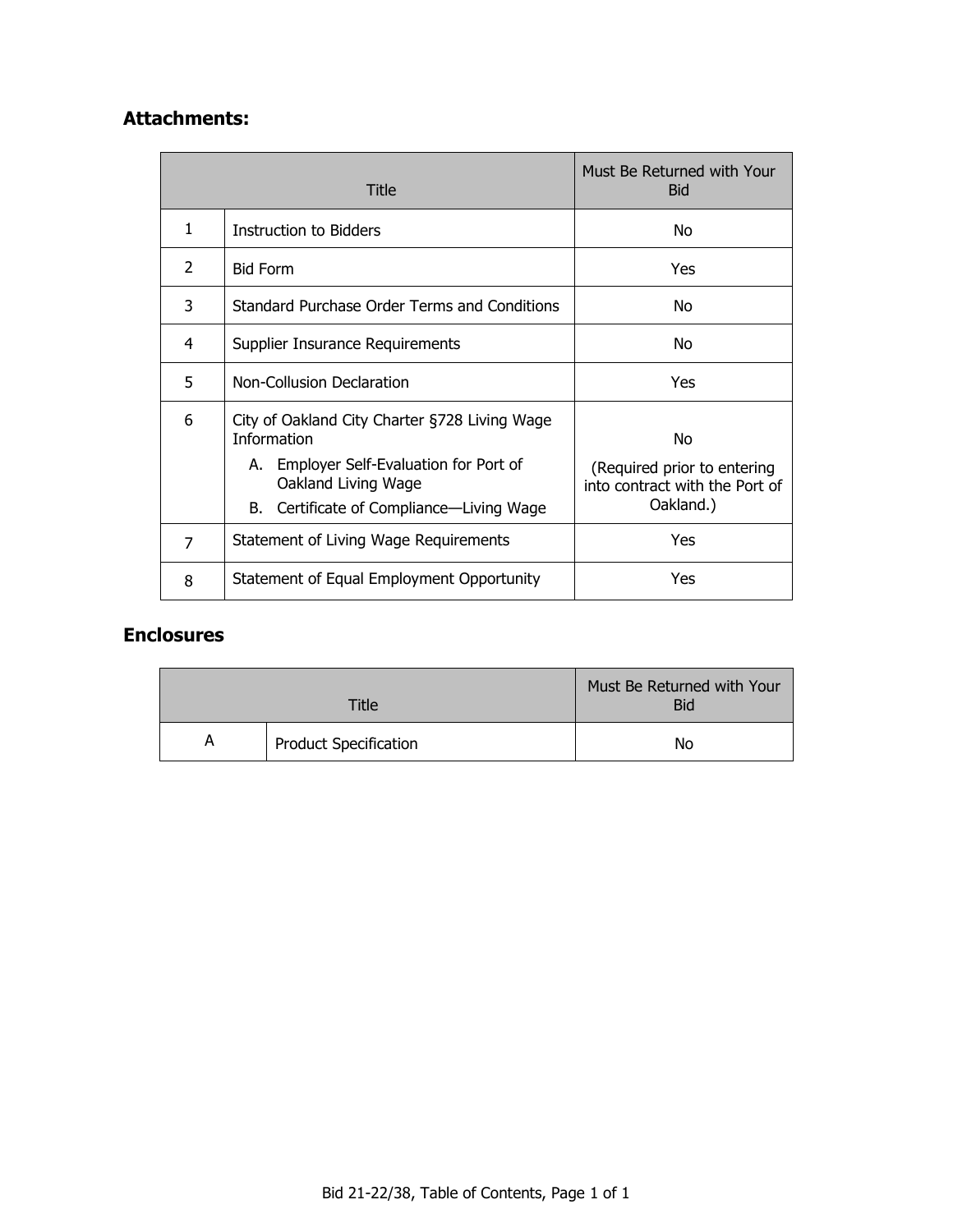



#### **Bid Submission:**

The submission of a Bid shall be considered conclusive evidence that the Bidder has fully investigated and understands all conditions related to the Bid. The Bidder has read and become familiar with all of the Bid Documents, Attachments, Enclosures, and any Contract or Agreements. No claim for adjustment of the provisions of the Agreement shall be honored on the grounds that the Bidder was not fully informed as to its terms or any of these conditions. No verbal interpretation provided to any Bidder as to the meaning or consequence of any portion of the Bid, the Bid Documents or the Contract or Agreement shall be considered binding on the Port. No Bids shall receive consideration by the Port unless made in accordance with the following instructions:

- 1. Port's Legal Name and Jurisdiction: The Port of Oakland (the "Port") is legally known as the **City of Oakland, a Municipal Corporation, Acting by and through its Board of Port Commissioners**. The Port is an independent department of the City of Oakland. The Port has exclusive control and management of all Port facilities and properties. Port facilities and properties consist of marine terminals, a railway intermodal terminal and container storage areas (collectively, the "Seaport"); the Oakland International Airport (the "Airport"); and commercial and industrial land and properties (collectively, "Commercial Real Estate"); and other recreational land, other land, undeveloped land, and water areas, all located in Oakland, CA. The Port issues Purchase Orders under the name Port of Oakland.
- 2. Definition of Bidder: The terms "Bidder", "Consultant", "Contractor", "Respondent", "Seller", "Supplier", and "Vendor" whenever appearing in this Invitation for Bid or any attachments, are used interchangeably to refer to the company or firm submitting a Bid in response to this Invitation for Bid.
- 3. Deadline for Receipt of Bids and Multiple Bids: Bids must be sealed and delivered to the Submittal Address listed in the Invitation to Bid no later than the time specified in the invitation. The Port will place a clock ("Clock") in a conspicuous location at the place designated for submittal of Bids. For purposes of determining the time that a Bid is submitted, the Clock shall be controlling (unless at the time of the receipt the Clock malfunctions, then the Port's clock on its network phone system shall be controlling). The Port suggests that Bids be hand delivered to the Submittal Address in order to ensure their timely receipt. Any Bids mailed via an express mail service, US Postal Service, or other courier service shall not be considered timely received until date and time stamped by the controlling Clock. Any Bids received after the time stated (regardless of the cause of the delay, including whether caused by the express mail service, US Postal Services, other courier service, or the Port's mail handling personnel) shall not be opened and shall be returned, sealed, to the Bidder. No person, Bidder, firm, or corporation shall be allowed to make or file or be interested in more than one Bid unless alternate Bids are specifically called for. A person, firm, or corporation that has submitted a sub-proposal to a Bidder, or that has quoted prices of materials to a Bidder, is not thereby disqualified from submitting a sub-proposal or quoting prices to other Bidders or make a Prime Bid.
- 4. Bidder's Conference: If applicable, a mandatory bidder's conference (Pre-bid Meeting) will be held on the date specified in the Invitation for Bid, for the purpose of acquainting all prospective Bidders with the bid documents. It is imperative that all prospective Bidders attend this conference. The Pre-bid Meeting is mandatory (when indicated) for any party submitting a Bid. If a Bidder fails to attend the Pre-bid Meeting, any Bid submitted by that Bidder will be rejected and returned unopened by the Port. Following this meeting, a site review may be conducted to acquaint Bidders with the site.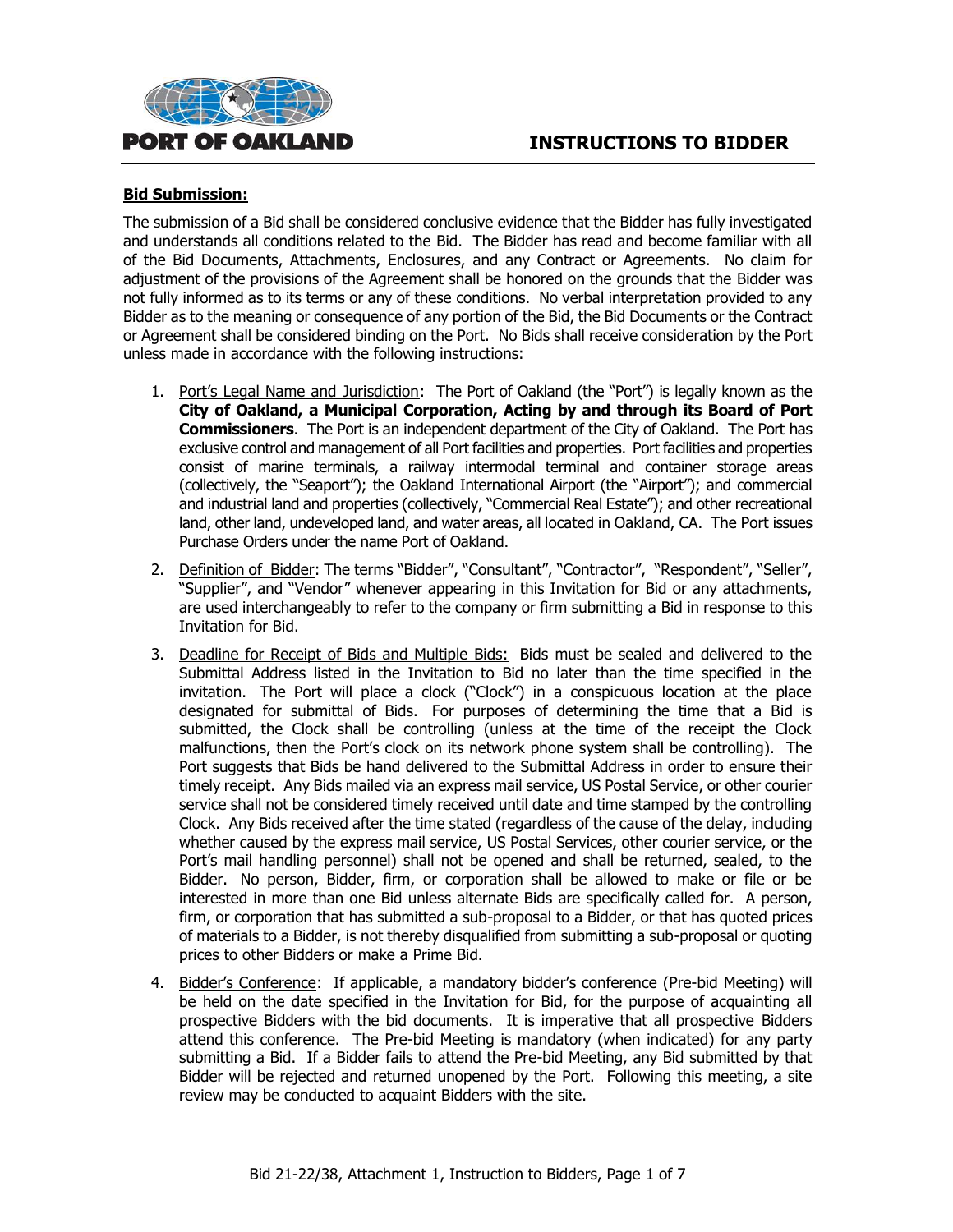- 5. Requests for Information: Any questions relative to the Bid should be in writing and directed to the designee specified in the Invitation for Bid and by the deadline for receipt of questions.
- 6. Bid Information: The information contained in this Bid is provided for the convenience of the Bidders. The Port does not represent or warrant the accuracy of any financial or statistical information contained in this Bid. In addition, any information contained in any other documents issued by the Port, about the Port, may only be relied upon by a Bidder at its sole risk. It is the responsibility of the Bidder and other interested parties to assure themselves that the information in this Bid packet is accurate and complete. The Port and the Board of Port Commissioners, and its employees and advisors, will have no liability arising out of the inaccuracy of any such information.
- 7. Bid Forms: Bids must be made on forms provided by the Port, unless otherwise specified. All items on the form should be filled out. Numbers should be stated in figures and written, and the signatures of all individuals must be in long hand. The completed form should be without interlineations, alterations, or erasures. Discrepancies between multiplication of units of work and unit prices will be resolved in favor of the unit prices. Discrepancies between the indicated sum of any column of numerals and the correct sum thereof will be resolved in favor of the correct sum. In case of conflict between words and numerals, the words shall govern.
- 8. Execution of Forms: Each Bid must give the full business address of the Bidder and must be signed by the Bidder with his or her usual signature. Bids by partnerships must furnish the full names of all partners and must be signed in the partnership name by a general partner with authority to bind the partnership in such matters. Bids by corporations must be signed with the legal name of the corporation, followed by the signature and designation of the president, secretary, or other person authorized to bind the corporation in this matter. The name of each person signing shall also be typed or printed below the signature. When requested by the Port, satisfactory evidence of the authority of the officer signing on behalf of the corporation or partnership shall be furnished. A Bidder's failure to properly sign required forms may result in rejection of the Bid. When applicable, Bids must include the Bidder's California State Contractor's license number and expiration date.
- 9. Joint Venture Agreements: Any Bidder that is a Joint Venture shall include, as part of its Bid, a copy of the Bidder's Joint Venture Agreement, executed and in force, and the Joint Venture agreement may not be modified after the submission to the Port, prior to selection of the Bidder by the Port or thereafter without the written consent of the Port. Any Joint Venture acknowledges that each of the partners of the joint venture is jointly and severally liable under this Agreement, and has provided the Port with a true and accurate copy of the Bidder's Joint Venture Agreement.
- 10. Bid Bond/Bid Security: If this box  $\Box$  is checked, a Bid Security (or Bid Bond) is required with your Bid. The Bid should be accompanied by a Cashier's Check or Bidder's Bond for an amount not less than ten percent (10%) of the Total Bid Price. The cashier's check shall be made payable to the "Port of Oakland" or Bid Bond shall be made payable to the "City of Oakland, a Municipal Corporation Acting by and through its Board of Port Commissioners ("Port")". The Bid Bond accompanying the Bid shall be secured by an admitted surety company, licensed in the State of California, satisfactory to the Port. The Cashier's Check or Bond shall be given as a guarantee that the Bidder will enter into the Contract (or Purchase Order) if awarded the work, and in the case of refusal or failure to enter into the Contract (or Purchase Order) within twenty (20) calendar days after notification of the award of the Contract (or Purchase Order), the Port shall have the right to award to another Bidder. If the Bidder fails or refuses to timely enter into the Contract (or Purchase Order), the Port reserves the right to declare the Bid Bond forfeited and to pursue all other remedies in law or equity relating to such breach including, but not limited to, seeking recovery of damages for Breach of Contract. Failure to provide Bid Security, or Bid Security in the proper amount, will result in rejection of the Bid.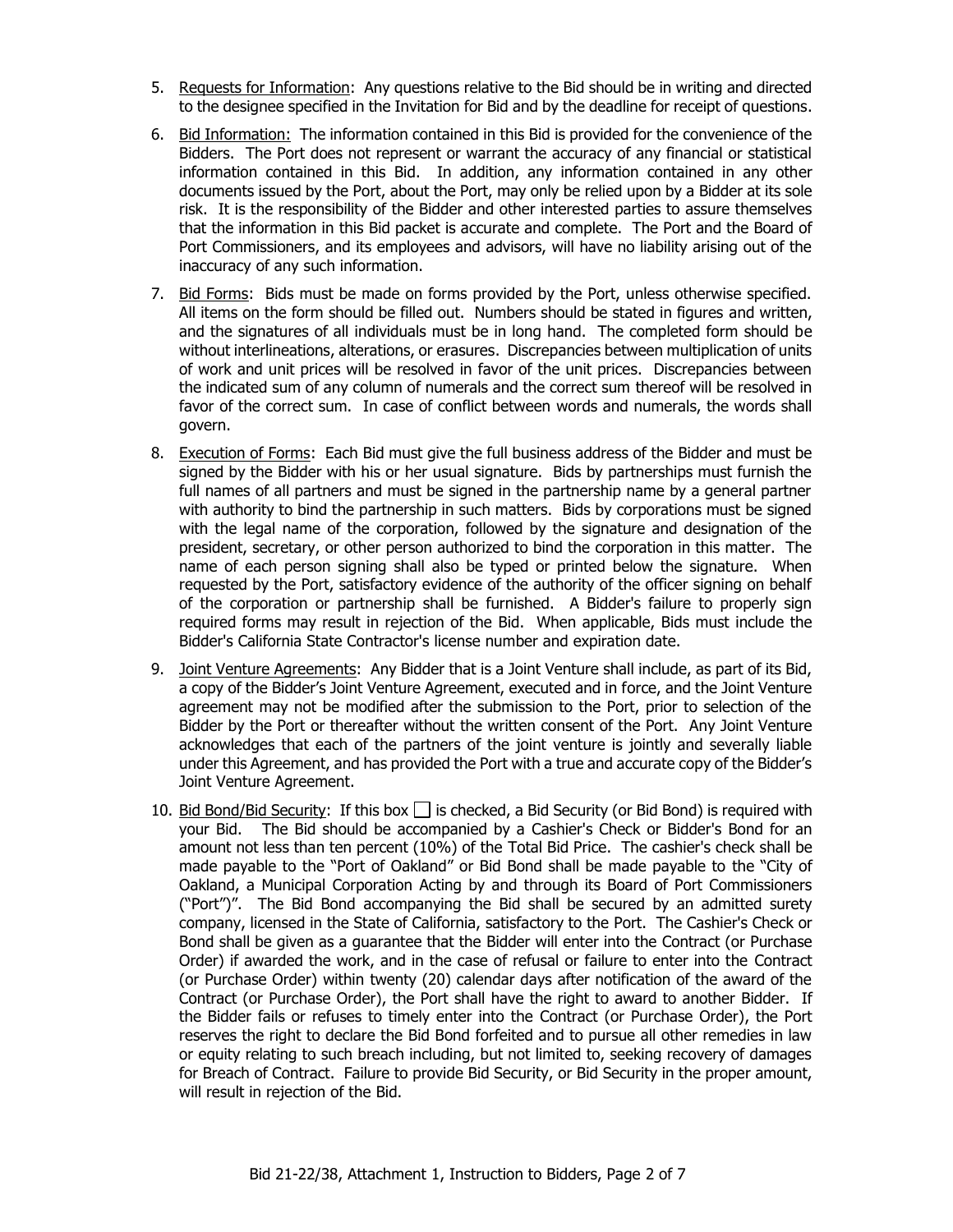- 11. Withdrawal of Bid: Bids may be withdrawn by the Bidders prior to the time fixed for the opening of Bids, but may not be withdrawn after the opening of Bids.
- 12. Responsible Bidder: A Responsible Bidder is defined as a Bidder who has demonstrated the attribute of trustworthiness, as well as quality, fitness, capacity, and experience to satisfactorily perform the work or provide the goods. The Port may conduct such investigation as the Port deems necessary to assist in the evaluation of any Bid and to establish the responsibility, qualifications, and financial ability of Bidders. The Port shall have the right to communicate directly with Bidder's surety regarding Bidder's guaranty. The Port will be the sole determinate of whether a Bidder is considered a Responsible Bidder.
- 13. Evidence of Responsibility: Upon the request of the Port, a Bidder shall submit promptly to the Port satisfactory evidence showing the Bidder's financial resources, the Bidder's experience in the type of work being required (or goods needed) by the Port, the Bidder's organization and workforce available for the performance of the work and any other required evidence of the Bidder's qualifications to perform the proposed work or supply of goods. The Port may consider such evidence before making its decision awarding a Contract (or Purchase Order). Failure to submit evidence of a Bidder's responsibility to perform the proposed work (or goods needed) may result in rejection of the Bid. The Port may check any client reference provided by the Bidder to determine if the Bidder has the experience necessary to provide the goods or perform the services, and to determine the lowest responsive, responsible Bidder.
- 14. Addenda: Any addenda issued during the time of bidding shall become a part of the drawings and specifications issued to Bidders for the preparation of their Bids, and shall constitute a part of the Contract Documents. All addenda shall be numbered and dated and shall be acknowledged by the Bidder on the Bid Form. No addendum will be issued on such requests received later than five (5) calendar days before the scheduled opening of the Bids.
- 15. Minor Informalities, Rejection of Bids and Award of Contract: The Port reserves the right to waive any non-substantial or immaterial irregularities in the Bid and the right to accept or reject any and all Bids, or to accept or reject any portion or combination thereof, or award on the basis of Bid Elements or Total Bid Price, when to do so is in its own best interest. If an award is made, the Port will recommend a Contract (or Purchase Order) be awarded within sixty (60) calendar days after opening of Bids to the lowest responsive, responsible Bidder complying with the requirements of the Contract Documents, subject to the Board of Port Commissioner's approval (if required). The time for awarding the Contract (or Purchase Order) may be extended by the Port with the consent of the lowest responsible Bidder. If the Port does not recommend a Contract (or a Purchase Order) to be awarded to the lowest responsive, responsible Bidder, then the Bid will be cancelled.
- 16. Action by the Board of Port Commissioners: If action by the Board of Port Commissioners is required, the Board of Port Commissioners may approve or reject the Port's recommendation for award with the lowest responsive responsible Bidder, or may reject all Bids. If all Bids are rejected, the Board of Port Commissioners may direct staff to negotiate with any Bidder or call for new Bids.
- 17. Performance Bond: If this box  $\Box$  is checked and your Bid exceeds \$25,000, a Performance Bond is required prior to issuance of a Contract (or Purchase Order). The successful Bidder shall be required to submit the Performance Bond as specified in the Contract Documents. The required Bond shall be calculated on the maximum Total Bid Price. A Bidder's failure to submit the Bond requested shall result in rejection of their Bid and forfeit of their Bid Security.
- 18. Execution of Contract: The successful Bidder shall, within twenty (20) calendar days of Notice of Award of the contract, sign and deliver to the Port, without exception, the executed Port Contract (or Purchase Order) along with the Bonds and any evidence of insurance required by the Contract Documents. In the event the Bidder to whom an award is made fails or refuses to execute the Contract (or Purchase Order) within twenty (20) calendar days from the date of receiving notification that the Contract (or Purchase Order) has been awarded to the Bidder, or fails to provide the required bond and evidence of insurance, the Port may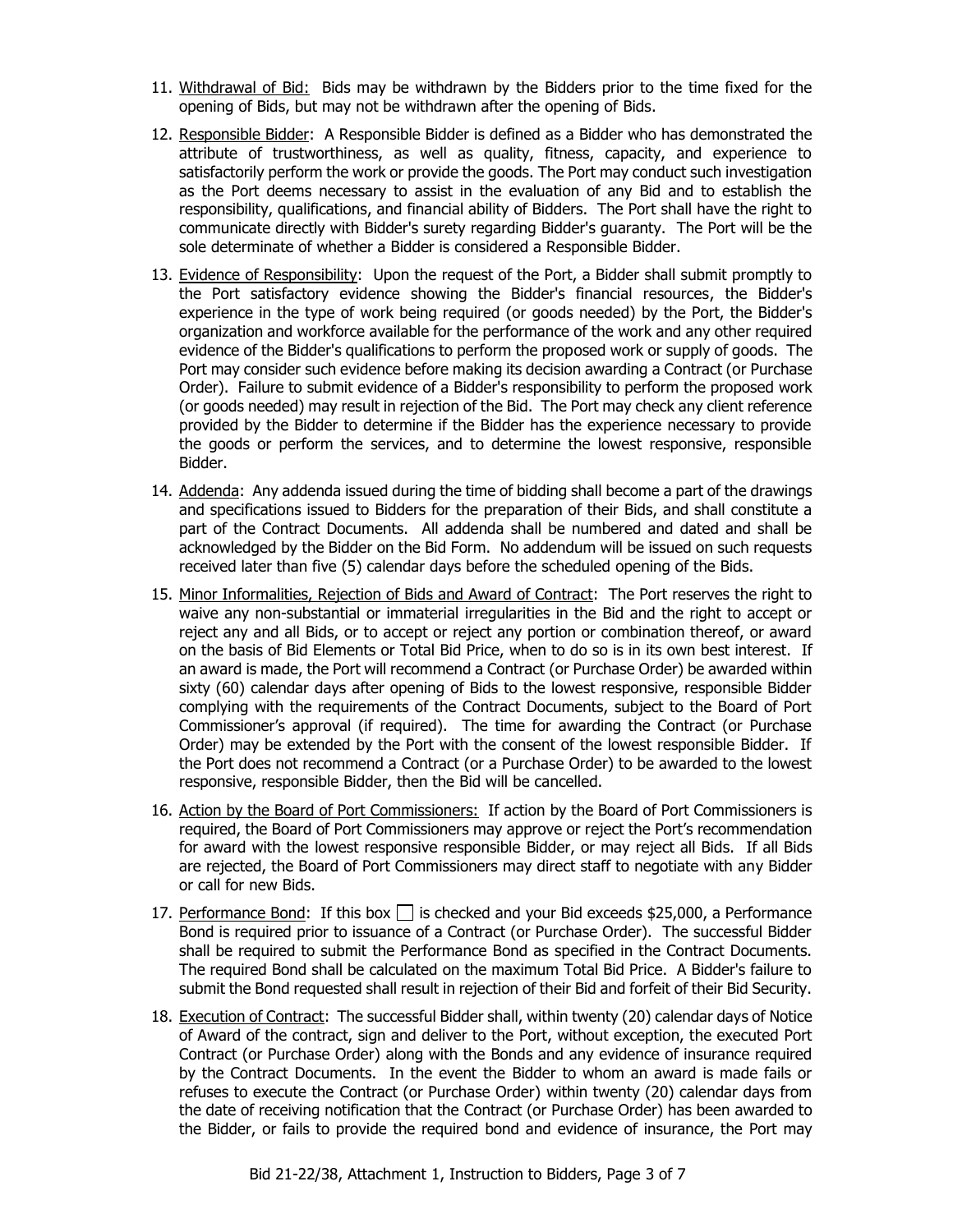declare the Bidder's Bid Security or bond forfeited as damages caused by the failure of the Bidder to enter into the Contract (or Purchase Order), and may award the work to the next lowest responsive, responsible Bidder, or may reject all Bids and, at its sole discretion, call for new Bids.

- 19. Form of Contract: If this box  $\Box$  is checked, the Bidder selected by the Port will be required to execute, without exception, a Contract in form and substance substantially similar to that included in the Bidding package. The Contract and other documents are subject to the approval of the Port and its legal counsel.
- 20. Standard Purchase Order Terms and Conditions: The Port's Standard Purchase Order Terms and Conditions apply to all purchases (unless specifically noted in the Bid package). A copy of the Port's Standard Purchase Order Terms and Conditions is included in this Bid package. By submitting a Bid, Bidder agrees to the Port's Standard Purchase Order Terms and Conditions.
- 21. Drawings and Specifications: If this box  $\Box$  is checked, each Bidder shall be required to return to the Port all drawings and specifications in an un-mutilated condition and without any marks or annotations. All drawings, specifications and other documents used or prepared during the project shall be the exclusive property of the Port.
- 22. Taxes: Taxes shall be included in the Total Bid Price at the current Alameda County uniform local sales and use tax rate.
- 23. Bid Exceptions: All exceptions to the plans and specifications which are taken in response to this Bid must be stated clearly. The taking of Bid exceptions or providing false, incomplete or unresponsive statements may result in the disqualification of the Bid.
- 24. Discounts: Any discounts which the Bidder desires to provide the Port must be stated clearly on the Bid Form itself so that the Port can calculate properly the net cost of the Bid. Offers of discounts or additional services not delineated on the Bid Form will not be considered by the Port in the determination of the lowest responsive, responsible Bidder.
- 25. Quantities: The quantities shown are approximate. The Port reserves the right to increase or decrease quantities as desired.
- 26. Prices: Bidders must quote prices Free on Board (F.O.B). Destination; the Port, unless otherwise noted. Prices should be stated in the units specified and Bidders should quote each item separately.
- 27. Samples: On request, samples of the products being supplied shall be furnished to the Port at no cost to the Port.
- 28. Special Brand Names: In describing any item, the use of a manufacturer or special brand, except in those instances where the product is designated to match others in use on a particular public improvement either completed or in the course of completion, does not restrict bidding to that manufacturer or special brand (unless specifically noted), but is intended only to indicate quality and type of item desired. Bidders may furnish any material, product, thing or service of comparable quality or utility. If a Bidder is requesting substitution of "or equal" item, the make and grade of the article on which the Bid is submitted must be stated in the Bid Form and illustrations and catalogue information submitted. The Port has the sole right to make all decisions on products and supplier selection of "or equal" substitutes.
- 29. Container Costs and Delivery: All costs for containers shall be borne by the Bidder. All products shall conform to the provisions set forth in the Federal, County, State, and City laws for their production, handling, processing and labeling. Packages shall be so constructed to ensure safe transportation to point of delivery.
- 30. Bid Negotiations: A Bid response to any specific item of this Bid Document with terms such as "negotiable", "will negotiate" or similar, will be considered as non-compliance with that specific term.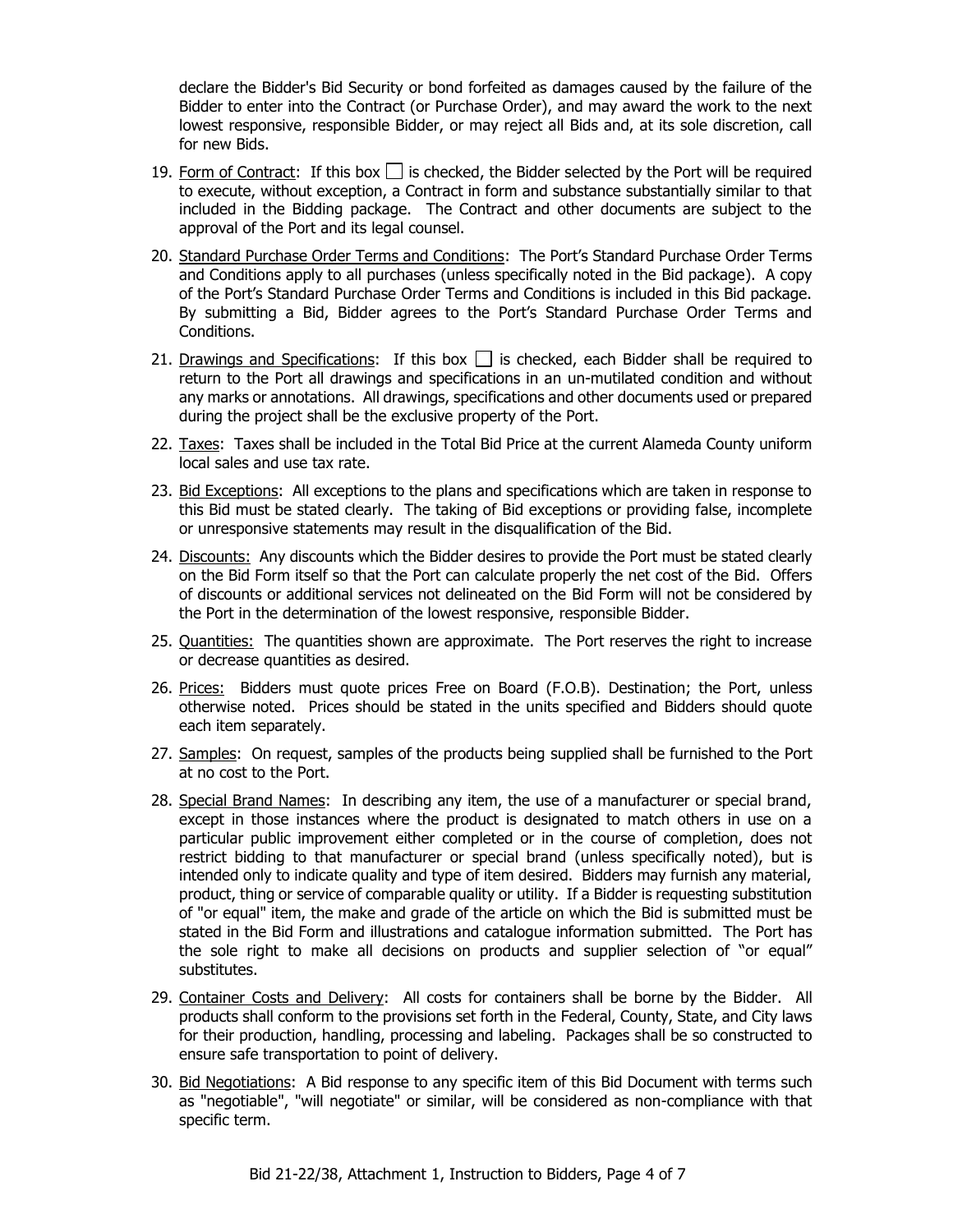- 31. Purchases by Other Public Agencies, the Port, and Additional Quantities: Bidder agrees to extend identical prices and services under the same terms and conditions to other public agencies and the Port (known as "Piggybacking"). Other public agencies may piggyback on this contract for the goods/services and purchase directly from Bidder without additional competitive processes. Each participating agency will execute its own Contract with the Bidder for its requirement and payment will be made directly by the participating agency. Following any initial purchase(s) by the Port, additional quantities of the goods/services listed herein, may be purchased to replace or supplement existing purchases.
- 32. Prevailing Law: In the event of any conflict or ambiguity between these instructions and State or Federal law or regulations, the latter shall prevail. Additionally, all equipment to be supplied or services to be performed under the Bid shall conform to all applicable requirements of Local, State and Federal laws, including, but not limited to, California Labor Code.
- 33. Governing Law and Venue: The Bid Documents, Specifications and related matters shall be governed by and construed in accordance with the laws of the State of California. Legal actions relating to the Bid Documents, Specifications and related matters shall only be brought in the Federal or State Courts of Alameda County, California, to which jurisdiction Bidder irrevocably submits.
- 34. Living Wage Policy: On March 5, 2002, the voters in the City of Oakland passed Measure I, adding to the City Charter Section 728 ("§728") entitled "Living Wage and Labor Standards at Port-assisted Businesses." §728 requires Port Aviation and Maritime businesses that meet specified minimum threshold requirements to pay all nonexempt employees a Living Wage rate established by City Ordinance and adjusted annually based on the Consumer Price Index for the San Francisco, Oakland and San Jose area. (See the enclosed §728 for the current living wage rates.) Specifically, §728 applies to Port contractors and financial assistance recipients with the Aviation or Maritime divisions that have contracts worth more than \$50,000 and that employ more than 20 employees who spend more than 25% of their time on Port-related work. §728 also provides covered employers with incentives to provide health benefits to employees, establishes a worker retention policy, requires covered employers to submit quarterly payroll reports and requires covered employers to allow Port representatives access to payroll records in order to monitor compliance and labor organization representatives access to workforces during non-work time and on non-work sites. Covered employers are responsible for complying with the provisions of §728 from the date the covered contract is entered into. When a Contract (or Purchase Order) is awarded, the Bidder will be required to fill out the following forms included in the Bid packet:
	- Employer Self-Evaluation for Port of Oakland Living Wage Form
	- Certificate of Compliance—Living Wage

Do not include these forms with your Bid. Only after a Contract (or Purchase Order) is issued does the successful Bidder need to return these forms to the Social Responsibility Division. Bidders shall acknowledge the Port's Living Wage Policy and compliance by submitting the "Statement Living Wage Requirements" (included in the Bid packet) with their Bid.

For more information on the Living Wage Policy, see the enclosed forms or call Kimberly Wilson in the Port of Oakland's Social Responsibility Division at (510) 627-1390.

35. Non-Discrimination Policy: The Port of Oakland prohibits discrimination or preferential treatment because of race, color, religion, sex, national origin, ancestry, age (over 40), physical or mental disability, cancer-related medical condition, a known genetic predisposition to a disease or disorder, veteran status, marital status, or sexual orientation. Each Bidder must adhere to the Port's Non-Discrimination Policy by providing the enclosed "Statement of Equal Employment Opportunity" with their Bid.

In addition, the Port has a Non-Discrimination and Small Local Business Utilization Policy to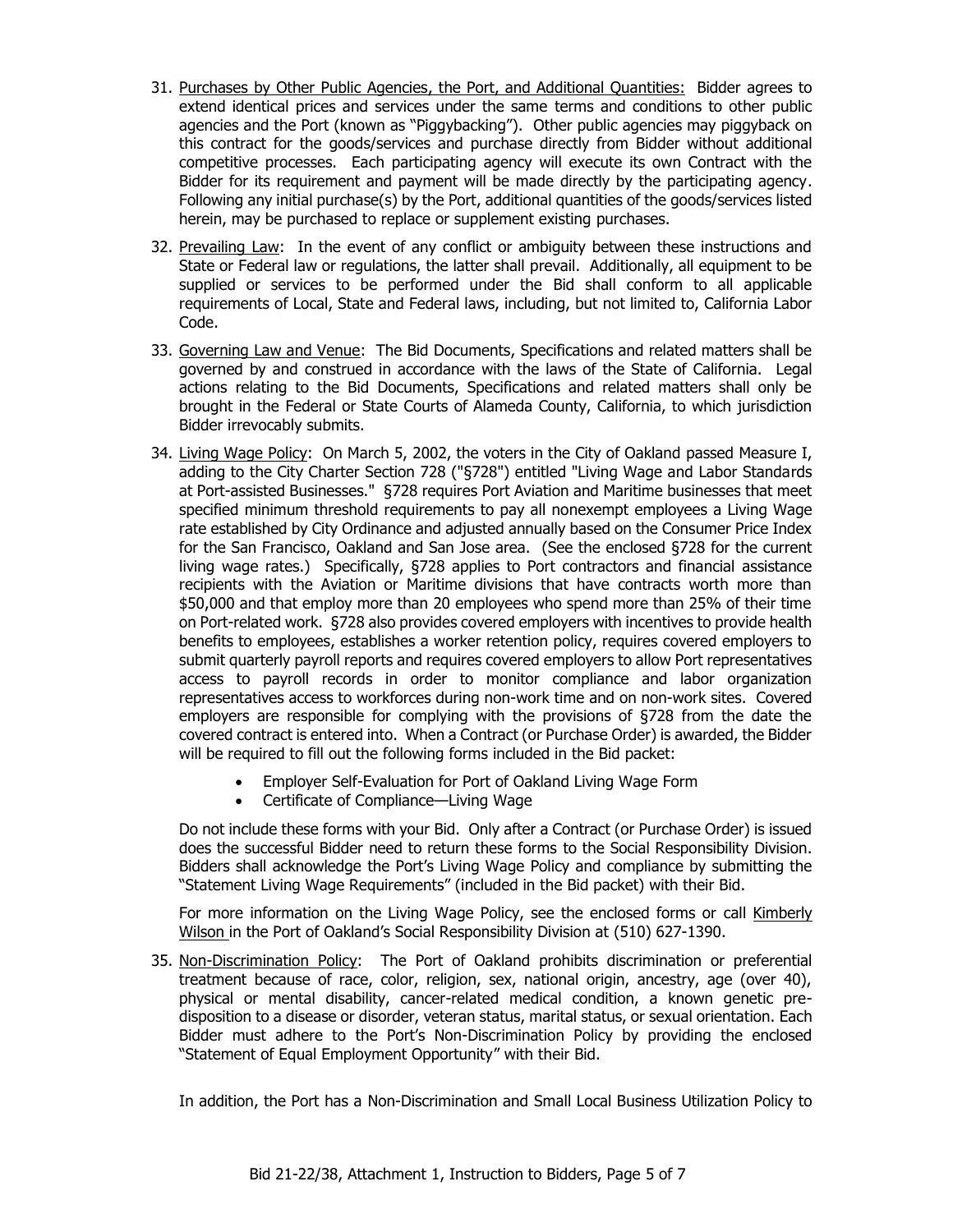encourage the use of small and local business. The entire Non-Discrimination and Small Local Business Utilization Policy is available at:

[http://www.portofoakland.com/files/PDF/responsibility/NDSLBUP\\_00810.pdf](http://www.portofoakland.com/files/PDF/responsibility/NDSLBUP_00810.pdf)

A copy of the Port-certified Small and Local Business Enterprises can also be downloaded at:

[http://srd.portofoakland.com/.](http://srd.portofoakland.com/)

- 36. Examination of Work Site: If applicable, before submitting a Bid, Bidders shall visit the site of the proposed work and shall fully inform themselves of all conditions in and about the work site, the building or buildings, if any, and any work that may have been done thereon. However, no Bidder shall visit the site without prior authorization by the Port.
- 37. Licenses: Each Bidder, and their subcontractors, if any, must possess all appropriate and required licenses (including a California Contractor's License, if applicable) or other permits to perform the work or provide the goods as identified in this Bid packet. Upon request, each Bidder shall furnish the Port with evidence demonstrating possession of the required licenses or permits. Failure to submit such evidence to the Port's satisfaction may result in rejection of the Bid.
- 38. Public Records Act: Under the Public Records Act (Gov. Code § 6250 et seq.), the Port may be obligated to make available to the public the submitted Bids and all correspondence and written questions submitted during the Bid process. Any trade secrets or proprietary financial information, which a Bidder believes should be exempted from disclosure, shall be specifically identified and marked as "CONFIDENTIAL". Blanket-type identification by designating whole pages or sections shall not be permitted and shall be invalid. The specific information must be clearly identified as such. The Port reserves the right to independently determine whether any document is subject to disclosure and to make such information available to the extent required by applicable law, restriction or notice to Respondent.
- 39. Protest Procedures:Any Bidder that has timely submitted a responsive bid that contends or claims that the Port's proposed award of the subject contract fails to comply with the Port's rules and regulations or with law must file a protest in accordance with the provisions set forth below:
	- 1. Any protest must be submitted in writing to Daria Edgerly, Secretary of the Board, and received by the Port no later than 5:00 p.m. by the third (3rd) business day following the date of Bid opening.
		- 2. The protest must include the name, address and telephone number of the person representing the protesting party.
		- 3. The initial protest document must contain a complete statement of the basis for the protest, including in detail, all grounds for protest including referencing the specific portion of the solicitation document that forms the basis for the protest, and including without limitation all facts, supporting documentation, legal authorities and argument in support of the grounds for the protest. Any matters not set forth in the written protest shall be deemed waived. All factual contentions must be supported by competent, admissible and credible evidence.

Any protest not conforming to the foregoing shall be rejected by the Port without recourse.

40. Conflicts of Interest: By submitting a Bid, the Bidder represents that it is familiar with Section 1090 and Section 87100 et seq. of the California Government Code, and that it does not know of any facts that constitute a violation of said sections in connection with its Bid. Bidder also represents that its Bid has completely disclosed to the Port all facts bearing upon any possible interests, direct or indirect, which Bidder believes any member of the Port, or other officer, agent or employee of the Port or any department presently has, or will have, in any agreement arising from this Bid, or in the performance thereof, or in any portion of the profits there under. Willful failure to make such disclosure, if any, shall constitute ground for rejection of the Bid or termination of any agreement by the Port for cause. Bidder agrees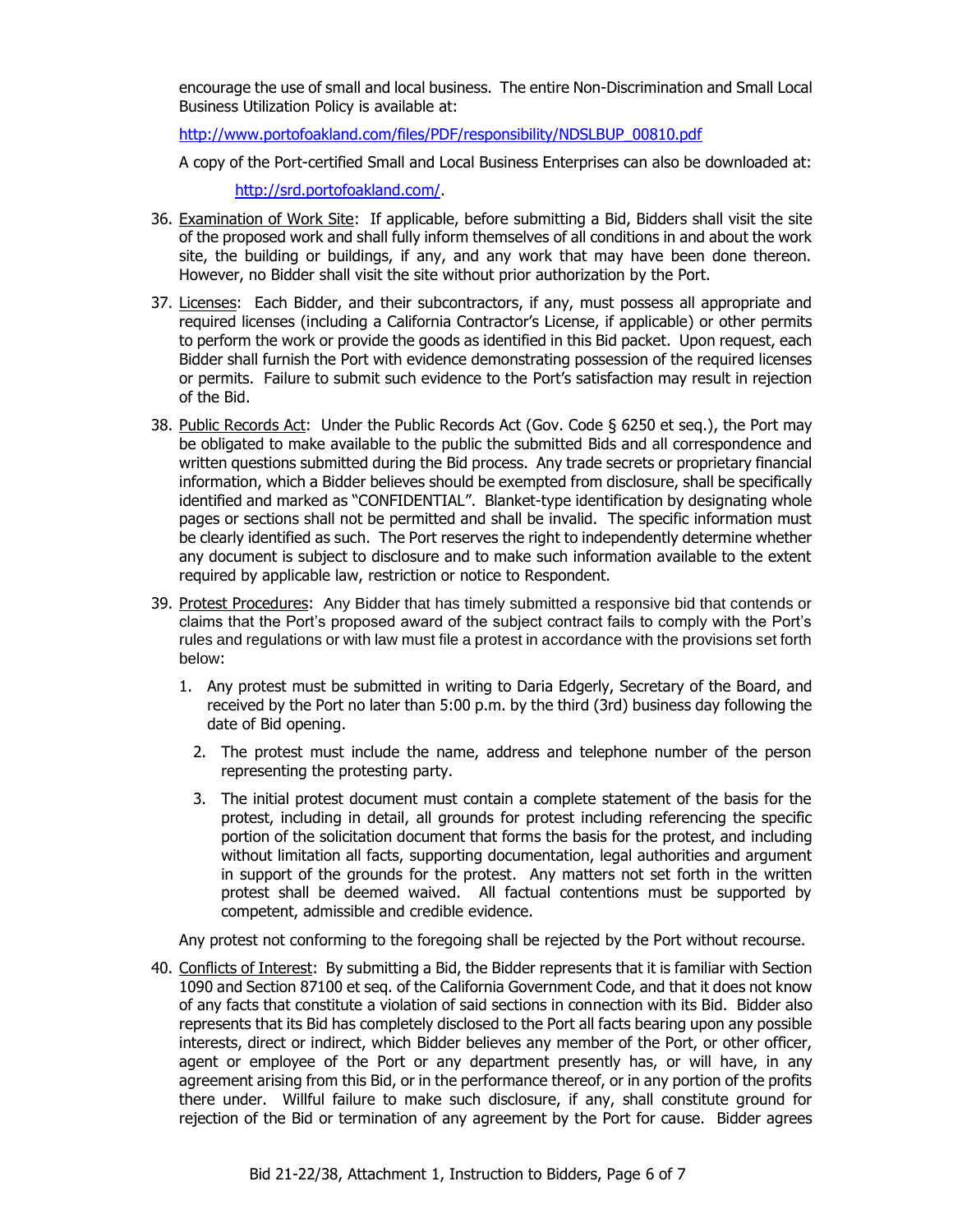that if it enters into a Contract (or Purchase Order) with the Port, it will comply with all applicable conflict of interest codes adopted by the City of Oakland and Port of Oakland and their reporting requirements.

41. Bidder's Relationship: The Bidder's relationship to the Port shall be that of independent contractor and shall not be deemed to be that of an officer, agent, or employee of the Port.

End of Section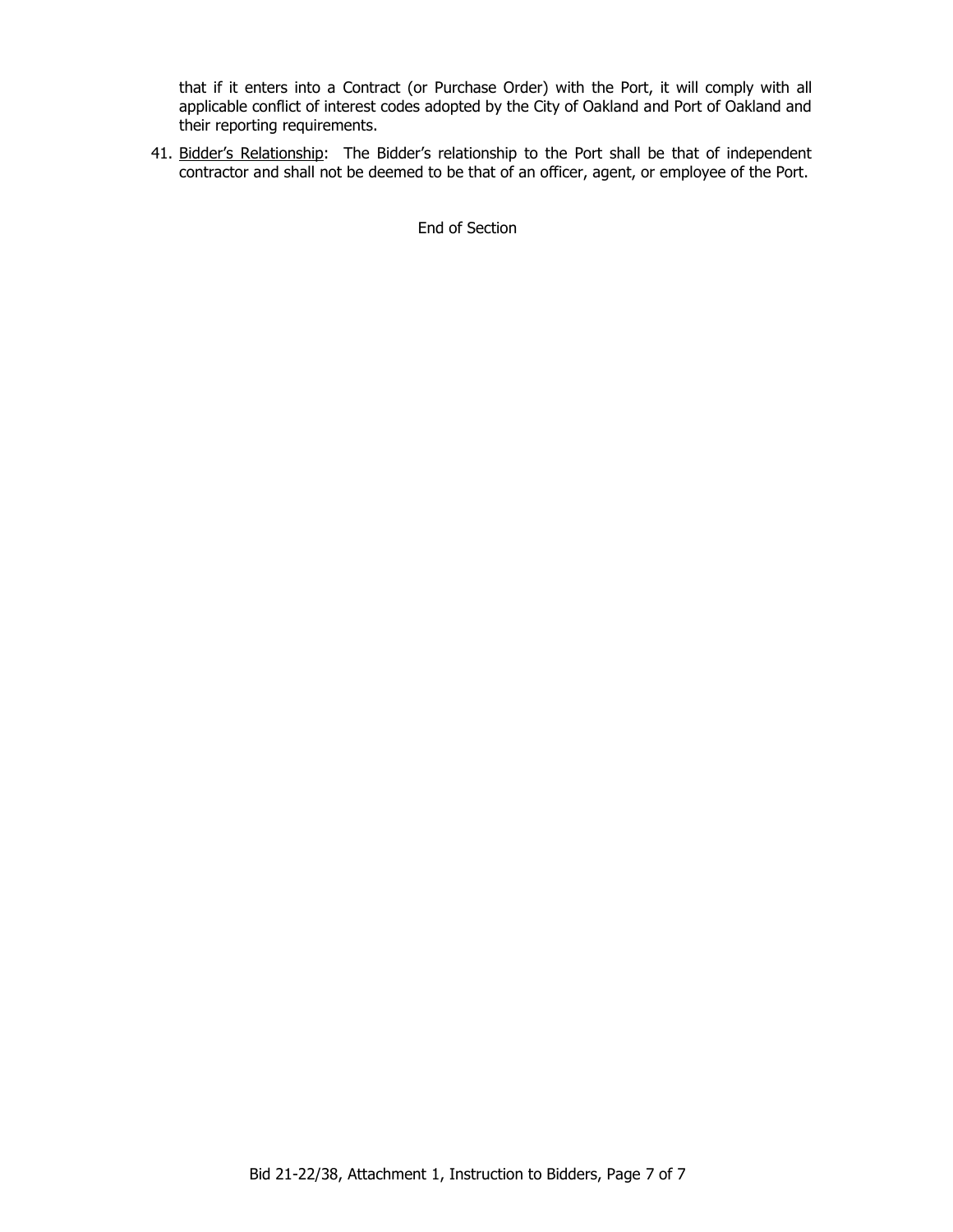

# **Bid No.: 21-22/38 - Easy Load or Low Boy Trailer BID FORM (Page 1 of 5)**

The undersigned having carefully examined the location of the proposed work, the local conditions of the place where the work or services is to be done, the Invitation for Bid, the Instructions to Bidders, the Standard Purchase Order Terms and Conditions, the Supplier Insurance Requirements, all Bid Documents, including the Specifications and all of the contract documents for this project, and any Attachments, Addenda, Enclosures, and the Port of Oakland's sample Contract (if applicable), proposes to perform the work or provide the goods, including all of its component parts, and to furnish any and all required labor, materials, equipment, insurance, permit, bonding, transportation and services required for this project or delivery of goods and services in strict conformity with the Plans and Specifications prepared, including any Addenda, within the time specified for the lump sum price (including all taxes) of:

# **Total Bid Price (Including all Taxes)**

| Total Bid Price of: \$ |                                                    | (Numeric amount) |
|------------------------|----------------------------------------------------|------------------|
|                        |                                                    | (Written amount) |
|                        | Written amount prevails if any discrepancy exists. |                  |

# **Agreement Terms**

- 1. If awarded the Contract (or Purchase Order), the undersigned hereby agrees to sign said Contract (or Purchase Order), and furnish the necessary Performance Bond (if applicable), and Insurance within twenty (20) calendar days after the Notice of the Award of this Contract (or Purchase Order) and agrees to commence work within ten (10) calendar days after any verbal or written Notice to Proceed is issued by the Port.
- 2. The undersigned has checked carefully all the above figures and understands that the Port will not be responsible for any errors or omissions on the part of the undersigned in making up this Bid.
- 3. The Port of Oakland reserves the right to reject any or all Bids, to waive any irregularities or informalities not affected by law, to evaluate the Bids submitted and to award the Contract (or Purchase Order) according to the Bid which best serves the interests of the Port.
- 4. All pages of this Bid Form must be completed and signed in ink. The Bid will be awarded to the lowest responsive, responsible Bidder(s).

| Bidder's Name: |  | nitials |
|----------------|--|---------|
|----------------|--|---------|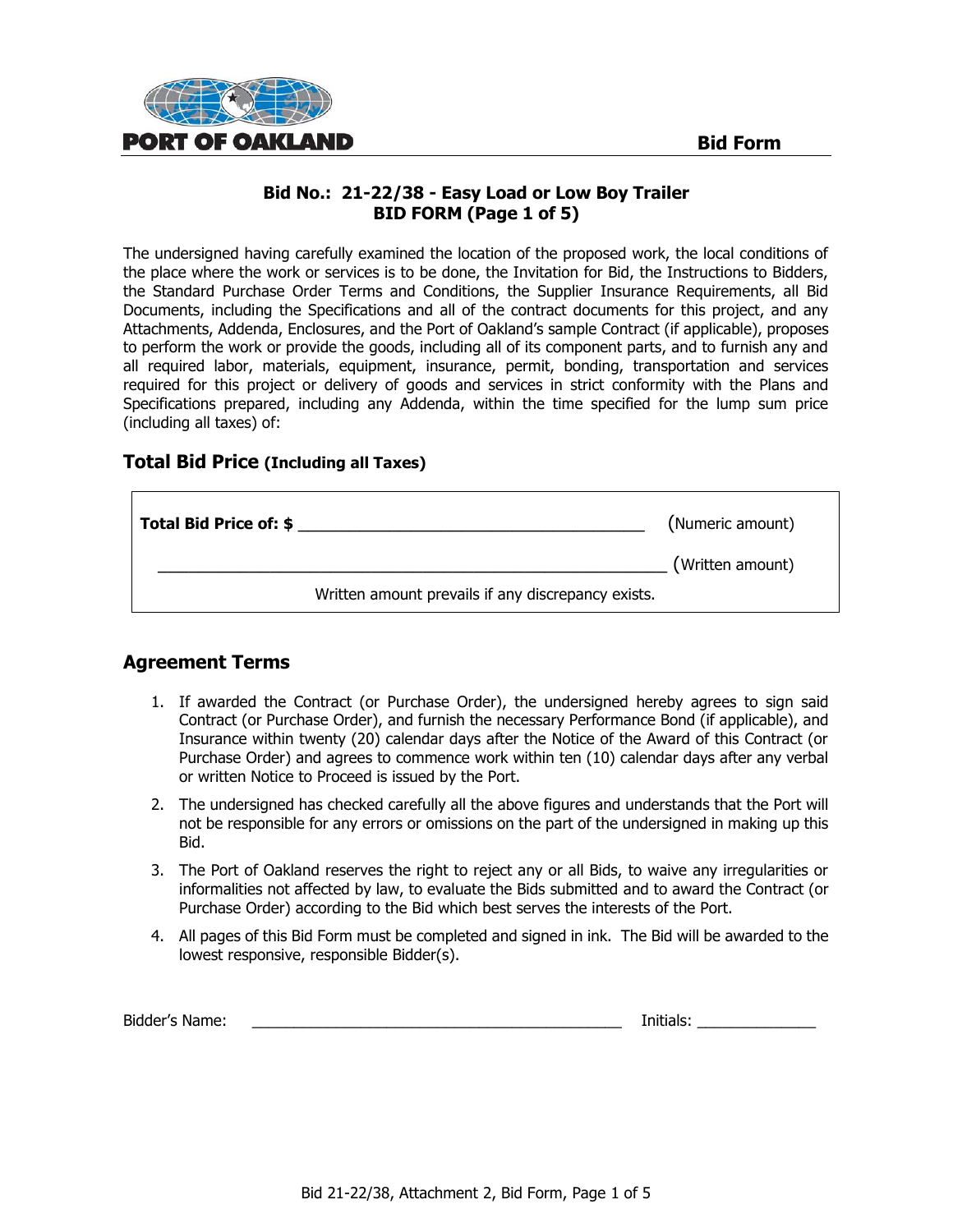# **Bid No.: 21-22/38 - Easy Load or Low Boy Trailer BID FORM (Page 2 of 5)**

# **A. Detail Cost Summary:**

| <b>Item</b>                                                                                                      | <b>Description</b>                                                                                                                                                                                                                                                 | <b>Taxable</b> | <b>QTY</b> | <b>Unit Price</b> | <b>Total Price</b> |
|------------------------------------------------------------------------------------------------------------------|--------------------------------------------------------------------------------------------------------------------------------------------------------------------------------------------------------------------------------------------------------------------|----------------|------------|-------------------|--------------------|
| 1                                                                                                                | New "EASYLOAD" Model Trailer or Equivalent or Better<br>Manufacturer: Murray Trailer<br><b>Trailer Required Options included Price</b><br>Equivalent or Better Bid:<br>Make Model: Model:<br>Notes:<br>Note: Bidder is required to include complete Specifications | Yes            |            | \$                | \$                 |
| $\overline{2}$                                                                                                   | Maintenance Manual (if applicable) – Printed form, CD, or Thumb<br><b>Drive</b>                                                                                                                                                                                    | Yes            |            | \$                | \$                 |
|                                                                                                                  | Subtotal                                                                                                                                                                                                                                                           |                |            | \$                |                    |
|                                                                                                                  | DMV Registration Fee/Permits (Taxable   YES   NO)                                                                                                                                                                                                                  |                |            | \$                |                    |
| Tire Fees (Taxable $\Box$ YES $\Box$ NO)                                                                         |                                                                                                                                                                                                                                                                    |                | \$         |                   |                    |
| Delivery and Shipping Charges (Taxable   YES   NO)                                                               |                                                                                                                                                                                                                                                                    |                | \$         |                   |                    |
| $(Taxable \tvert \tvert YES \tvert \tvert N0)$                                                                   |                                                                                                                                                                                                                                                                    |                | \$         |                   |                    |
| Sales Tax for Taxable items only (Oakland, CA 10.25%)                                                            |                                                                                                                                                                                                                                                                    |                | \$         |                   |                    |
| (Write this figure in the Total Bid Price on the Bid Form, Attachment 2 (BID FORM – Page 1 of 5) Total Bid Price |                                                                                                                                                                                                                                                                    | \$             |            |                   |                    |

DELIVERY SCHEDULE: \_\_\_\_\_\_\_\_\_\_\_\_\_\_\_\_\_\_\_\_\_\_\_\_\_\_Delivery required on or before June 30, 2022. If you are able to meet the stated date, then write in the date; otherwise, indicate the number of days after receipt of a Purchase Order the equipment will be delivered to the Port.

| <b>Bidder's Name:</b> | Date:  |  |
|-----------------------|--------|--|
| <b>Company Name:</b>  | Title: |  |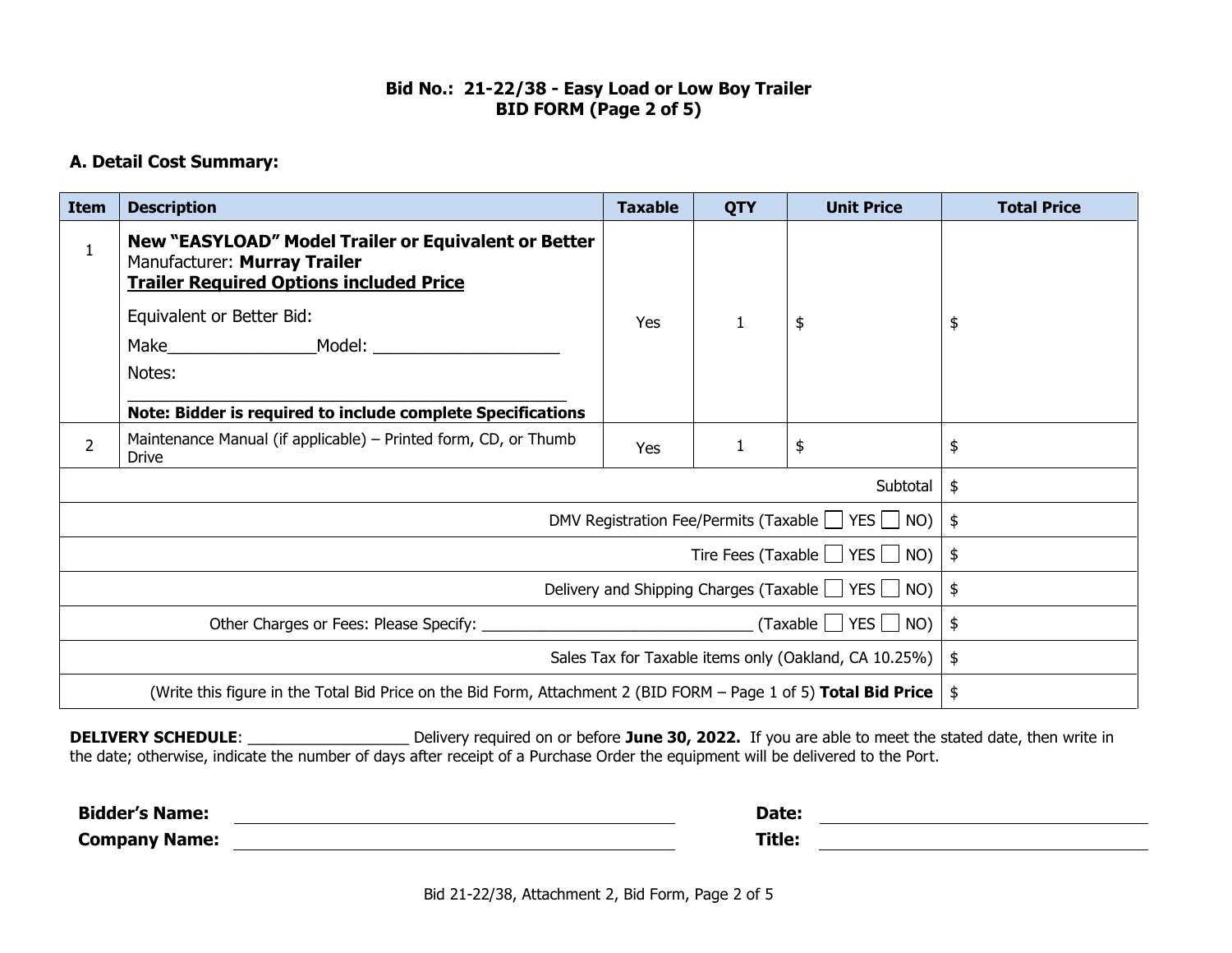# **Bid No.: 21-22/38 - Easy Load or Low Boy Trailer BID FORM (Page 3 of 5)**

By submitting a bid, Bidder hereby certifies the following information (by checking the box below):

| l a<br> YES   NO       | Trailer is New and Bid Price is valid for 60 days                                                                                                                                                                                                                                                                      |
|------------------------|------------------------------------------------------------------------------------------------------------------------------------------------------------------------------------------------------------------------------------------------------------------------------------------------------------------------|
| $ $ $ $ YES $ $ $ $ NO | A copy of the manufacturer's detailed specification including warranty and support information have been included in this bid.                                                                                                                                                                                         |
| $\Box$ YES $\Box$ NO   | Bidder confirms it has sourced trailer from the Manufacturer or through Manufacturer Authorized Channels only, in accordance<br>with all applicable laws and policies at the time of purchase.                                                                                                                         |
| YES     NO             | If bidding an equivalent or better trailer, bidder has reviewed listed specification of the trailer for comparison and a detailed<br>specification sheet is included in this bid for the Port to review. The Port will be the sole determinant if the product meets the<br>Port's operational needs and specification. |

In the event there are questions pertaining to the validity of the products, the Port of Oakland reserves the right to verify the origin of the trailer with the manufacturer. In the event the products have been acquired from unauthorized channels, the Port of Oakland further reserves the right to return the products for a full refund.

**Bidder's Name: Title:**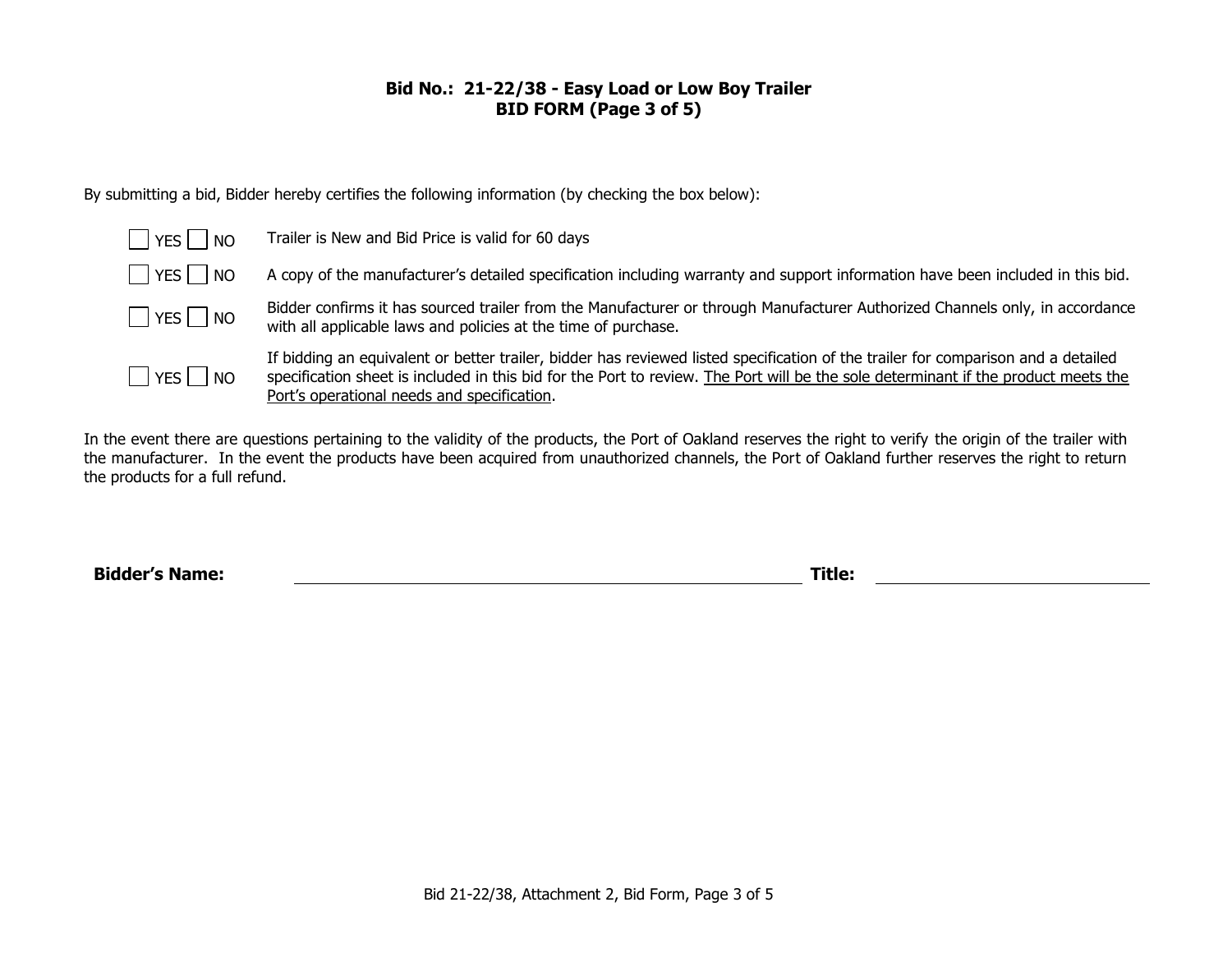#### **Bid No.: 21-22/38 - Easy Load or Low Boy Trailer BID FORM (Page 4 of 5)**

# **Agreement Terms Continued**

- 1. The undersigned has checked carefully all the above figures and understands that the Port will not be responsible for any errors or omissions on the part of the undersigned in making up this Bid.
- 2. The Port of Oakland reserves the right to reject any or all Bids, to waive any irregularities or informalities not affected by law, to evaluate the Bids submitted and to award the Contract (or Purchase Order) according to the Bid which best serves the interests of the Port.
- 3. All pages of this Bid Form must be completed and signed in ink. The Bid will be awarded to the lowest responsive, responsible Bidder(s).

# **Bid Bond/Bid Security**

If applicable (see the Instructions to Bidders), each Bid shall be accompanied by a cashier's check payable to the "Port of Oakland", or a Bidder's bond executed by an admitted surety insurer, licensed to do business in the State of California as a surety, made payable to the "City of Oakland, a Municipal Corporation Acting by and through its Board of Port Commissioners ("Port")" in an amount not less than ten percent (10%) of the maximum amount of the Total Bid Price. The check or Bid Bond shall be given as a guarantee that the Bidder to whom the Contract (or Purchase Order) is awarded shall execute the contract documents and shall provide the required Performance Bond as specified therein within twenty (20) calendar days after the Notification of the Award of the Contract (or Purchase Order).

**Amount** – Bidders must enclose an amount of not less than ten (10) percent of the entire Bid as either:

|                         | <u> 1989 - Johann Barbara, marka a shekara tsa 1989 - An tsa 1989 - An tsa 1989 - An tsa 1989 - An tsa 1989 - An</u> |
|-------------------------|----------------------------------------------------------------------------------------------------------------------|
|                         | <u> 2000 - Jan James James James James James James James James James James James James James James James James J</u> |
| Addenda Acknowledgement |                                                                                                                      |
|                         |                                                                                                                      |
|                         |                                                                                                                      |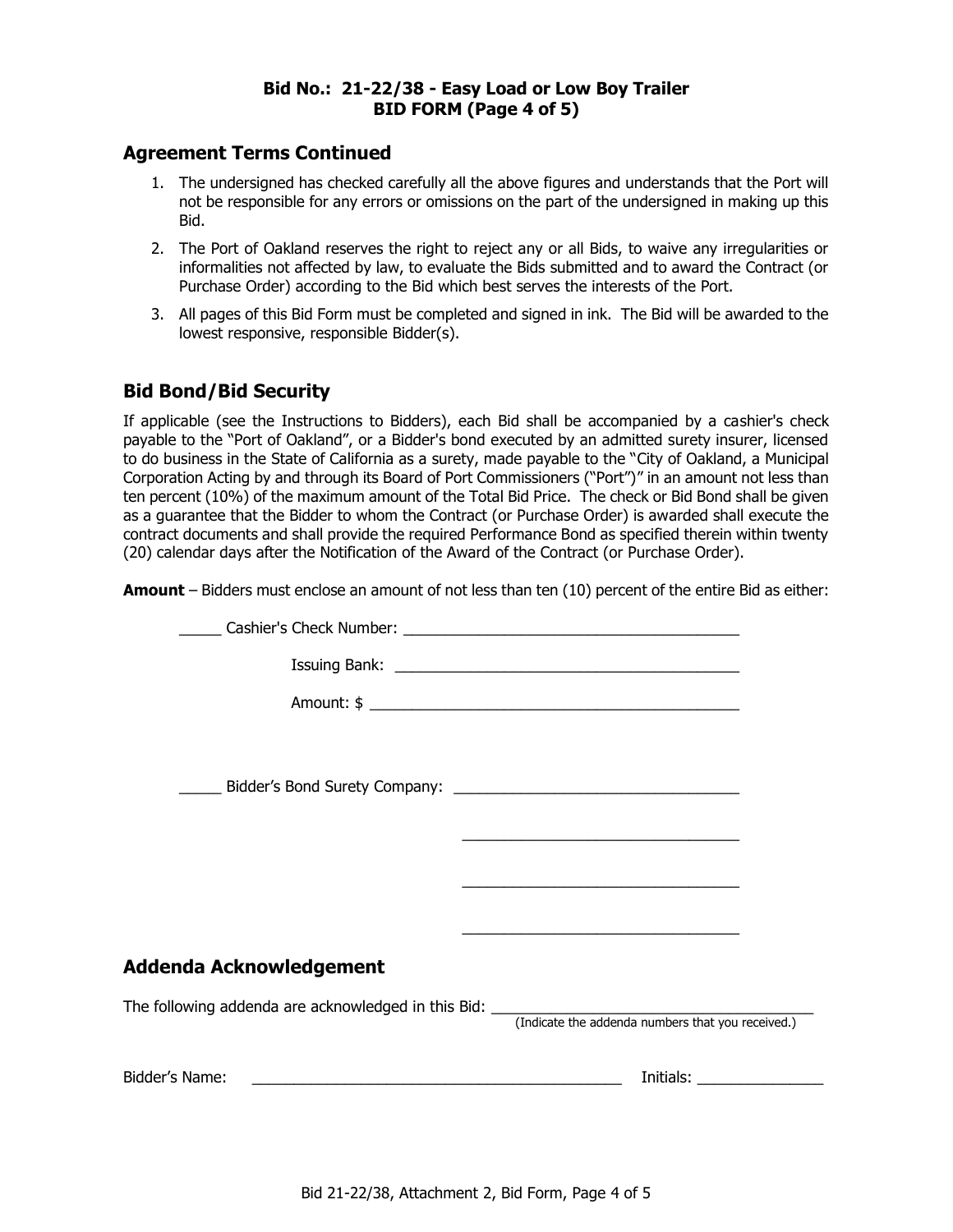#### **Bid No.: 21-22/38 - Easy Load or Low Boy Trailer BID FORM (Page 5 of 5)**

# **Client References**

In order for the Port to determine if your firm is a Responsible Bidder (see the Instructions to Bidders), Bidder is to provide the names, addresses, and contact information for three (3) current client references. Please make sure all contact information is current. By providing such information you authorize the Port to contact such clients.

| Line | Company Name and Contact | Address | Phone and Email |
|------|--------------------------|---------|-----------------|
|      |                          |         |                 |
|      |                          |         |                 |
|      |                          |         |                 |

# **Bidder Information and Signatures**

|                     | (If Corporation by Chairman, President or VP. If Partnership by Partner.)                                                      |
|---------------------|--------------------------------------------------------------------------------------------------------------------------------|
| Printed Name:       | Date:<br><u> 1989 - Johann Barbara, martin amerikan basar dan bahasa dan bahasa dalam basa dalam basa dalam basa dalam bas</u> |
| Attested By $(*)$ : | (If Corporation, by Chairman, President, Vice President, Secretary, or Treasurer. If<br>Partnership, by Partner.)              |
| Printed Name:       | <u> 1989 - Johann Barn, fransk politik (d. 1989)</u><br>Date:                                                                  |
|                     | * NOTE: If the Bidder is a corporation, set forth the legal name of the corporation together                                   |

with the signature(s) of the officer or officers authorized to sign Contracts on behalf of the corporation. If the Bidder is a partnership, set forth the name of the firm together with the signature(s) of the partner or partners authorized to sign Contracts on behalf of the partnership.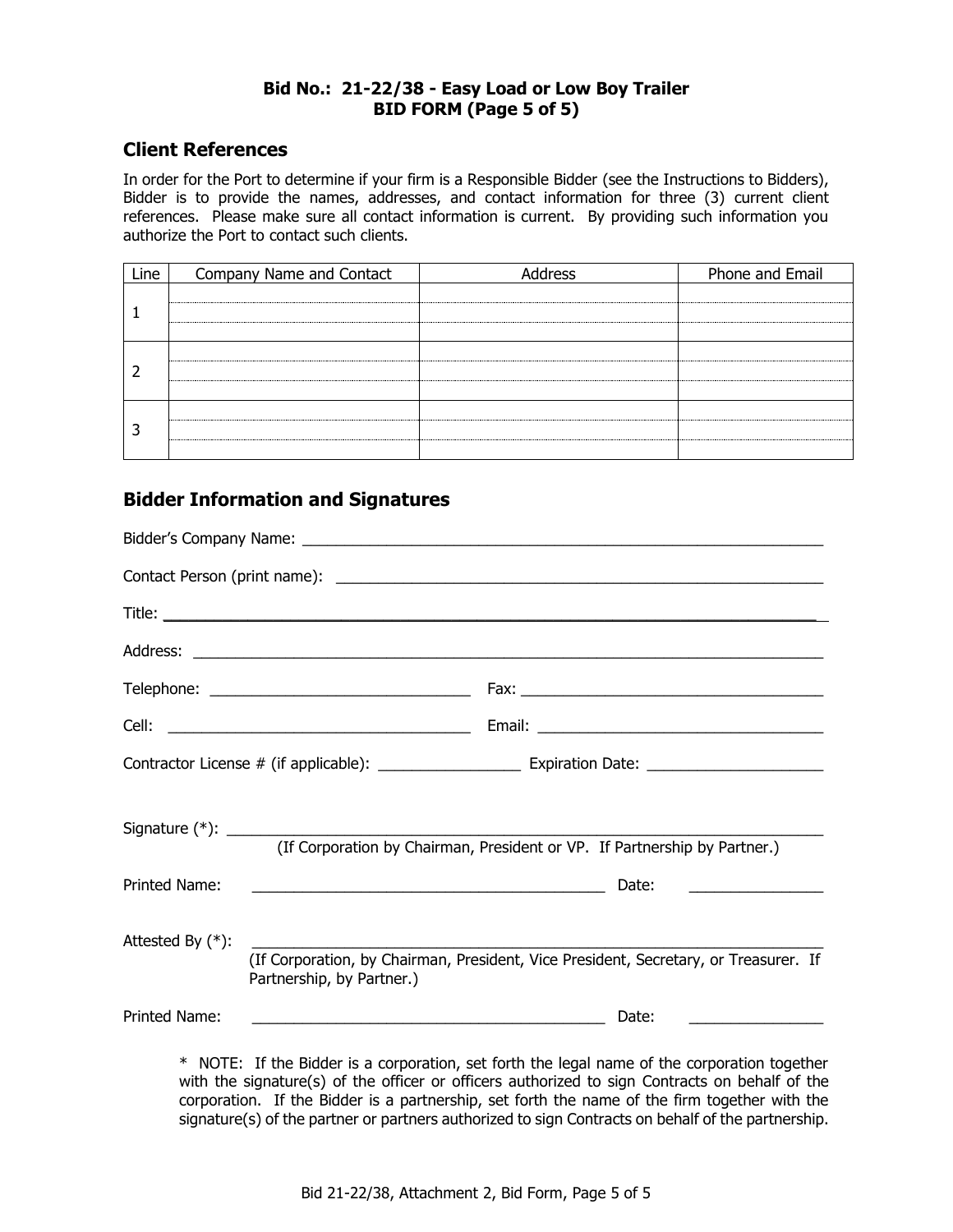

# **STANDARD PURCHASE ORDER TERMS AND CONDITIONS**

The Port of Oakland uses Purchase Orders for all purchases. Phone orders are not valid and may be subject to non-payment. In these Terms and Conditions, "the Purchase Order" refers to each Purchase Order subject to these Terms and Conditions. All Appendices described herein and/or attached hereto are part of this Purchase Order.

Any software purchased under this Purchase Order shall be subject to the more specific provisions in Appendix A-1 (Software) attached hereto. With respect to Software, Appendix A-1 shall supersede any directly conflicting provisions of these Terms and Conditions.

1. THE PORT. The Port is legally known as the City of Oakland, a Municipal Corporation, Acting by and through its Board of Port Commissioners. The Port is an independent department of the City of Oakland and issues Purchase Orders under the name "Port of Oakland." The Port has exclusive control and management of all Port facilities and properties located in Oakland, CA (including, but not limited to, marine terminals, a railway intermodal terminal, and container storage areas; the Oakland International Airport; and office, retail, and other developed property and undeveloped land), and no other agency or department of the City of Oakland may issue Purchase Orders with respect to these facilities and properties.

2. SUPPLIER. Supplier (sometimes referred to on the Port's website or in other materials related to the Purchase Order as "seller", "lessor", "vendor", "contractor", "respondent", "consultant", "service provider" or by similar terms) is an independent contractor and not an officer, employee or agent of the Port. Supplier shall provide the goods or services described on the Purchase Order (the "**Work**") using its own qualified employees or using only qualified subcontractors approved in writing by the Port. Supplier, and not the Port, shall be solely responsible for paying all compensation (including benefits), making all withholdings, paying all taxes and ensuring compliance with all laws regarding the employment of such employees or engagement of such subcontractors. Supplier may not change its subcontractors or assign, delegate or transfer, voluntarily, involuntarily or by operation of law, any of its rights or obligations under the Purchase Order (other than its interest in receivables as part of a bona fide third-party financing arrangement), without the prior written consent of the Port.

3. PERFORMANCE AND QUALITY. Supplier shall supply or perform the Work and represents and warrants that the Work performed or supplied is (i) as specified in the Purchase Order, (ii) in a good and workmanlike manner, (iii) in conformity to all applicable specifications, and (iv) in compliance with all Applicable Law (as defined below). Supplier further represents and warrants that all goods sold under the Purchase Order are new (unless otherwise specifically stated in the Purchase Order), merchantable and fit for the particular purpose specified by the Port, and all services provided under the Purchase Order conform to the standard of practice of persons specializing in performing services of similar nature and complexity. Nothing in the Purchase Order shall be construed to limit or exclude any warranties implied by law. Supplier hereby assigns to the Port all of the Supplier's rights under manufacturers', subcontractors' or other warranties or indemnities with respect to the Work.

Bid 21-22/38, Attachment 3, Standard Purchase Order Terms and Conditions, Page 1 of 11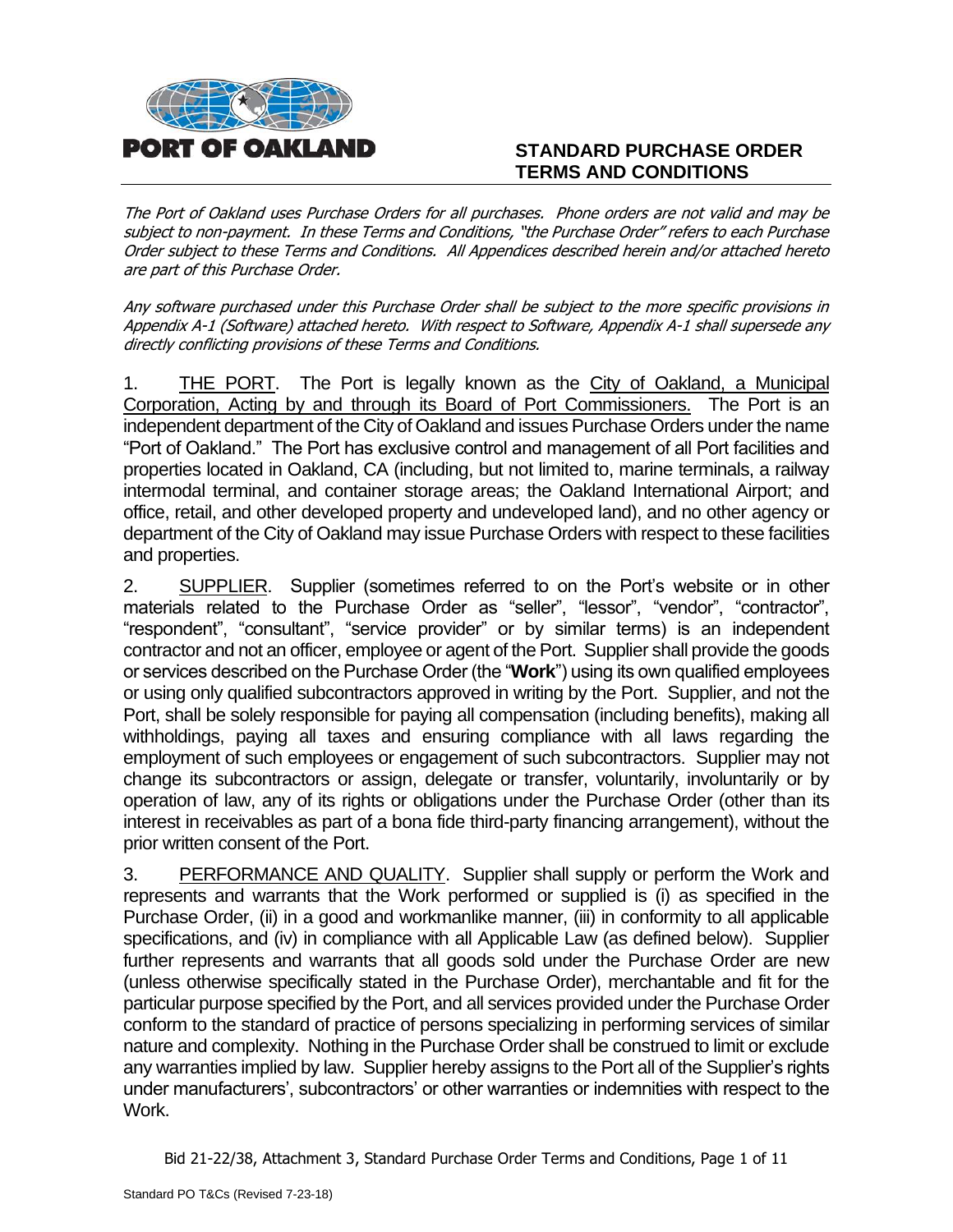4. INVOICING AND PAYMENT. All payments require a written invoice from Supplier in a form acceptable to the Port. Supplier must issue all invoices directly to the "Bill To" address set forth in the Purchase Order. Each invoice must indicate thereon whether it constitutes a "Partial Billing" or "Final Billing". Each invoice is subject to review and verification by the Port. The time for payment of invoices (and for calculating any net discounts) shall run from the date on which proper, correct and complete invoices are received by the Port. Payment for all Work shall be made by the Port within thirty (30) days of receipt of satisfactory Work by the Port, and an itemized, proper, correct and complete invoice from Supplier. Any amounts due to the Port from Supplier may be set off against any amounts due to Supplier from the Port, whether or not under the Purchase Order.

5. DELIVERY. If applicable, Supplier shall package and ship all Work consisting of goods to the Purchase Order "Ship To" address at Supplier's sole cost and expense. Packing slips must specify the quantity and description of goods shipped, the related Purchase Order number and must accompany each shipment. Supplier shall be responsible for delivery and shall prepay all related shipping costs and add them to the invoice. All goods are to be shipped F.O.B. destination: Port of Oakland, and risk of loss and title to goods shall remain with Supplier until the Port takes physical possession of the goods. The Port may change the address for shipment prior to shipment by Supplier. Goods must be suitably packed to assure against damage from weather or transportation, and in accordance with instructions of the Port.

6. REMEDIES. If Supplier breaches the Purchase Order, the Port may exercise any right or remedy available under the California Commercial Code or any other Applicable Law. Without limiting those rights and remedies, the Port may also do any of the following, in the Port's sole discretion: (i) require Supplier to repair or replace any Work, and if Supplier fails or refuses to do so, repair or replace the same at Supplier's expense; (ii) reject any delivery of non-conforming or defective Work and return the same for credit or replacement at Supplier's sole cost and risk; or (iii) cancel any outstanding deliveries and treat such breach by Supplier as Supplier's repudiation of the Purchase Order. Supplier's becoming the subject of bankruptcy or insolvency proceedings shall constitute a breach of the Purchase Order by Supplier. If the Port breaches the Purchase Order, Supplier's exclusive remedy shall be recovery of any goods shipped and the payment of the price payable for Work delivered prior to the breach. No limitation or exclusion by Supplier of any right or remedy available to the Port shall be effective unless expressly and specifically agreed to by the Port in writing. Under no circumstances shall the Port be responsible for consequential, punitive, or incidental damages.

7. LAWS, REGULATIONS, PERMITS. Supplier shall comply with all applicable laws, ordinances, rules, regulations, codes, professional standards, permits, and/or land use restrictions or limitations of any governmental authority at any time applicable to Supplier, the Work or the Purchase Order ("**Applicable Law**"). Supplier shall obtain and maintain in full force and effect all professional, contracting and other permits and licenses required to undertake or supply the Work.

8. ADA. Without limiting Supplier's obligations to comply with Applicable Laws generally, Supplier hereby warrants that all Work complies with the accessibility requirements of the American with Disabilities Act of 1990, other similar state and federal laws and their implementing regulations, as applicable. Supplier agrees to promptly respond to and resolve any complaint regarding accessibility of the Work which is brought to its attention. Supplier further agrees to indemnify, defend and hold harmless the Port and all of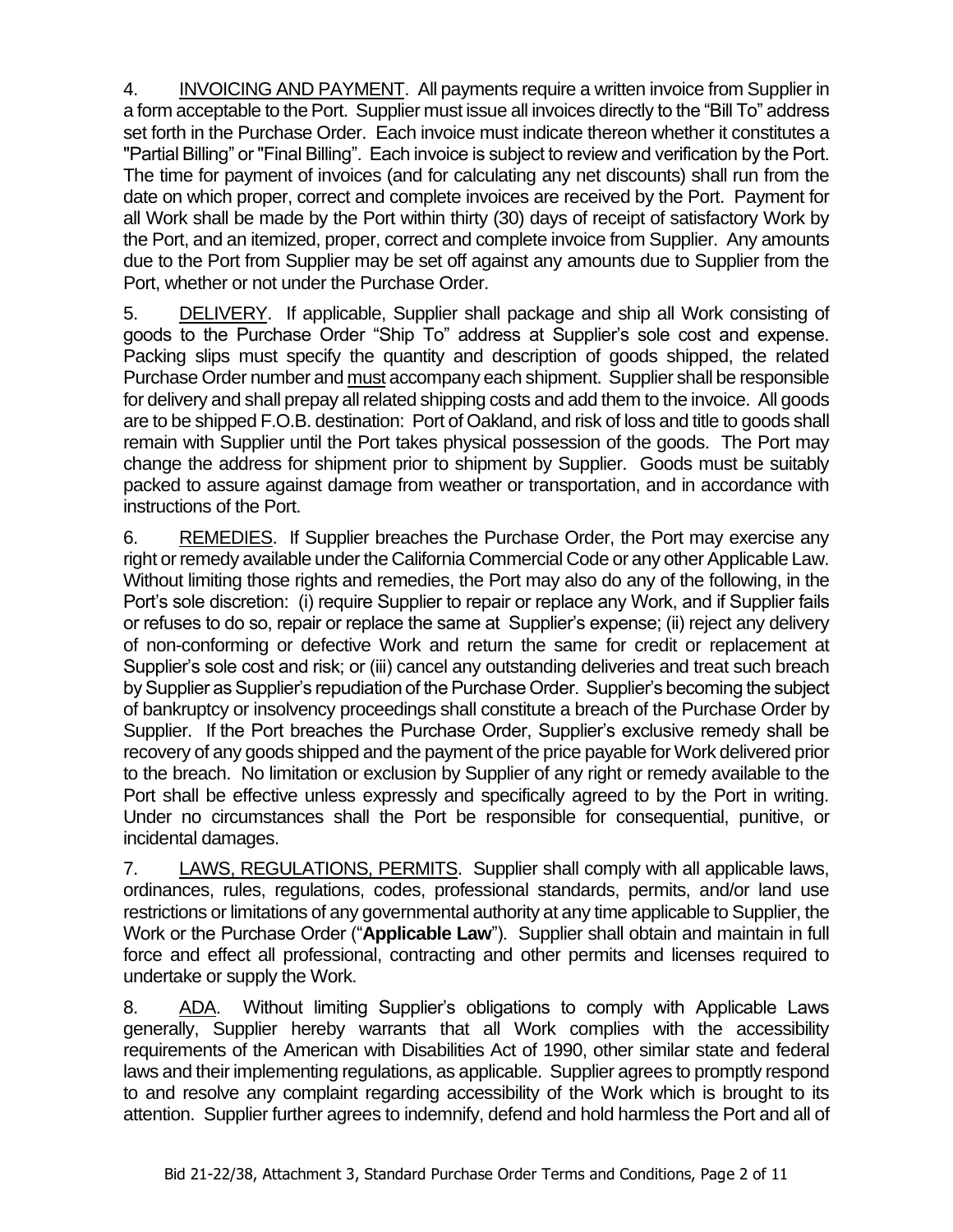its officers, commissioners, agents, departments, officials, representatives and employees using the Work from any loss, liability or claim arising out of its failure to comply with these accessibility requirements.

9. NON-DISCRIMINATION. Without limiting Supplier's obligation to comply with Applicable Laws generally, Supplier shall not discriminate against any employee or applicant for employment, nor against any subcontractor or applicant for a subcontractor contract, because of race, color, religion, sex, national origin, ancestry, age (over forty (40)), physical or mental disability, cancer-related medical condition, a known genetic pre-disposition to a disease or disorder, veteran status, marital status, or sexual orientation.

10. OWNERSHIP OF NON-SOFTWARE WORK PRODUCT. Any interest (including copyright or other interests in intellectual property) of Supplier in studies, reports, memoranda, computational sheets, designs, drawings, specifications or any other documents (including electronic media) or work product prepared by or on behalf of Supplier in connection with the Work (collectively, the "**Work Product**"), whether or not embodied therein, constitutes a work for hire and is the property of the Port. Supplier shall pay all royalties and license fees necessary for or relating to the Work and shall defend all suits of claims for infringement of any patents or other intellectual property rights and shall indemnify the Port and hold it harmless from liability or loss on account thereof.

11. INSURANCE. Supplier shall maintain all insurance required under Applicable Law or commonly maintained by similarly situated, responsible businesses and in all events will maintain insurance of the types and in the amounts applicable to Supplier and the Work as required by the Port's *Supplier Insurance Requirements* posted from time to time on the Port's website [\(www.portofoakland.com\)](http://www.portofoakland.com/) and can be accessed by clicking on "Full Menu" (or the menu icon from your mobile device), then under the Business heading, click on "Purchasing and Accounts Payable", and scroll down to find the "Supplier Insurance Requirements (PDF)" to download the document, or alternatively type in the below link into your browser: [http://www.portofoakland.com/files/PDF/supplier\\_insurance.pdf](http://www.portofoakland.com/files/PDF/supplier_insurance.pdf)

A courtesy copy of the Port's *Supplier Insurance Requirements* may be delivered to Supplier at the same time as the Purchase Order. (In the event of any conflict between any courtesy copy of the *Insurance Requirements*, and the version of the *Insurance Requirements* posted to the Port's website, the website version shall control). The type, scope and amounts of the required insurance may be increased should the scope of Work, in the opinion of the Port, warrant such increase, and Supplier shall obtain such insurance when so directed by the Port. If any portion of the Work is to be performed outside the United States, Supplier must contact the Port Risk Management Department regarding appropriate insurance. At the Port's request, Supplier shall file with the Port certificates evidencing the insurance maintained by Supplier and failure to do so shall constitute a material breach of the Purchase Order.

12. TAXES. Unless otherwise provided for in the Purchase Order, Supplier shall pay all taxes levied upon the Purchase Order or the Work performed or supplied pursuant hereto without additional compensation, regardless of which party has liability for such tax under Applicable Law, and any deficiency, interest or penalty asserted with respect thereto. The Port shall pay only California sales and use tax and Alameda County uniform local sales and use tax. Supplier must separately itemize all sales and use taxes on its invoices.

13. BOOKS AND RECORDS. Supplier shall maintain all documents and records prepared by or furnished to Supplier in connection with the Purchase Order and backup for all costs for which the Port was directly or indirectly invoiced during the course of supplying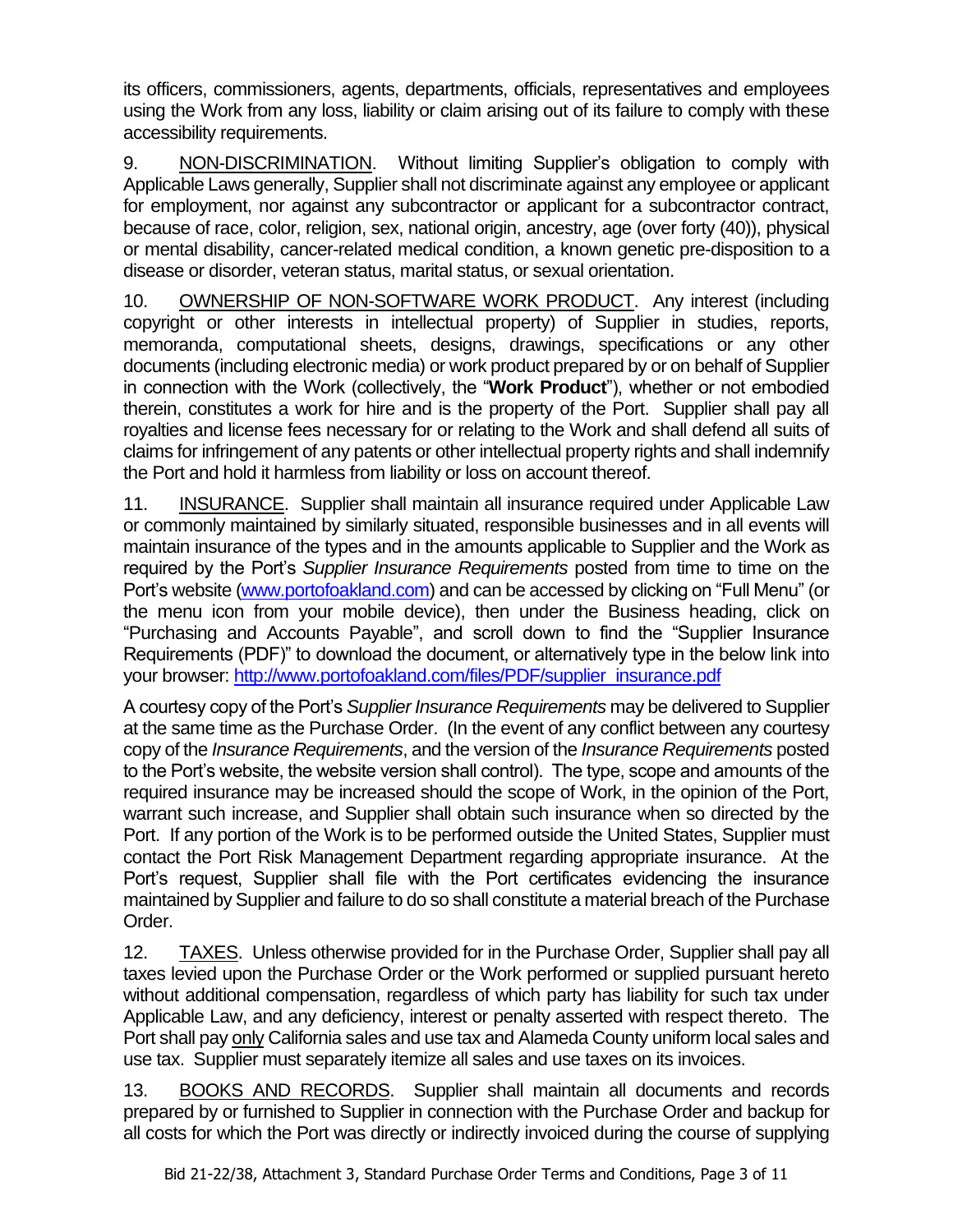or performing the Work for at least three (3) years following delivery of final payment by the Port, provided that all records relating to environmental consulting services and hazardous materials in, on or adjacent to the Port's property shall be maintained indefinitely. Supplier agrees that its books and records and facilities, or so much thereof as may be engaged in the performance of the Purchase Order, are subject to inspection and audit at all reasonable times by any authorized representative of the Port. Supplier agrees to waive, to the greatest extent permitted by Applicable Law, the defense of laches, statute of limitations, or any other defense based upon the Port's failure to timely file an action with regard to any matter arising out of the Purchase Order.

14. WAIVER AND HOLD HARMLESS. Supplier waives any and all claims, causes of action and rights to recovery, in law or in equity, against the Port for losses, liabilities, damages or injuries of any nature or kind, including injuries to Supplier's employees or subcontractors, regardless of whether such losses, damages, liabilities or injuries are covered by insurance. This provision is intended to waive fully, for the benefit of the Port, any rights or claims that might provide a right of subrogation in favor of any insurer providing insurance with respect to the Purchase Order. To the fullest extent permitted by Applicable Law (including, without limitation, California Civil Code Section 2782), Supplier shall defend (with legal counsel chosen or approved by the Port), indemnify and hold the Port and all of its officers, Commissioners, agents, departments, officials, representatives and employees harmless from and against any and all claims, loss, or liability of every kind, nature and description that arise from or relate to, directly or indirectly, in whole or in part: (i) the Work under the Purchase Order, or any part thereof; or (ii) any act or omission of Supplier, its employees, subcontractors or representatives.

15. CHANGES. The Purchase Order may not be modified, supplemented, or terminated without the Port's prior written approval. The Port may make changes to the Purchase Order at any time, and Supplier agrees to accept such changes. If such changes result in additional costs, the Port shall make an equitable adjustment to the purchase price at Supplier's request, provided that Supplier itemizes and justifies to the Port's satisfaction in writing the adjustment requested within five (5) days of delivery of the change notification.

16. SUSPENSION OR TERMINATION. Supplier must continue to perform the Work under the Purchase Order throughout the course of any dispute, and Supplier's failure to continue Work during a dispute shall itself constitute a material breach of the Purchase Order. The Port may, with or without cause, direct Supplier to suspend, delay or interrupt the execution of any Work, in whole or in part, for such periods of time as the Port may determine in its discretion; any such directives must be in writing. The Port may, at any time, terminate the Purchase Order for its own convenience with the Port's liability limited to the services or goods received by the Port prior to delivery of the Port's termination notice. Upon any termination, Supplier shall assign to the Port in the manner, at times and to the extent directed by the Port, all right, title, and interest of Supplier under procurement orders and subcontracts relating to Work so terminated and shall transfer title and possession to the Port of Work Product, completed and uncompleted designs and specifications, Work in process, completed Work, supplies, and other material produced or fabricated as part of, or acquired in connection with performance of the Work terminated by the notice of termination.

17. CONFIDENTIALITY AND PUBLICITY. All data, information, reports, plans, designs and other documents received from the Port or its employees, agents or representatives or generated by Supplier in connection with the Work (collectively, the "**Confidential Information**") are private and confidential and shall remain the sole and exclusive property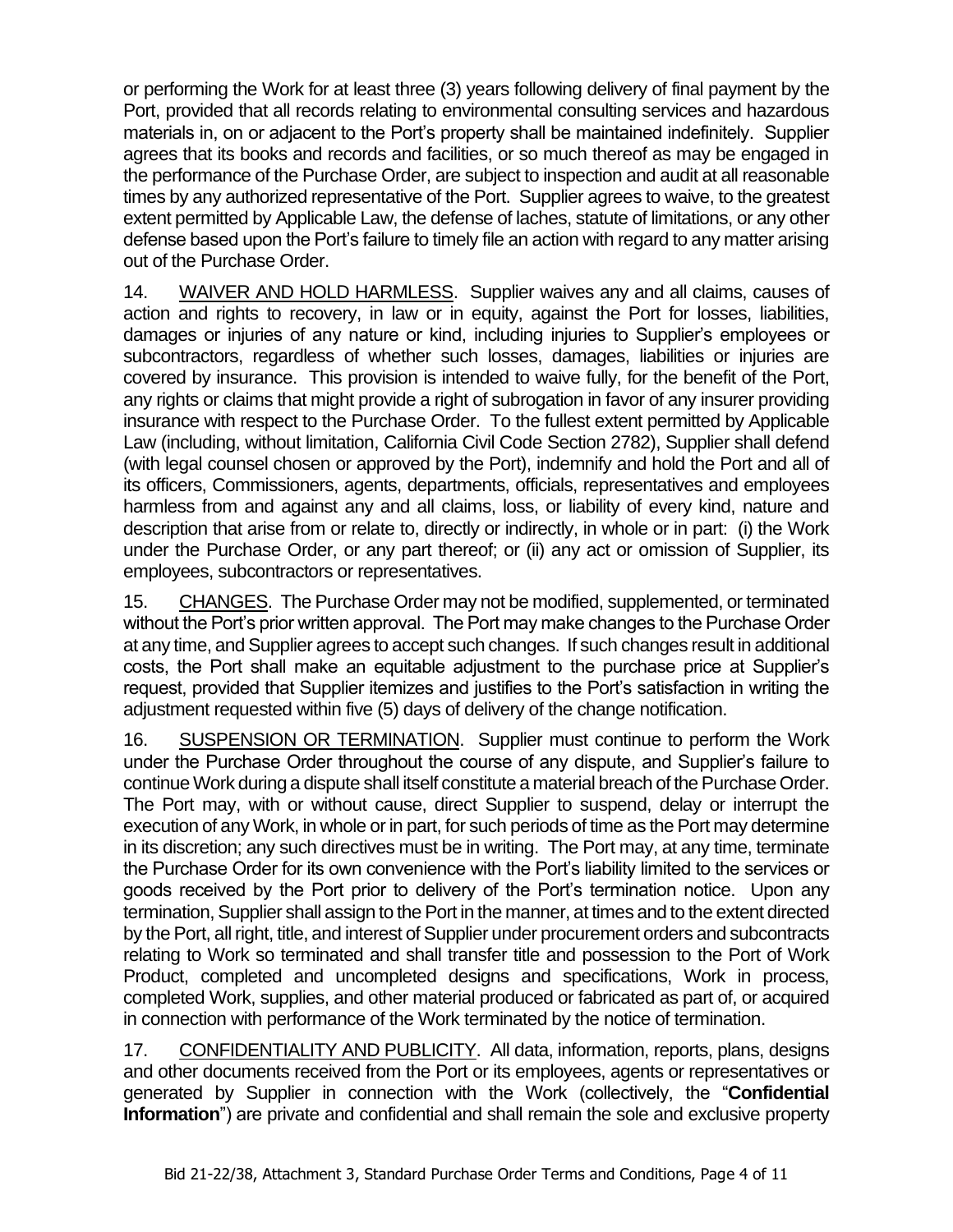of the Port. Supplier shall not disclose the identity of the Port, nor distribute or disclose Confidential Information to any third party, without prior express written authorization from the Port. All Confidential Information shall be deemed confidential and Supplier shall take all reasonable precautions to prevent its disclosure to unauthorized persons. Any publicity or press releases with respect to the Work or the Purchase Order shall be under the Port's sole discretion and control.

18. COVENANT AGAINST CONTINGENT FEES. Supplier warrants that no person or agency has been employed or retained to solicit or obtain the Contract upon an agreement or understanding for a contingent fee, except a bona fide employee or agency. For breach or violation of this warranty, the Port, at its option, may annul the Contract or deduct from the contract price or otherwise recover from Supplier the full amount of the contingent fee. As used in this Section, "bona fide agency" means an established commercial or selling agency, maintained by Supplier for the purpose of securing business, that neither exerts nor proposes to exert improper influence to solicit or obtain Port contracts nor holds itself out as being able to obtain any Port contract or contracts through improper influence. As used in this Section, "bona fide employee" means a person, employed by Supplier and subject to Supplier's supervision and control as to time, place, and manner of performance, who neither exerts nor proposes to exert improper influence to solicit or obtain Port contracts nor holds itself out as being able to obtain any Port contract or contracts through improper influence. As used in this Section, "contingent fee" means any commission, percentage, brokerage, or other fee that is contingent upon the success that a person or concern has in securing a Port contract. As used in this Section, "improper influence" means any influence that induces or tends to induce a Port Commissioner, employee or officer to give consideration or to act regarding a Port contract on any basis other than the merits of the matter.

19. FEDERAL AIP GRANT COMPLIANCE. By executing this Contract, Supplier agrees and certifies that Supplier will comply with the FAA Airport Improvement Program (AIP) provisions set forth below (Sections 20 through 24) and Supplier shall also include each of these provisions in all of its contracts and subcontracts related to this Contract. For purposes of Sections 19 through 24, Supplier is sometimes hereinafter referred to as "Contractor" and Port is sometimes hereinafter referred to as "Sponsor".

20. GENERAL CIVIL RIGHTS PROVISIONS.The Contractor agrees to comply with pertinent statutes, Executive Orders and such rules as are promulgated to ensure that no person shall, on the grounds of race, creed, color, national origin, sex, age, or disability be excluded from participating in any activity conducted with or benefiting from Federal assistance. This provision binds the Contractor and subtier contractors from the bid solicitation period through the completion of the Contract. This provision is in addition to that required of Title VI of the Civil Rights Act of 1964.

21. COMPLIANCE WITH NONDISCRIMINATION REQUIREMENTS. During the performance of this Contract, the contractor, for itself, its assignees, and successors in interest (hereinafter collectively referred to as the "Contractor") agrees as follows:

- 21.1 COMPLIANCE WITH REGULATIONS. The Contractor (hereinafter includes any and all consultants) will comply with the Title VI List of Pertinent Nondiscrimination Acts and Authorities, as they may be amended from time to time, which are herein incorporated by reference and made a part of this Contract.
- 21.2 NON-DISCRIMINATION. The Contractor, with regard to the work performed by it during the Contract, will not discriminate on the grounds of race, color, or national origin in the selection and retention of subcontractors, including procurements of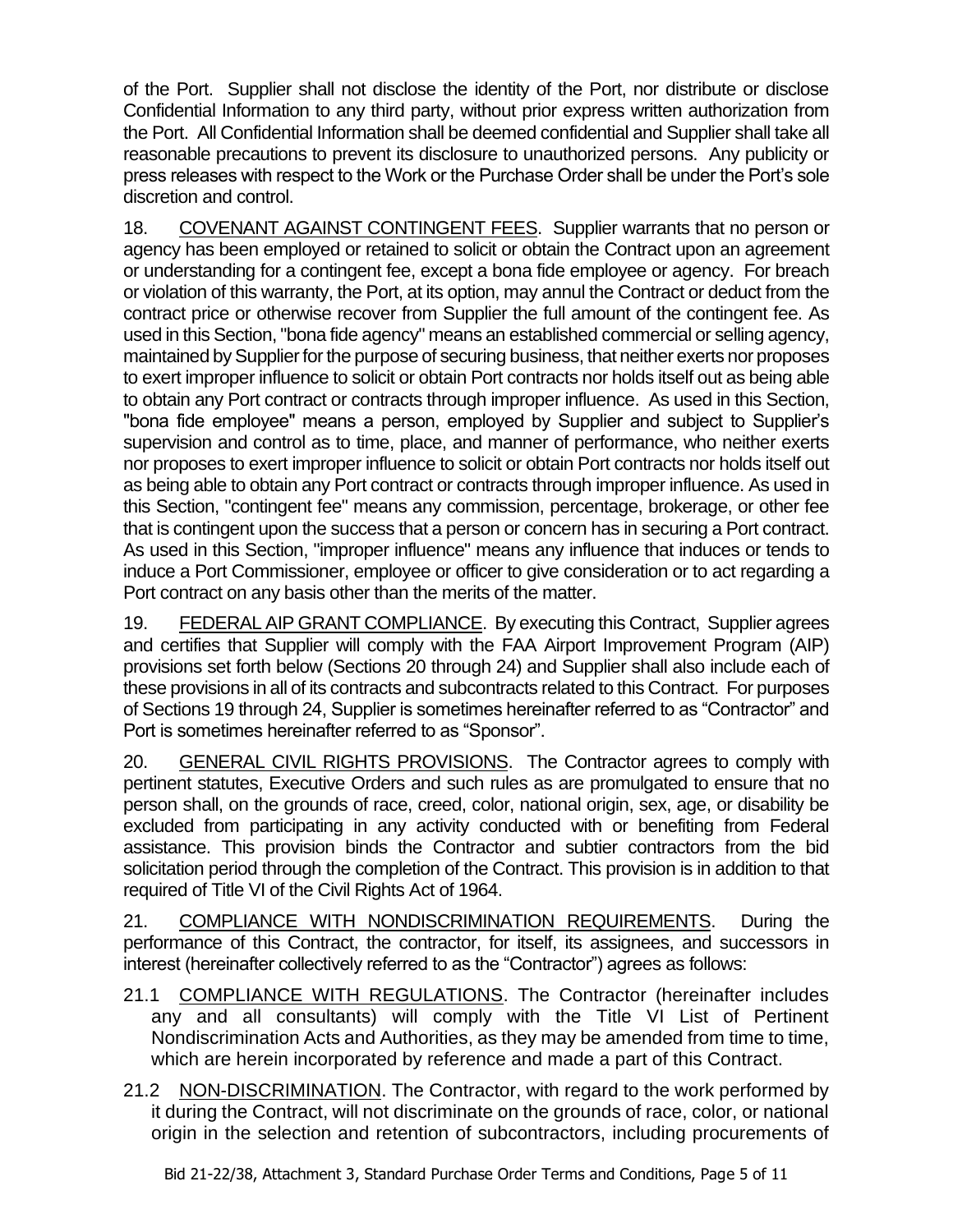materials and leases of equipment. The Contractor will not participate directly or indirectly in the discrimination prohibited by the Nondiscrimination Acts and Authorities, including employment practices when the Contract covers any activity, project, or program set forth in Appendix B of 49 CFR Part 21.

- 21.3 SOLICITATIONS FOR SUBCONTRACTS, INCLUDING PROCUREMENTS OF MATERIALS AND EQUIPMENT. In all solicitations, either by competitive bidding, or negotiation made by the Contractor for work to be performed under a subcontract, including procurements of materials, or leases of equipment, each potential subcontractor or supplier will be notified by the contractor of the Contractor's obligations under this Contract and the Nondiscrimination Acts and Authorities on the grounds of race, color, or national origin.
- 21.4 INFORMATION AND REPORTS. The Contractor will provide all information and reports required by the Acts, the Regulations, and directives issued pursuant thereto and will permit access to its books, records, accounts, other sources of information, and its facilities as may be determined by the sponsor or the Federal Aviation Administration to be pertinent to ascertain compliance with such Nondiscrimination Acts and Authorities and instructions. Where any information required of a contractor is in the exclusive possession of another who fails or refuses to furnish the information, the Contractor will so certify to the sponsor or the Federal Aviation Administration, as appropriate, and will set forth what efforts it has made to obtain the information.
- 21.5 SANCTIONS FOR NONCOMPLIANCE. In the event of a Contractor's noncompliance with the Non-discrimination provisions of this Contract, the Sponsor will impose such contract sanctions as it or the Federal Aviation Administration may determine to be appropriate, including, but not limited to:
	- a. Withholding payments to the Contractor under the Contract until the Contractor complies; and/or
	- b. Cancelling, terminating, or suspending a Contract, in whole or in part.
- 21.6 INCORPORATION OF PROVISIONS.The Contractor will include the provisions of Sections 21.1 through 21.6 in every subcontract, including procurements of materials and leases of equipment, unless exempt by the Acts, the Regulations and directives issued pursuant thereto. The Contractor will take action with respect to any subcontract or procurement as the Sponsor or the Federal Aviation Administration may direct as a means of enforcing such provisions including sanctions for noncompliance. Provided, that if the Contractor becomes involved in, or is threatened with litigation by a subcontractor, or supplier because of such direction, the Contractor may request the Sponsor to enter into any litigation to protect the interests of the Sponsor. In addition, the Contractor may request the United States to enter into the litigation to protect the interests of the United States.

22. TITLE VI LIST OF PERTINENT NONDISCRIMINATION ACTS AND AUTHORITIES. During the performance of this Contract, the Contractor, agrees to comply with the following non-discrimination statutes and authorities; including but not limited to:

• Title VI of the Civil Rights Act of 1964 (42 U.S.C. § 2000d *et seq*., 78 stat. 252) (prohibits discrimination on the basis of race, color, national origin);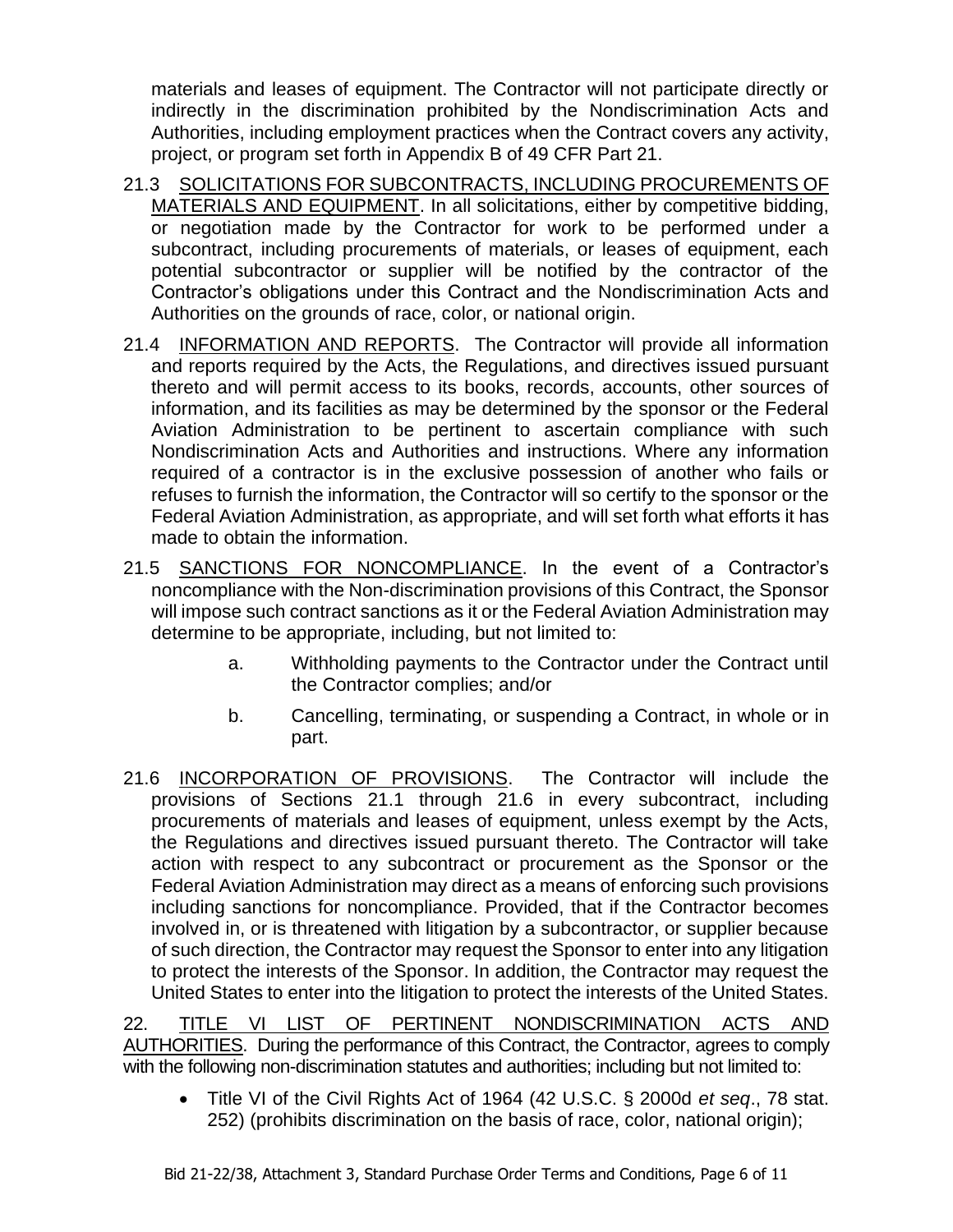- 49 CFR Part 21 (Non-discrimination In Federally-Assisted Programs of The Department of Transportation—Effectuation of Title VI of The Civil Rights Act of 1964);
- The Uniform Relocation Assistance and Real Property Acquisition Policies Act of 1970, (42 U.S.C. § 4601), (prohibits unfair treatment of persons displaced or whose property has been acquired because of Federal or Federal-aid programs and projects);
- Section 504 of the Rehabilitation Act of 1973, (29 U.S.C. § 794 *et seq*.), as amended, (prohibits discrimination on the basis of disability); and 49 CFR Part 27;
- The Age Discrimination Act of 1975, as amended, (42 U.S.C. § 6101 *et seq*.), (prohibits discrimination on the basis of age);
- Airport and Airway Improvement Act of 1982, (49 USC § 471, Section 47123), as amended, (prohibits discrimination based on race, creed, color, national origin, or sex);
- The Civil Rights Restoration Act of 1987, (PL 100-209), (broadened the scope, coverage and applicability of Title VI of the Civil Rights Act of 1964, the Age Discrimination Act of 1975 and Section 504 of the Rehabilitation Act of 1973, by expanding the definition of the terms "programs or activities" to include all of the programs or activities of the Federal-aid recipients, subrecipients and contractors, whether such programs or activities are Federally funded or not);
- Titles II and III of the Americans with Disabilities Act of 1990, which prohibit discrimination on the basis of disability in the operation of public entities, public and private transportation systems, places of public accommodation, and certain testing entities (42 U.S.C. §§ 12131 – 12189) as implemented by Department of Transportation regulations at 49 CFR Parts 37 and 38;
- The Federal Aviation Administration's Non-discrimination statute (49 U.S.C. § 47123) (prohibits discrimination on the basis of race, color, national origin, and sex);
- Executive Order 12898, Federal Actions to Address Environmental Justice in Minority Populations and Low-Income Populations, which ensures nondiscrimination against minority populations by discouraging programs, policies, and activities with disproportionately high and adverse human health or environmental effects on minority and low-income populations;
- Executive Order 13166, Improving Access to Services for Persons with Limited English Proficiency, and resulting agency guidance, national origin discrimination includes discrimination because of limited English proficiency (LEP). To ensure compliance with Title VI, you must take reasonable steps to ensure that LEP persons have meaningful access to your programs (70 Fed. Reg. at 74087 to 74100);
- Title IX of the Education Amendments of 1972, as amended, which prohibits you from discriminating because of sex in education programs or activities (20 U.S.C. 1681 et seq).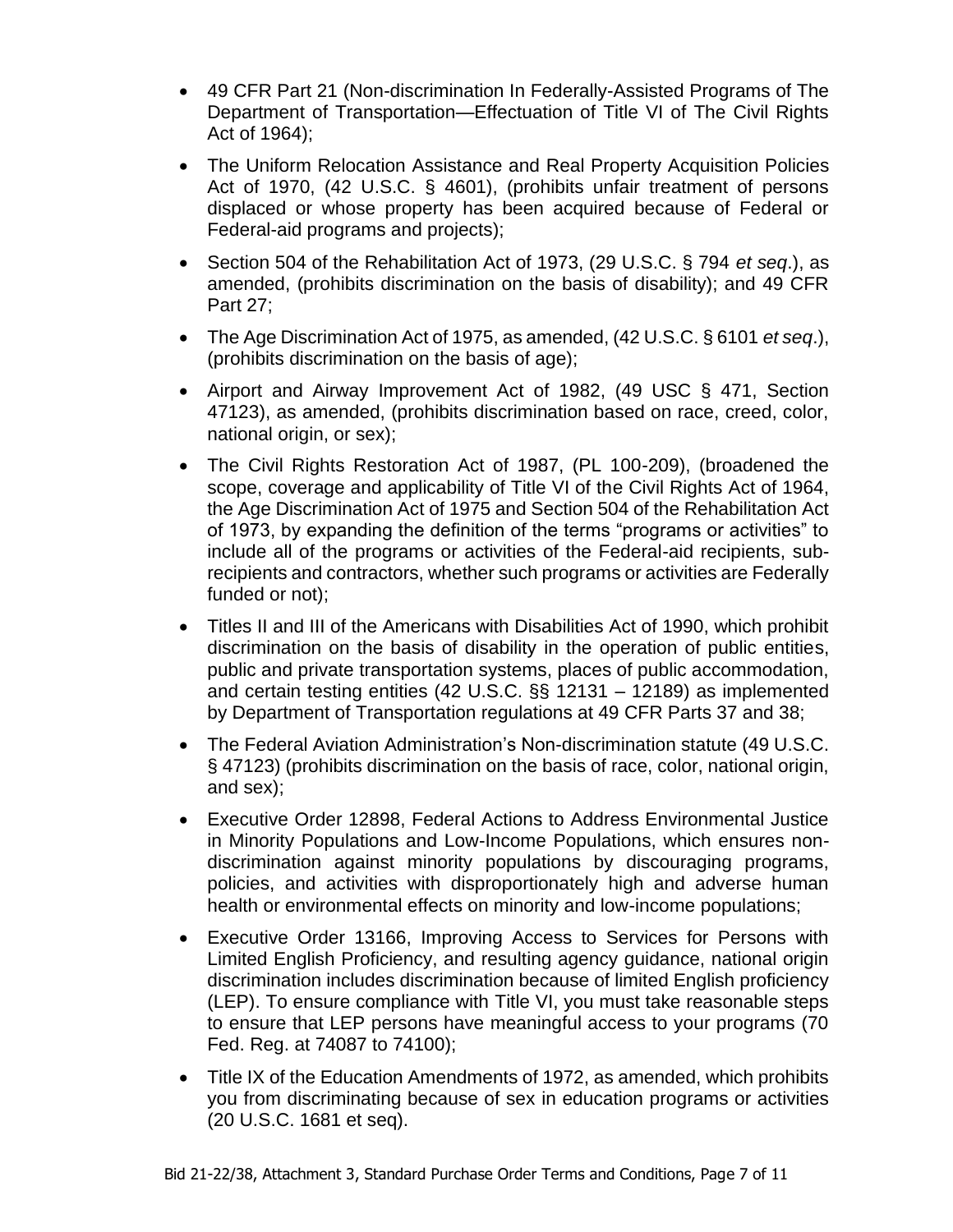23. FAIR LABOR STANDARDS ACT. This Contract incorporates by reference the provisions of 29 U.S.C. § 201, et seq (the Federal Fair Labor Standards Act (FLSA)), and its implementing regulations, with the same force and effect as if given in full text. The FLSA sets minimum wage, overtime pay, recordkeeping and child labor standards for full and part time workers. Supplier has full responsibility to monitor compliance to the referenced statute and regulation. Supplier must address any claims or disputes that arise from this requirement directly with the US Department of Labor – Wage and Hour Division.

24. OCCUPATIONAL SAFETY AND HEALTH ACT.This Contract incorporates by reference the requirements of 29 CFR Part 1910 with the same force and effect as if given in full text. Supplier must provide a work environment that is free from recognized hazards that may cause death or serious physical harm to the employee. Supplier retains full responsibility to monitor its compliance and its subcontractor's compliance with the applicable requirements of the Occupational Safety and Health Act of 1970 (29 U.S.C. § 651, et seq; 29 CFR Part 1910). Supplier must address any claims or disputes that pertain to a referenced requirement directly with the U.S. Department of Labor – Occupational Safety and Health Administration.

25. GOVERNING LAW AND VENUE. The Purchase Order shall be governed by California law. To the fullest extent allowed by law, legal actions relating to the Purchase Order shall only be brought in the state court of Alameda County, California or the federal court of the Northern District of California, to which jurisdictions Supplier irrevocably submits.

26. GENERAL. All correspondence and notices directed to the Port, other than invoices (which are to be delivered to the "Bill To" address set forth in the Purchase Order) must be in writing and delivered to Port of Oakland, Board of Port Commissioners, P.O. Box 2064, Oakland, CA 94604. The Purchase Order is for the sole benefit of the Port and Supplier, and their respective permitted successors and assigns, and nothing in the Purchase Order, express or implied, is intended to confer upon any other person any right, benefit or remedy of any nature whatsoever under or by reason of the Purchase Order. Time is of the essence in Supplier's performance of Supplier's obligations under the Purchase Order. The making or approval of any payment and any inspections, reviews, approvals or oral statements by or on behalf of the Port, or of certification by any governmental entity, in no way limits Supplier's obligations under the Purchase Order.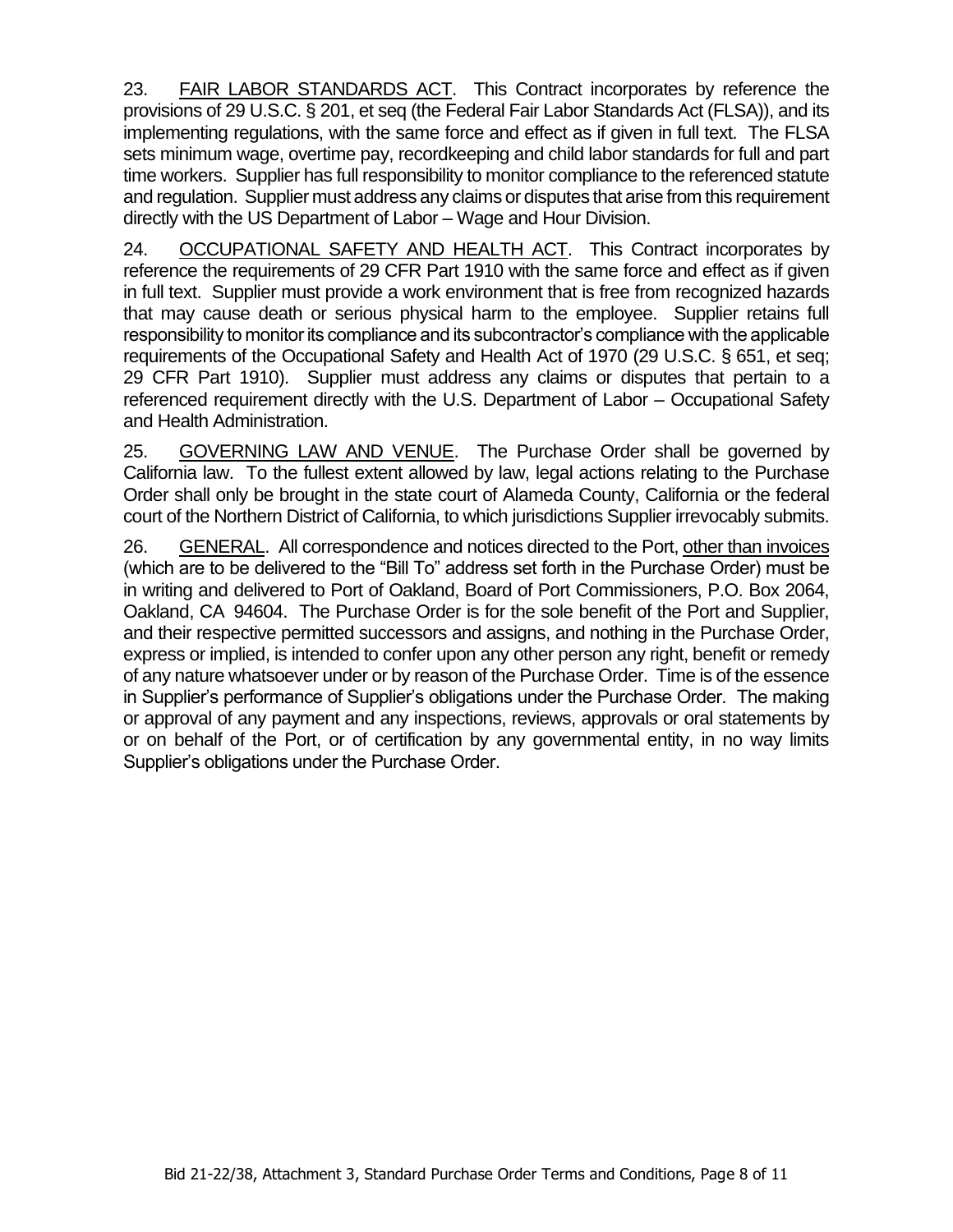# **APPENDIX A-1**

## **SOFTWARE**

1. Applicability of Appendix. This Appendix shall govern any Software listed in the Purchase Order. With respect to Software, this Appendix shall supersede any directly conflicting provision of the Terms and Conditions.

2. Definitions. As used in this Appendix, the following capitalized terms will have the following meanings:

- 2.1"Software" means the software listed in the Purchase Order, which may be downloadable software or software installed locally on Port computing devices or which may be "software as a service," delivered through the stated online or mobileaccess platforms.
- 2.2"Agreement" means the agreement for purchase and/or license between the Port and Supplier, as defined by the Purchase Order, the Terms and Conditions, and this Appendix A-1.
- 2.3"Standard Purchase Order Terms and Conditions" (or "Terms and Conditions") means the document with that title that constitutes part of this Agreement.
- 2.4If not defined separately in this Appendix, capitalized terms used in this Appendix have the meanings set forth elsewhere in the Agreement.

3. License. Supplier hereby grants to the Port a perpetual, irrevocable, fully-paid, nonexclusive license to access and use the Software, without any limitation as to geographic scope or the number or nature of users, copies, installations, machines, devices, or platforms.

- 3.1**Back-Up Copies.** The Port may make copies of the Software as reasonably necessary for back-up disaster recovery purposes only.
- 3.2**No Other License.** Except as expressly set forth in this Agreement, no license is granted and none shall be deemed granted by implication, estoppel, or otherwise.
- 3.3**License Restrictions.** Any use of the Software not expressly permitted by this Agreement is prohibited. Without limiting the generality of the foregoing, the Port shall not commit any of the following:
- (a) Sublicense use or access to any Software.
- (b) Remove or modify any Software markings or any notice of Consultant's or its licensors' proprietary rights.
- (c) Cause or permit reverse engineering (unless required by law for interoperability), disassembly, or decompilation of the Software.

Except for the licenses granted herein and rights to data as set forth herein, all right, title, and interest in and to the Software, including (without limitation) all tangible or intangible material of any nature produced by Supplier related to the Software shall remain exclusively with Supplier and its licensors, as applicable. The software is licensed, not sold.

4. Delivery. To the extent possible, Supplier will deliver Software to the Port electronically, unless otherwise requested by the Port in writing.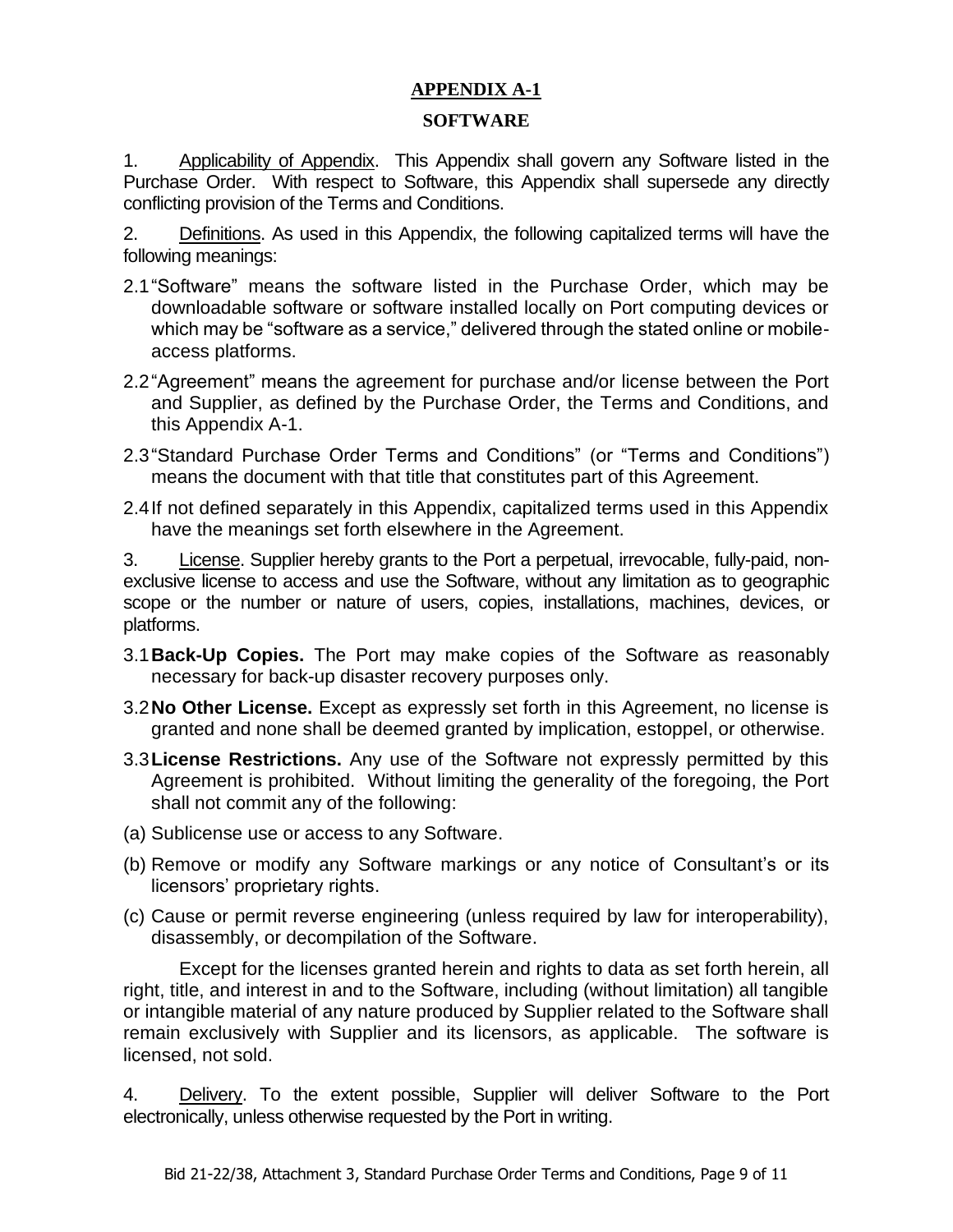5. Installation. Unless otherwise agreed in writing by the Port, and to the extent applicable, Supplier will be responsible for installing the Software on the Port's systems and for ensuring compatibility and that the Software is functioning as intended.

6. Data. As between the Port and Supplier, the Port owns all right, title, and interest in any data that the Port, or others acting on behalf of the Port, have entered into, have associated with, or have otherwise prepared for use in or with the Software ("Port Data").

Within thirty (30) days of the expiration or termination of the Agreement for any reason, Supplier shall, at no charge to the Port and without the Port's request, export and deliver to the Port all data input into the Software, including (without limitation) the Port Data. Supplier shall provide such data to the Port in a format reasonably requested by the Port.

7. Additional Warranties. Cumulative to any representations and warranties in the *Terms and Conditions*:

- 7.1The Software will operate in all material respects as described in its product descriptions and/or documentation provided or published by Supplier.
- 7.2The Software will contain no viruses, Trojan horses, worms, time bombs, trap doors, or other undisclosed code, program routine, device, or other feature or hidden file designed to damage, delete, disable, deactivate, interfere with or otherwise harm the Software or any hardware, software, data, or other programs of the Port.
- 7.3Where the Software involves any access, collection, handling or storage of personally-identifiable information or other Port data by Supplier (or through or at Supplier's computer systems), Supplier will use all commercially reasonable best practices to ensure the security, safety, and integrity of all such information and data.
- 7.4Supplier has all right, title, and authority necessary to grant any licenses or provide any Software or related services under this Agreement, including without limitation the absence of any contractual or other obligations that conflict with this Agreement or limit, restrict, or impair the rights granted under this Agreement
- 7.5The Software will not infringe or otherwise violate the patent rights, copyright, trade secret, trade name, trademark, service mark or any other intellectual-property or proprietary right of any person or persons.

8. Additional Indemnification and Liability Provisions. Cumulative to any provisions on indemnification and liability in the *Terms and Conditions*, to the fullest extent permitted by law, the Supplier shall defend (with legal counsel chosen or approved by the Port Attorney), indemnify and hold harmless the Indemnitees from all loss, cost, damage, expense, liability or claims, in law or in equity, including paralegal and attorneys' fees (including costs attributable to in-house paralegals and attorneys), Port staff costs, court costs, litigation expenses and fees of expert consultants or expert witnesses, that may at any time arise from or relate to, directly or indirectly, in whole or in part, from: (1) any claim of infringement of the patent rights, copyright, trade secret, trade name, trademark, service mark or any other intellectual-property or proprietary right of any person or persons in consequence of the use by Port, or any of the other Indemnitees, of the Software; or (2) any claim of unauthorized collection, disclosure, use, access, destruction, or modification, or inability to access, or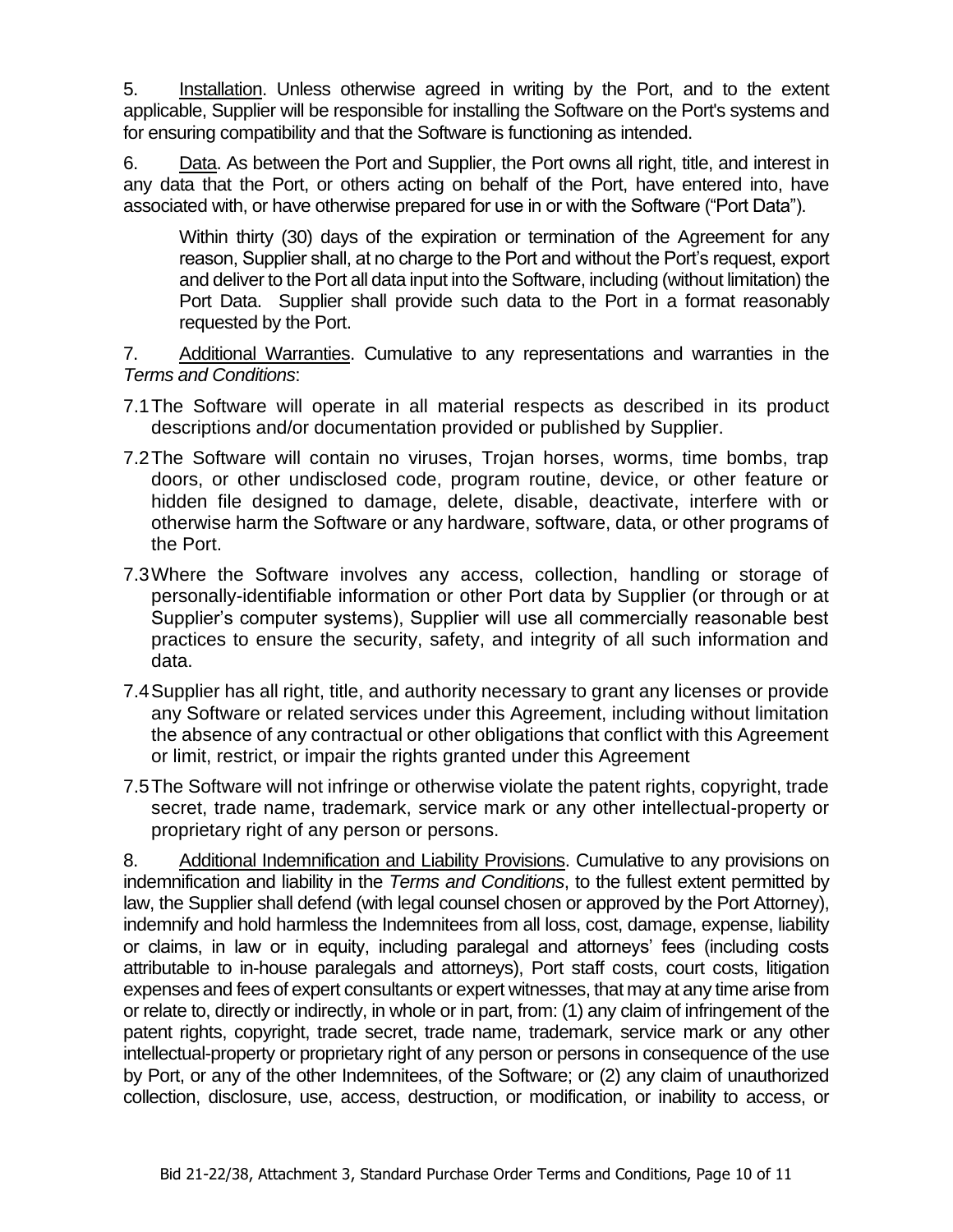failure to provide data, by any person or persons in consequence of any act or omission by Supplier.

9. Additional Bankruptcy Provisions. All rights and licenses granted under or pursuant to this Agreement are and shall be deemed to be, for purposes of Section 365(n) of the U.S. Bankruptcy Code, licenses of rights to "intellectual property," as defined under Section 101 of the U.S. Bankruptcy Code. The parties agree that the Port, as a licensee of such rights under this Agreement, will retain and may fully exercise all of its rights and elections under the U.S. Bankruptcy Code; however, nothing in this Agreement may be deemed to constitute a present exercise of such rights and elections. Supplier hereby agrees and consents that, in the event an order for relief under the United States Bankruptcy Code has been entered with respect to the Port, the Port will be permitted to assume this Agreement and all licenses set forth herein pursuant to 11 U.S.C. § 365, notwithstanding any right Supplier may have pursuant to 11 U.S.C. § 365(c)(1) to object to such assumption. This consent will constitute an irrevocable consent pursuant to 11 U.S.C. § 365 (c)(1)(B) but only with respect to the Port's assumption of the License (and not with respect to any assignment of this Agreement and the licenses set forth herein).

10. Clarifications regarding Certain Vendors. For clarification, Supplier does not need the Port's prior written consent under Section 2 of the Standard Purchase Order Terms and Conditions — or written subcontracts with incorporation of provisions under Section 21.6 of the Standard Purchase Order Terms and Conditions — with respect to Supplier's use of Internet service providers, co-location facilities, or managed cloud computing service providers that are part of Supplier's usual business operations—and that were not arranged specifically for the Work for the Port or provision of the Software to the Port under this Agreement. Notwithstanding the foregoing, however, where the Work of the Software involves any access, collection, handling or storage of personally-identifiable information or other Port data by Supplier (or through or at Supplier's computer systems), Supplier must gain the Port's prior written approval for the use of any such facilities or providers through which such information or data will be handled or stored outside the United States.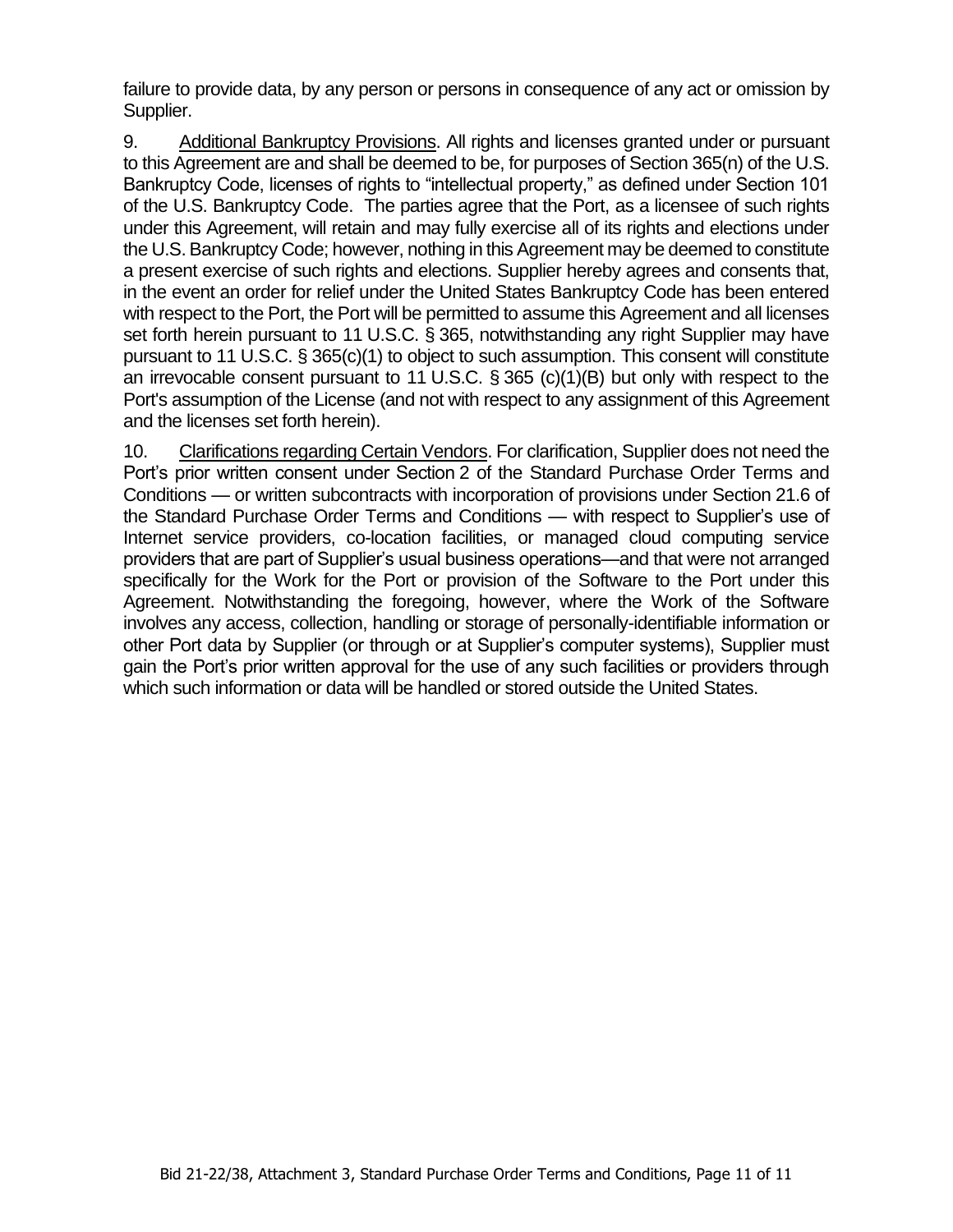

# **Supplier Insurance Requirements**

During any period Supplier performs the Work, and for such additional time as described below, Supplier shall maintain the following insurance with the following provisions:

#### **1. Commercial General Liability Insurance**

- **When Required:** All Suppliers performing Work.
- **Coverage:** Standard ISO Commercial General Liability form.
- **Limits**: \$1,000,000 per occurrence; \$2,000,000 annual general aggregate; \$2,000,000 products and completed operations aggregate; \$1,000,000 each offense for personal and advertising injury.
- **Deductible/Self-Insured Retention:** Not more than \$25,000 per occurrence unless otherwise approved by Port Risk Management.
- **Additional Insured**: The City of Oakland, a Municipal Corporation, Acting by and through its Board of Port Commissioners, Port of Oakland, its commissioners, officers, agents and employees.
- Cross liability/separation of insureds.
- Waiver of subrogation in favor of additional insured.
- If the Work involves construction activities, completed operations coverage must remain in force until at least 5 years after completion and acceptance of the Work.
- If the Work involves the sale of liquor, liquor legal liability insurance.
- If the Work involves construction or demolition work within 50 feet of railroad property, Railroad Protective Liability insurance in the name of the applicable railroad company with limits of at least \$2,000,000 per occurrence or as required by the applicable railroad company.

#### **2. Business Automobile Liability Insurance**

- **When Required:** All Suppliers performing Work.
- **Coverage:** Standard ISO Business Automobile Liability form for all owned (if any), non-owned and hired automobiles.
- **Limits:** \$1,000,000 each accident, except \$5,000,000 for vehicles operating in the South Field, the Aviation Operating Area ("**AOA**"), or any active airfields of the Oakland International Airport.
- **Deductible/Self-Insured Retention:** Not more than \$25,000 per accident unless otherwise approved by Port Risk Management.
- **Additional Insured:** The City of Oakland, a Municipal Corporation, Acting by and through its Board of Port Commissioners, Port of Oakland, its commissioners, officers, agents and employees.
- Waiver of subrogation in favor of additional insured.
- If the Work involves the parking or storage of vehicles, Garagekeeper's Liability insurance.
- If the Work involves valet parking, Valet Liability insurance.

#### **3**. **Workers' Compensation and Employer's Liability Insurance**

- **When Required:** All Suppliers performing Work.
- **Coverage:** Statutory Workers' Compensation and Side B Employer's Liability form.
- **Limits:** Statutory for workers' compensation and \$1,000,000 per accident, \$1,000,000 bodily injury each employee, and \$1,000,000 policy limit for bodily injury by disease, for Employer's Liability.
- **Deductible/Self-Insured Retention:** Not more than \$25,000 per occurrence for Employer's Liability unless otherwise approved by Port Risk Management.
- If Work is performed in or around water (whether in the Port maritime area or elsewhere), U.S. Longshoremen and Harbor Workers Act coverage and, if applicable, Jones Act and Marine Employer's Liability coverage.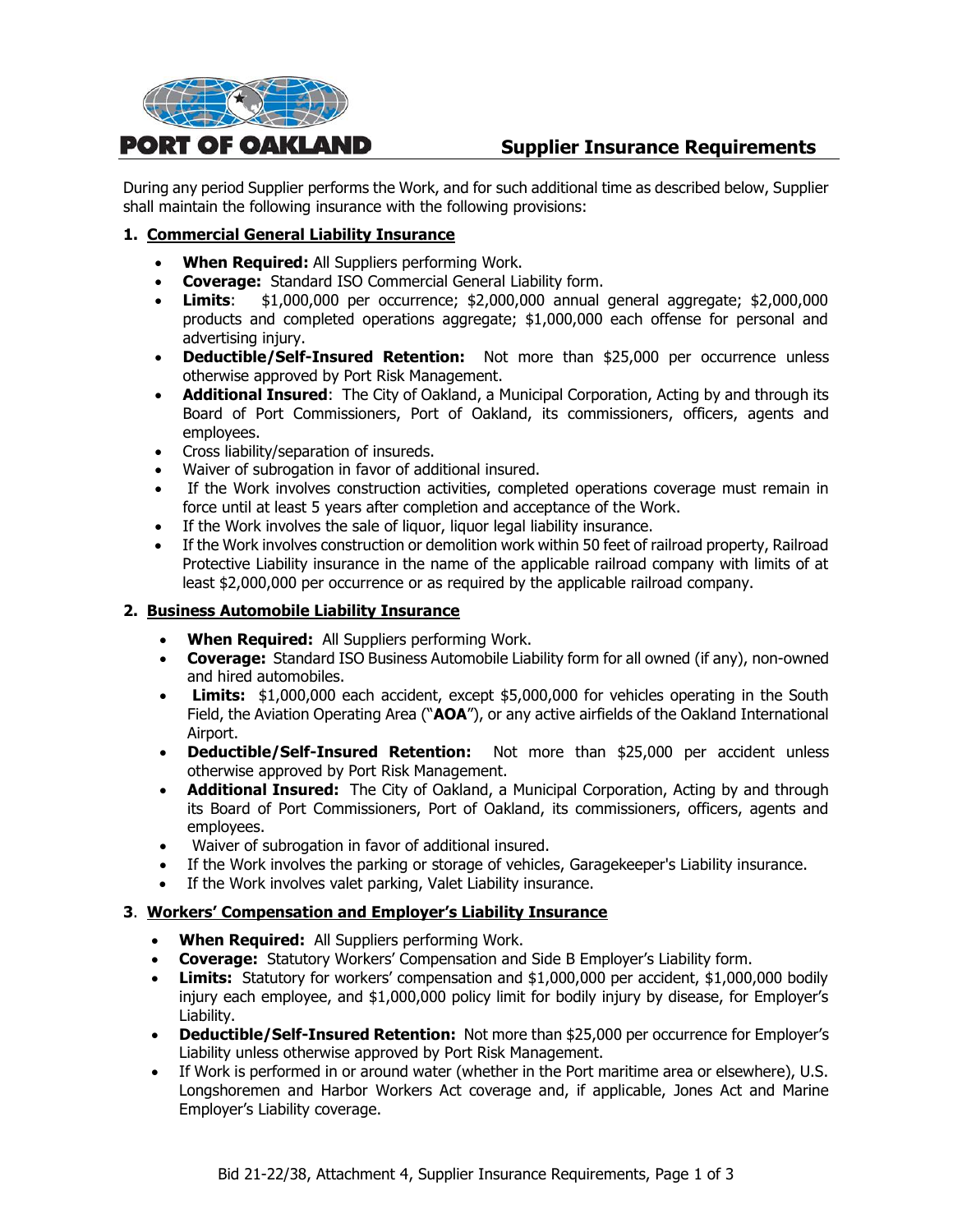• Waiver of subrogation in favor of the City of Oakland, a Municipal Corporation, Acting by and through its Board of Port Commissioners, Port of Oakland, its commissioners, officers, agents and employees.

## **4**. **Professional "Errors and Omissions" Liability Insurance**

- **When Required:** If the Work involves consulting, temporary staffing, design or technology services.
- **Coverage:** For errors and omissions arising out of the Work.
- **Limits:** \$1,000,000 per claim and annual aggregate.
- **Deductible/Self-Insured Retention:** Not more than \$25,000 per claim unless otherwise approved by Port Risk Management.
- **Additional Term:** 2 years after completion and acceptance of the Work.
- If Work involves software or technology services, Technology Liability coverage, including coverage for privacy liability.
- If the Work involves outsourced internet services, Network and Media Liability coverage.

# **5. Contractor's Pollution Legal Liability Insurance**

- **When Required:** If the Work involves any construction activities, or any grading, excavating, underground utilities, piping, trenching, or any Work below the surface of the ground, or involves the hauling or disposal of hazardous or regulated materials.
- **Coverage:** Contractor's Pollution Legal Liability occurrence or claims made form.
- **Limits:** \$1,000,000 per occurrence and \$2,000,000 annual aggregate.
- **Deductible/Self-Insured Retention:** Not more than \$100,000 per occurrence unless otherwise approved by Port Risk Management.
- **Additional Insured:** The City of Oakland, a Municipal Corporation, Acting by and through its Board of Port Commissioners, Port of Oakland, its commissioners, officers, agents and employees.
- Waiver of subrogation in favor of additional insured.
- **Additional Term if Claims Made Form:** 2 years following completion and acceptance of the Work.
- **Definition of "Covered Operations":** All Work performed by Supplier or its contractors or subcontractors.

#### **6. Aviation Insurance**

- **When Required:** If Supplier or its subcontractors utilize aircraft in the Work.
- **Coverage:** Aviation Public Liability and Passenger Liability forms.
- **Limits:** \$1,000,000 combined single limit per accident for use of aircraft with up to 4 seats: such limit shall be \$5,000,000 for use of aircraft with 5 or more seats. However, use of jet aircraft of any size will need to be referred to Risk Management to determine amount of insurance required.
- **Deductible/Self-Insured Retention:** Not more than \$25,000 per accident unless otherwise approved by Port Risk Management.
- **Additional Insured:** The City of Oakland, a Municipal Corporation, Acting by and through its Board of Port Commissioners, Port of Oakland, its commissioners, officers, agents and employees.

#### **7. Protection and Indemnity Insurance**

- **When Required:** If Supplier or its subcontractors utilize watercraft/vessels in the Work.
- **Coverage:** Liability for bodily injury and property damage including wreck removal and liability to crew, and SP-23 clause or equivalent, including collision liability.
- **Limits:** \$1,000,000 per person on board the watercraft for bodily injury and property damage, but no less than \$5,000,000 for watercraft of a length of 30 feet to 39 feet and no less than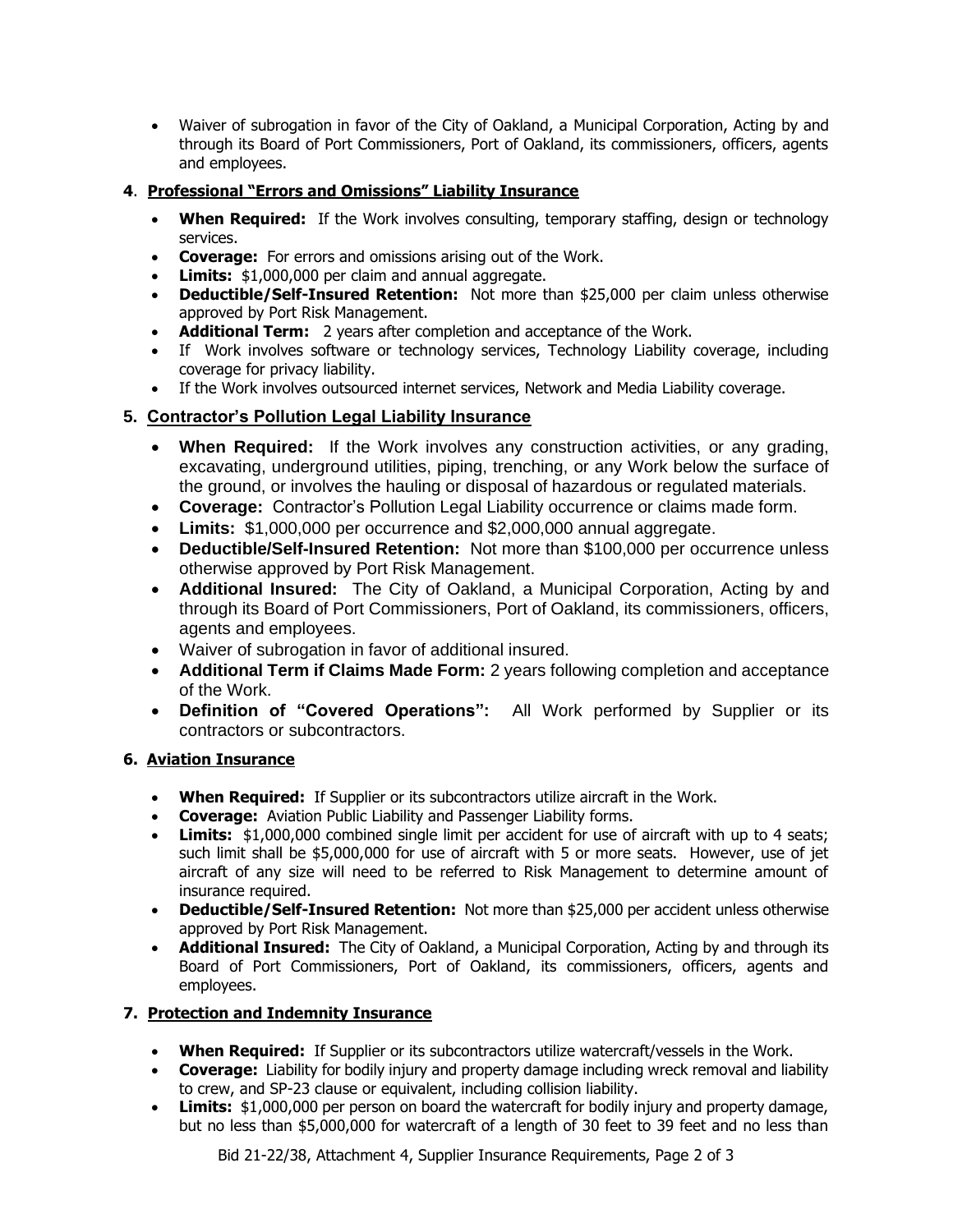\$10,000,000 for watercraft 40 feet and over; any passenger services watercraft will need to be referred to Risk Management to determine amount of insurance required.

- **Deductible/Self-Insured Retention:** Not more than \$25,000 per occurrence unless otherwise approved by Port Risk Management.
- **Additional Insured:** The City of Oakland, a Municipal Corporation, Acting by and through its Board of Port Commissioners, Port of Oakland, its commissioners, officers, agents and employees.
- Waiver of subrogation in favor of additional insured.
- Deletion of any language that limits coverage to additional insured in the event the Limitation of Liability Statute applies.

## **8. Builder's Risk/Equipment Installation Insurance**.

- **When Required:** If Work involves new construction of buildings or facilities, or the renovation of existing buildings or facilities.
- **Coverage: "**All risk" or "special form" perils, earthquake and terrorism, including risks from testing of equipment, and delayed completion coverage for soft costs.
- **Limits:** Full replacement cost value of the construction, covering the entire Work, including all materials and equipment that are or will be incorporated into the construction, or stored at the construction site or offsite, and including materials or equipment in the course of transportation.
- **Deductible/Self-Insured Retention:** Not more than \$25,000 per occurrence unless otherwise approved by Port Risk Management.
- **Term:** Until final completion and acceptance of the Work and for 2 years for delayed completion coverage.
- **Additional Insured and Loss Payee:** The City of Oakland, a Municipal Corporation, Acting by the through its Board of Port Commissioners.
- Waiver of subrogation in favor of additional insured and its commissioners, officers, agents and employees.
- Primary and non-contributory with any insurance, retention or self-insurance of the Port.

#### **Other Insurance Requirements:**

- **Notice of Cancellation**. Supplier or Supplier's agent must provide 30-days prior written notice to the Port Risk Management Department of any insurance policy cancellation, except 10-days prior written notice for non-payment of premium.
- **Proof of Insurance/Insurer Rating**. Supplier must deliver to the Port Risk Management Department, prior to the commencement of the Work, certificates of insurance evidencing all required insurance and additional insured status for the Port. All required insurance shall be provided by insurance companies with current A.M. Best ratings of A- VII or better. Please send certificates and other required information to:

Port of Oakland Attn: Risk Management Dept. 530 Water Street Oakland, Ca 94607 Email: risktransfer@portoakland.com

**Conversion to OCIP**. The Port reserves the right to include the Purchase Order in an Owner Controlled Insurance Program ("OCIP"), upon written notice to Supplier. In that event, Supplier agrees to comply with all requirements of the OCIP.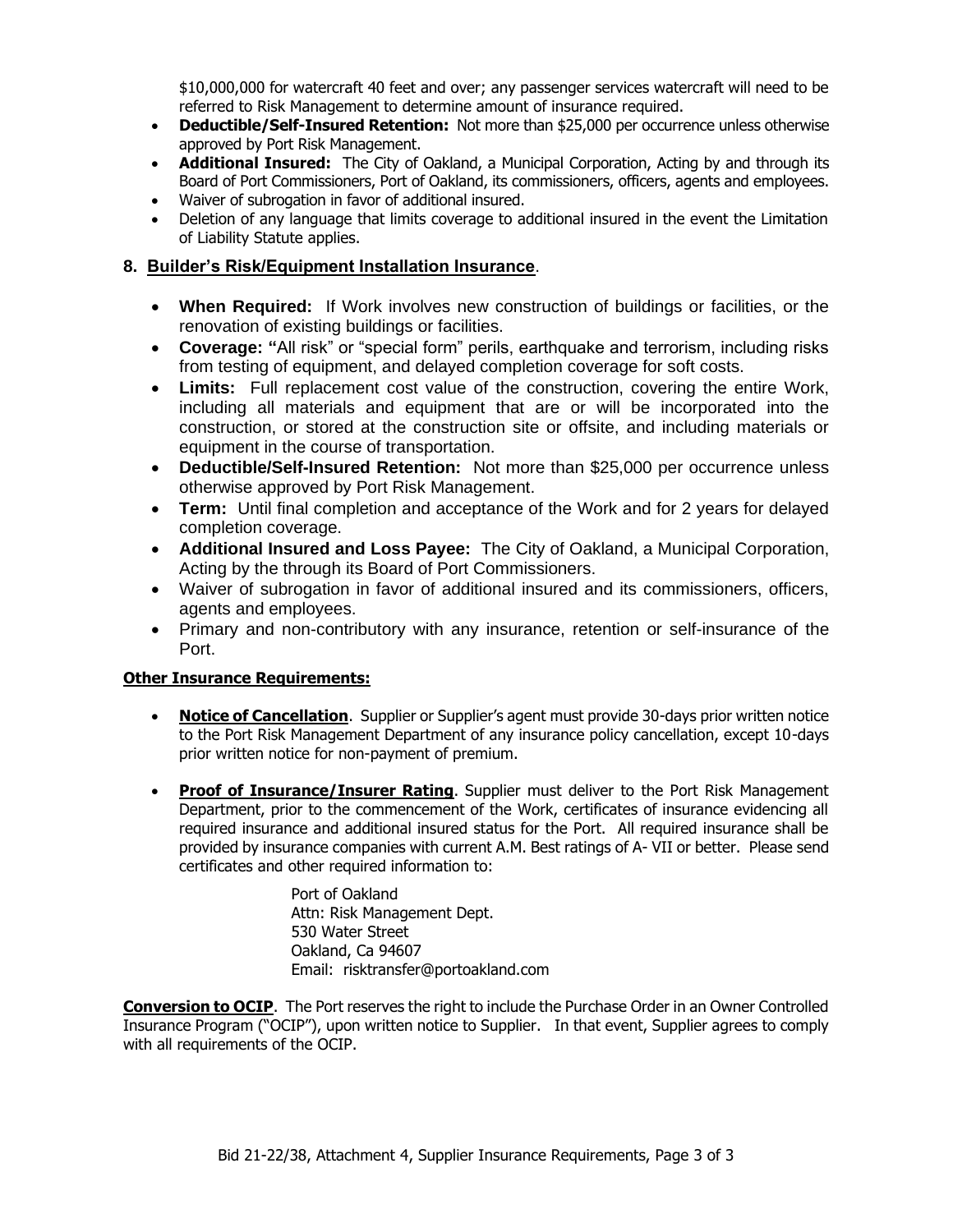

#### **Bid No. 21-22/38 – Easy Load or Low Boy Trailer**

(To Be Executed by Bidder and Submitted with the Bid)

|  | declare as follows: |
|--|---------------------|
|  |                     |

That I am the the set of the set of the set of the set of the party of the party making the attached Bid; that the attached Bid is not made in the interest of, or on behalf of, any undisclosed person, partnership, company, association, organization, or corporation; that the Bid is genuine and not collusive or sham; that the Bidder has not directly or indirectly induced or solicited any other Bidder to put in a false or sham Bid, or that anyone shall refrain from Bidding; that the Bidder has not in any manner, directly or indirectly, sought by agreement, communication, or to fix any overhead, profit, or cost element of the Bid price, or that of any other Bidder, or to secure any advantage against the public body awarding the Contract (or Purchase Order) of anyone interested in the proposed contract; that all statements contained in the Bid are true; and further, that the Bidder has not, directly or indirectly, submitted his or her Bid price or any breakdown thereof, or the contents thereof, or divulged information or data relative thereto, or paid, and will not pay, any fee to any corporation, partnership, company, association, organization, Bid depository, or to any member or agent thereof to effectuate a collusive or sham Bid.

Any person executing this declaration on behalf of a proposer that is a corporation, partnership, joint venture, limited liability company, limited liability partnership, or any other entity, hereby represents that he or she has full power to execute, and does execute, this declaration on behalf of the Bidder.

I declare under penalty of perjury under the laws of the State of California that the foregoing is true and correct.

Executed this \_\_\_\_\_\_\_\_\_\_\_\_ day of \_\_\_\_\_\_\_\_\_\_\_\_\_\_\_\_\_\_\_\_\_\_\_\_\_\_, 20\_\_, at

\_\_\_\_\_\_\_\_\_\_\_\_\_\_\_\_\_\_\_\_\_\_\_\_\_\_\_\_\_, \_\_\_\_\_\_\_\_\_\_\_\_

Signature

\_\_\_\_\_\_\_\_\_\_\_\_\_\_\_\_\_\_\_\_\_\_\_\_\_\_\_\_\_\_\_\_\_\_\_\_\_\_\_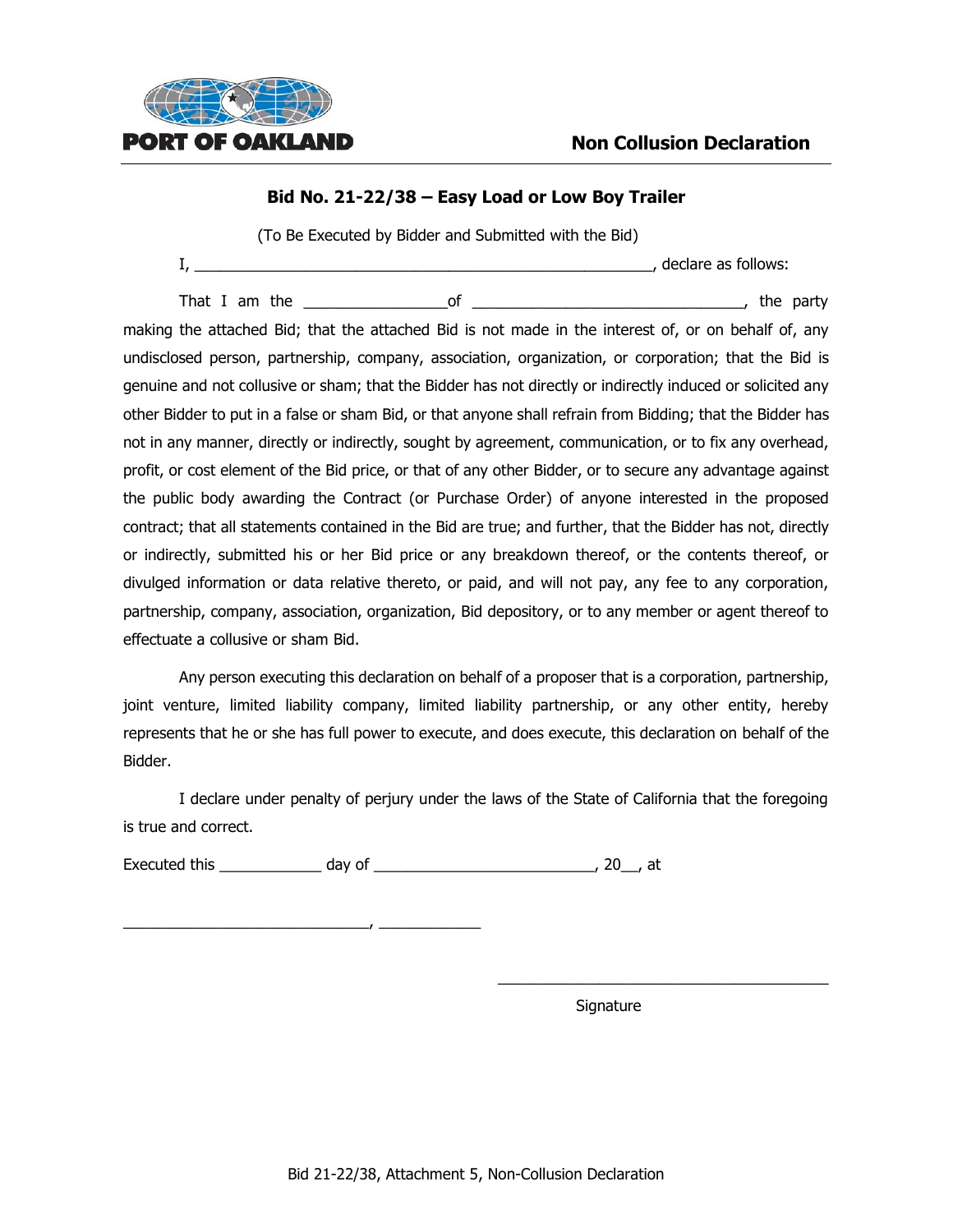

# **City of Oakland City Charter § 728 Living Wage Information**

#### **EMPLOYERS SUBJECT TO §728 OF THE CITY CHARTER MUST COMPLY WITH THE FOLLOWING REQUIREMENTS:**

- 1) Pay all non-exempt employees the living wage rates (As of July 1, 2021, \$17.56 without health benefits or \$15.30 with health benefits). Port Ordinance No. 3666, as amended also requires that covered businesses provide employees at least twelve compensated days off per year, including holidays.
- 2) Pay at least \$2.26 per hour worked toward the provision of health care benefits for employees and/or their dependents, if the employer claims credit for health benefits.
- 3) **Provide written notification to each current and new employee, at time of hire, of his or her rights to receive the benefits under the provisions of these regulations.** The notification shall be provided in English, Spanish and other languages spoken by a significant number of the employees, and shall be posted prominently in communal areas at the work site. A copy of said notification is available from the Port Division of Social Responsibility.
- 4) Provide all employees earning less than \$12/hour notification in English, Spanish, and any other language spoken by a significant number of employees of their right to advance Earned Income Credit payments.
- 5) **Maintain a list of the name, address, date of hire, occupation classification, rate of pay, benefits paid for each of its employees, and compensated time off - and submit this list to the Port's Social Responsibility Division, Attention: Amy Tharpe, Living Wage Compliance Officer, by March 31st, June 30th, September 30th, and December 31st of each year.** If a covered employer has obtained a waiver from the Port Board of Directors, then the employer must still submit an annual payroll report covering each of its employees by December 31st of each year. Failure to provide the list within five days of the due date will result in a penalty of \$500 per day. Covered employers shall maintain payrolls and basic records for all employees and shall preserve them for a period of at least three years after the close of the compliance period.
- 6) Require subcontractors, tenants and subtenants, or licensees who are covered by these requirements to comply with the provisions of these regulations. **Covered employers shall be responsible for including language committing the subcontractor's, tenant's or licensee's agreement to comply, in the contract with the subcontractor**. Covered employers shall submit a copy of such subcontracts or other such agreements to the Port Division of Social Responsibility.
- 7) Permit authorized Port representatives access to work sites and, with employee consent, relevant payroll records for the purpose of monitoring compliance with these regulations, investigating employee complaints of non-compliance and evaluating the operation and effects of these regulations, including the production for inspection and copying of its payroll records for any or all of its employees for the applicable compliance period. Permit a representative of the labor organizations in its industry to have access to its workforce at the Port during nonworking time and in non-work areas to ensure compliance.

Employers who fail to submit documents, declarations or information required to demonstrate compliance with these regulations shall be deemed noncompliant or non-responsive and subject to the remedies as set forth in §728.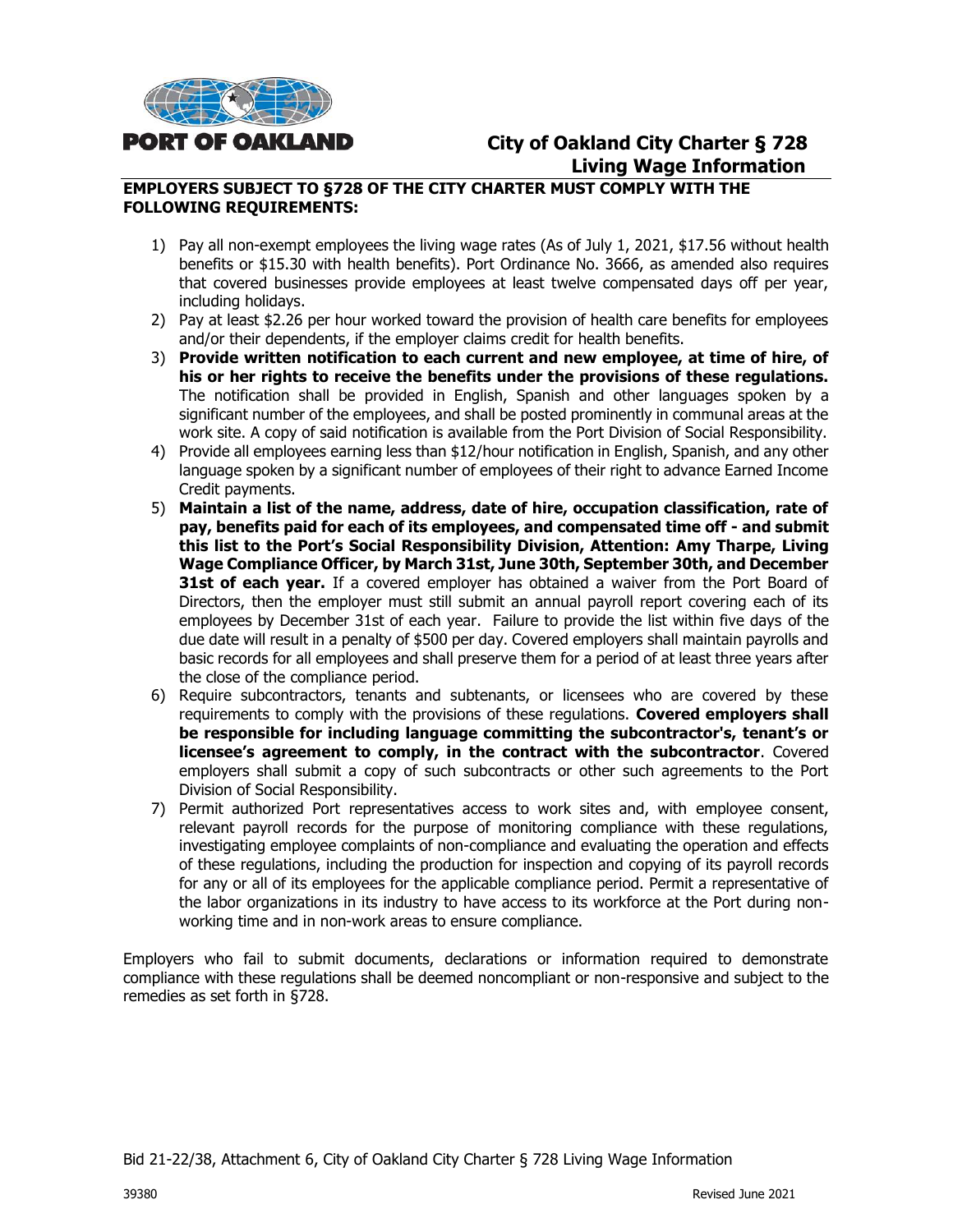

#### **COVERED BUSINESS CHECKLIST WRITE YES/NO ANSWER IN APPROPRIATE BOX:**

- 1.  $\Box$  Is the Business entering into a contract, tenancy agreement or subordinate agreement (such as, subcontract, subtenancy, or sublicense) with the Port? If no, go on to question 2. If yes, go to question 3.
- 2. **Has the Business amended an existing contract, tenancy agreement or subordinate** agreement at any time since April 2002? If no to 1 and 2, stop here: the business is not covered. If yes, go to question 3.
- 3. Is the contract with Aviation or Maritime divisions for a value of greater than \$50,000 over the life of the contract (over the next five years if contract is for less than a year and expected to be renewed or extended)? If no, stop here; the contract is not covered. If yes, go to question 4.
- 4. Is the contract for service other than the delivery of products, equipment or commodities? If no, stop here: the business is not covered. If yes, go to question 5.
- $5.$  Does the Business employ more than 20 employees who spend at least 10 hours per week (4 hours per week if part time employees) working under the contract with the Port or on Port property? Indicate the number of employees that are employed by the Contractor\_\_\_\_\_\_\_\_\_. If no, stop here the business is not covered. If yes, go to question 6, exemptions for specified employees of a covered employer.

#### **All employees of a covered employer are required to be provided compensation and other benefits as provided under §728 of the Charter, except for specified employees exempt under the following exemptions. The following questions should be answered for each employee.**

- 6. Does the employee work less than 25% of his/her time (10 hours per week for full time employee) under the contract with the Port? If yes, stop here; the specified employee is exempt. If no, go to question 7.
- 7. Is the employee under 21 years of age, employed by a government agency or nonprofit for after school or summer employment, or as a trainee for 90 days or less? If yes, stop here; the specified employee is exempt. If no, go to question 8.
- 8.  $\Box$  Has the Business obtained a waiver that covers the employee? If yes, stop here; the specified employee is exempt. If no, go to question 9.
- 9.  $\Box$  Is the employee participating in a bona-fide temporary job-training program in which a significant part of the compensation consists of acquiring specialized knowledge, abilities or skills in a recognized trade? If yes, stop here; the specified employee is exempt. If no, go to question 10.

Bid 21-22/38, Attachment 6-A, Employer Self-Evaluation for Port of Oakland Living Wage, Page 1 of 2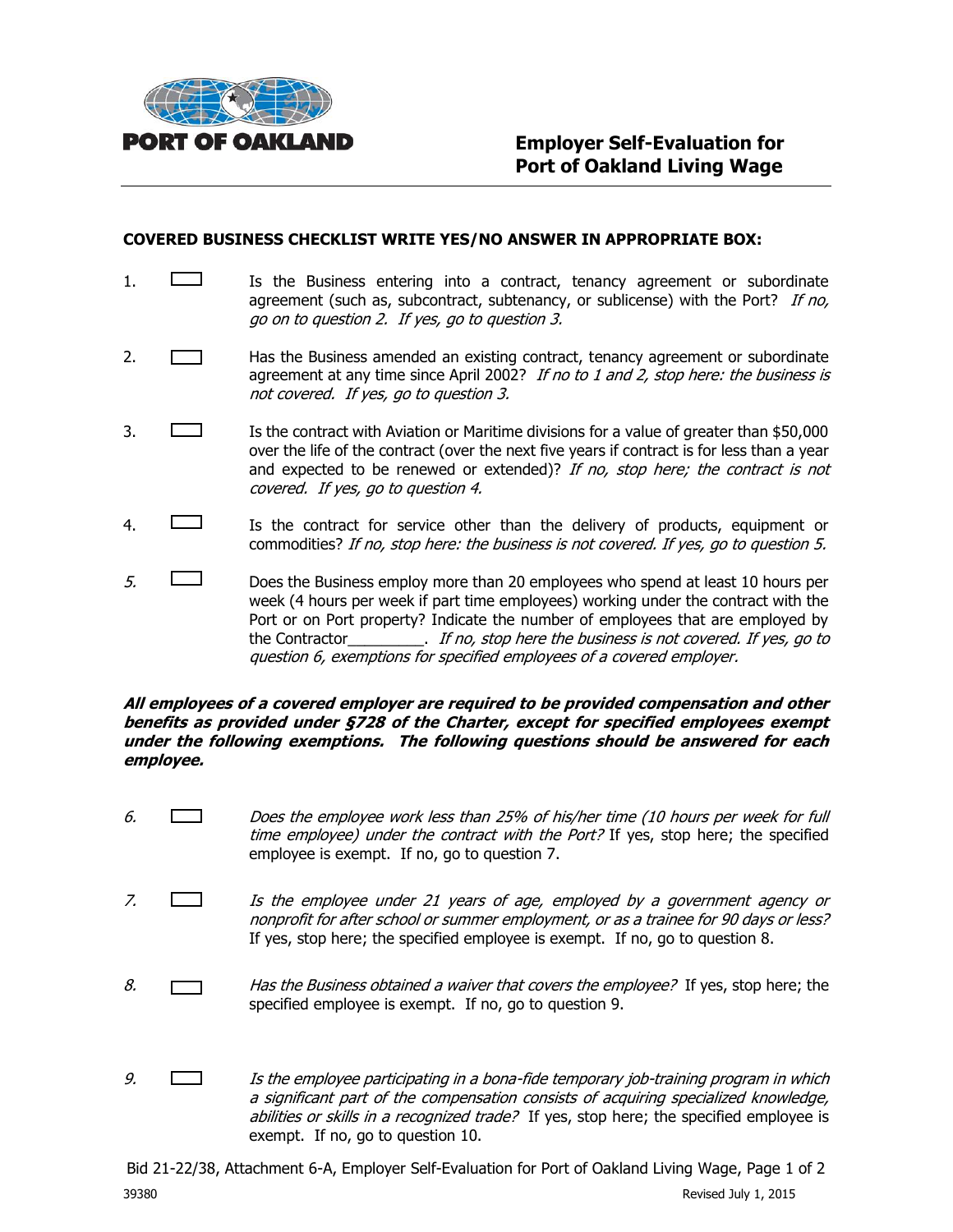- 10.  $\Box$  Is the employee a volunteer who is not compensated other than for incidental expenses or stipends? If yes, stop here; the specified employee is exempt. If no, go to question 11.
- 11. Is the employee working for the Business less than 20 hours per week for a period of 6 months or less? If yes, stop here the specified employee is exempt. If no, go to question 12.
- 12.  $\Box$  Of the remaining employees (employees for which no exemption applies as indicated by your answers to questions 6 through 11), are there 20 or fewer non-exempt employees working for the employer under the Port Contract? If yes, stop here; each of the remaining specified employee(s) is/are exempt. If no, each of the remaining specified employee(s) is covered by §728.

The undersigned authorized representative of Contractor hereby certifies under penalty of perjury that all of the information on this form is true and accurate.

| Company Name               | Signature of Authorized Representative |  |
|----------------------------|----------------------------------------|--|
| Address                    | Type or Print Name & Title             |  |
| Area Code and Phone        | <b>Email Address</b>                   |  |
| Name of Primary Contact    | Date                                   |  |
| Project Name (Be Specific) |                                        |  |

# **Submit Completed Checklist To:**

Kimberly Wilson

#### **Port of Oakland**

Social Responsibility Division 530 Water Street Oakland, CA 94607 Phone: (510) 627-1390 Email: [kwilson@portoakland.com](mailto:kwilson@portoakland.com)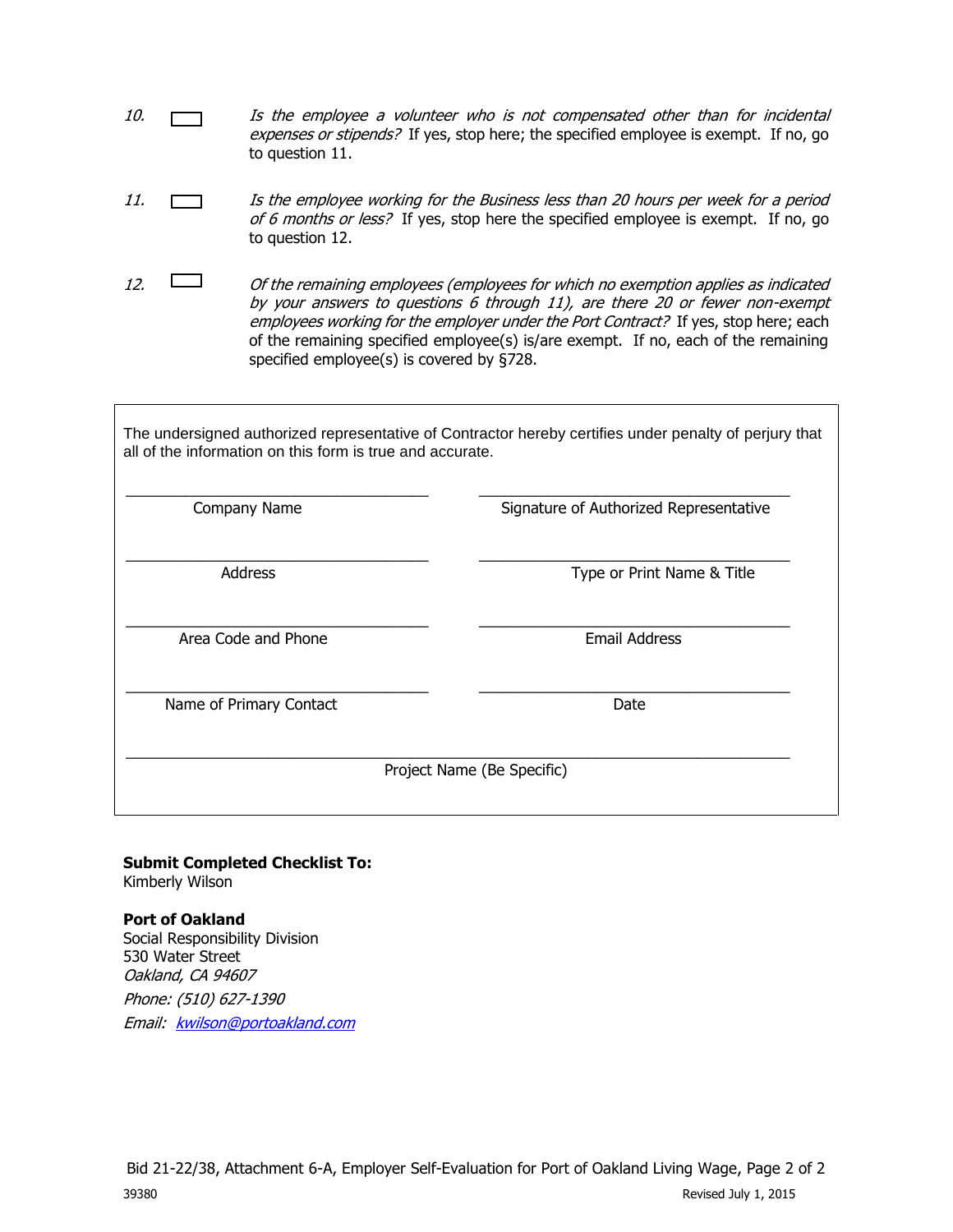

# **Certificate of Compliance – Living Wage**

The City of Oakland Living Wage Charter §728 ("§728") and Port Ordinance No. 3666 ("Ordinance 3666") as amended, provide that certain employers that enter into a contract, lease, license (or a subcontract, sublease, sublicense, or other agreement) with the Port for \$50,000 or more over the term of the contract and certain recipients of Port financial assistance for \$50,000 or more shall pay a prescribed minimum level of compensation to their covered employees ("Employees").

The undersigned ("Contractor") submits this certificate under penalty of perjury and as a condition of payment of its invoice(s) for service provided under the **Example 2** agreement between the Port and Contractor.

- 1) Contractor hereby certifies that it is in compliance with §728 and Ordinance 3666 with respect to all non-exempt Employees of Contractor engaged in Port-related employment or work on Port property.
- 2) Contractor herby acknowledges that the Port is relying on Contractor's certification of compliance with §728 and Ordinance 3666 as a condition of payment of Contractor's invoice(s).
- 3) Contractor understands that it may be subject to fines or penalties for noncompliance with §728 and Ordinance 3666 up to and including potential fines of \$500 per day until Contractor complies.
- 4) Contractor hereby certifies that claims, records and statements relating to Contractor's compliance with §728 and Ordinance 3666 are true and accurate, that such claims, records and statements are made with the knowledge that the Port will rely on such claims, records and statements, and that such claims, records and statements are submitted to the Port for the express benefit of Contractor's employees engaged in Port-related employment or work on Port property.

#### **Please check the appropriate box and sign below**

- П Contractor hereby certifies its compliance with all of its obligations under §728 and Ordinance 3666;
- Contractor hereby certifies that all Employees of Contractor working under Contractor's contract  $\Box$ with the Port are compensated at wage rate(s) greater than \$12.00 per hour;
- П Contractor hereby certifies that it is not currently covered by §728 or Ordinance 3666. Contractor further certifies that should §728 or Ordinance 3666 become applicable, Contractor will comply with all of its Living Wage obligations.

All terms used herein and not defined shall have the meaning ascribed to such terms in §728 and Ordinance 3666.

The undersigned authorized representative of Contractor hereby certifies under penalty of perjury that all of the information on this form is true and accurate.

\_\_\_\_\_\_\_\_\_\_\_\_\_\_\_\_\_\_\_\_\_\_\_\_\_\_\_\_\_\_\_\_\_\_\_\_ \_\_\_\_\_\_\_\_\_\_\_\_\_\_\_\_\_\_\_\_\_\_\_\_\_\_\_\_\_\_\_\_\_\_\_\_\_ Company Name **Signature of Authorized Representative** 

\_\_\_\_\_\_\_\_\_\_\_\_\_\_\_\_\_\_\_\_\_\_\_\_\_\_\_\_\_\_\_\_\_\_\_\_ \_\_\_\_\_\_\_\_\_\_\_\_\_\_\_\_\_\_\_\_\_\_\_\_\_\_\_\_\_\_\_\_\_\_\_\_\_ Address **Address** Type or Print Name & Title

Phone and Email Date and Email Date Date and Email Date Date Date Date Date

Project Name (Be Specific)

**Submit to:** Kimberly Wilson, Port of Oakland, Social Responsibility Division, 530 Water Street, Oakland, CA 94607. Email: [kwilson@portoakland.com](mailto:kwilson@portoakland.com)

\_\_\_\_\_\_\_\_\_\_\_\_\_\_\_\_\_\_\_\_\_\_\_\_\_\_\_\_\_\_\_\_\_\_\_\_ \_\_\_\_\_\_\_\_\_\_\_\_\_\_\_\_\_\_\_\_\_\_\_\_\_\_\_\_\_\_\_\_\_\_\_\_\_

\_\_\_\_\_\_\_\_\_\_\_\_\_\_\_\_\_\_\_\_\_\_\_\_\_\_\_\_\_\_\_\_\_\_\_\_\_\_\_\_\_\_\_\_\_\_\_\_\_\_\_\_\_\_\_\_\_\_\_\_\_\_\_\_\_\_\_\_\_\_\_\_\_\_\_\_\_\_\_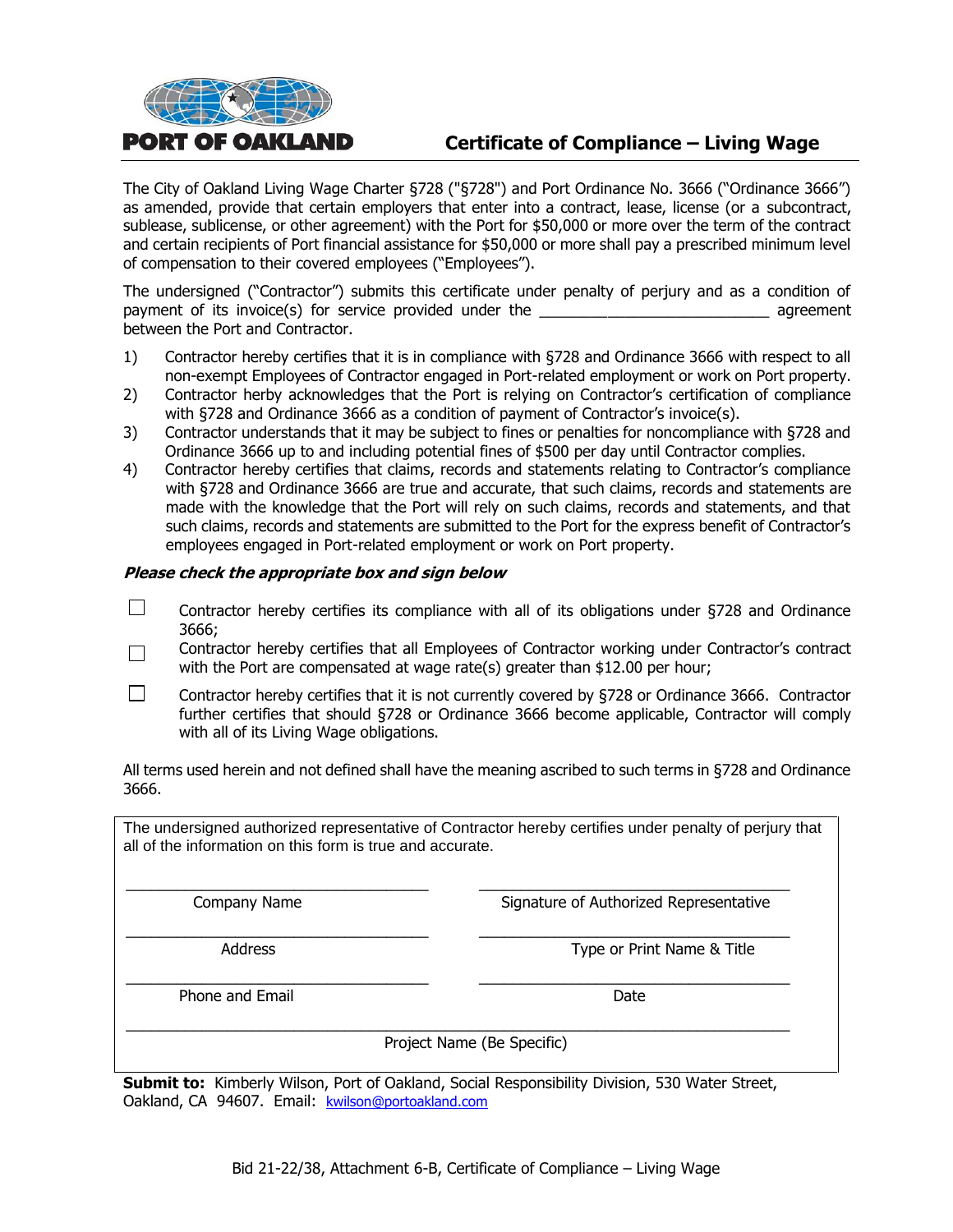

#### **Bid No.: 21-22/38 – Easy Load or Low Boy Trailer**

I hereby certify that I\_\_\_\_\_\_\_\_\_\_\_\_\_\_\_\_\_\_\_\_\_\_\_\_\_\_\_\_\_\_\_\_\_\_\_\_\_\_\_\_\_\_\_\_\_\_\_\_\_\_\_(Legal Name of Bidder/Respondent/Supplier/Consultant/Contractor), has reviewed the Living Wage Requirements, included in this Bid packet and will comply with said Requirement. Upon execution of an Agreement, the selected Bidder will be required to complete the Employer Self-Evaluation for Port of Oakland Form and Certificate of Compliance – Living Wage Form included in this Bid packet, and submit them to the Social Responsibility Division.

I declare under penalty of perjury under the laws of the State of California that the information I have provided herein is true and correct.

> \_\_\_\_\_\_\_\_\_\_\_\_\_\_\_\_\_\_\_\_\_\_\_\_\_\_\_\_\_\_\_\_\_\_\_\_\_\_\_\_\_ **Signature**

> \_\_\_\_\_\_\_\_\_\_\_\_\_\_\_\_\_\_\_\_\_\_\_\_\_\_\_\_\_\_\_\_\_\_\_\_\_\_\_\_\_ Print Name

> \_\_\_\_\_\_\_\_\_\_\_\_\_\_\_\_\_\_\_\_\_\_\_\_\_\_\_\_\_\_\_\_\_\_\_\_\_\_\_\_\_ Title

> \_\_\_\_\_\_\_\_\_\_\_\_\_\_\_\_\_\_\_\_\_\_\_\_\_\_\_\_\_\_\_\_\_\_\_\_\_\_\_\_\_ Date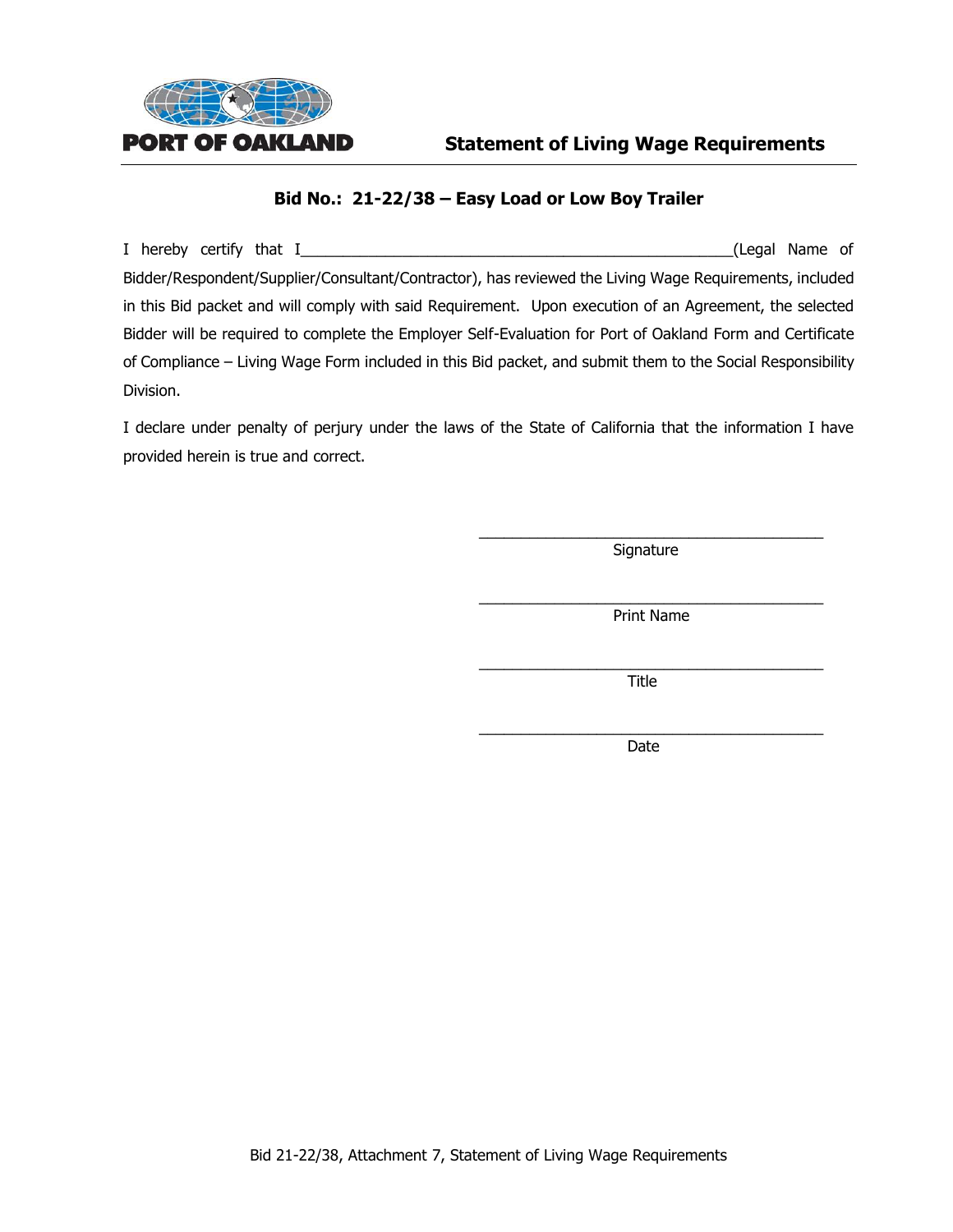

# **Bid No.: 21-22/38 – Easy Load or Low Boy Trailer**

I hereby certify that I\_\_\_\_\_\_\_\_\_\_\_\_\_\_\_\_\_\_\_\_\_\_\_\_\_\_\_\_\_\_\_\_\_\_\_\_\_\_\_\_\_\_\_\_\_\_\_\_\_(Legal Name of Bidder/Supplier/Consultant/Contractor), will not discriminate against any employee or applicant for employment because of race, color, religion, sex, national origin, ancestry, age (over 40), physical or mental disability, cancer-related medical condition, a known genetic pre-disposition to a disease or disorder, veteran status, marital status, or sexual orientation.

I declare under penalty of perjury under the laws of the State of California that the information I have provided herein is true and correct and is of my own personal knowledge.

> \_\_\_\_\_\_\_\_\_\_\_\_\_\_\_\_\_\_\_\_\_\_\_\_\_\_\_\_\_\_\_\_\_\_\_\_\_\_\_\_\_ **Signature**

> \_\_\_\_\_\_\_\_\_\_\_\_\_\_\_\_\_\_\_\_\_\_\_\_\_\_\_\_\_\_\_\_\_\_\_\_\_\_\_\_\_ Print Name

> \_\_\_\_\_\_\_\_\_\_\_\_\_\_\_\_\_\_\_\_\_\_\_\_\_\_\_\_\_\_\_\_\_\_\_\_\_\_\_\_\_ Title

> \_\_\_\_\_\_\_\_\_\_\_\_\_\_\_\_\_\_\_\_\_\_\_\_\_\_\_\_\_\_\_\_\_\_\_\_\_\_\_\_\_ Date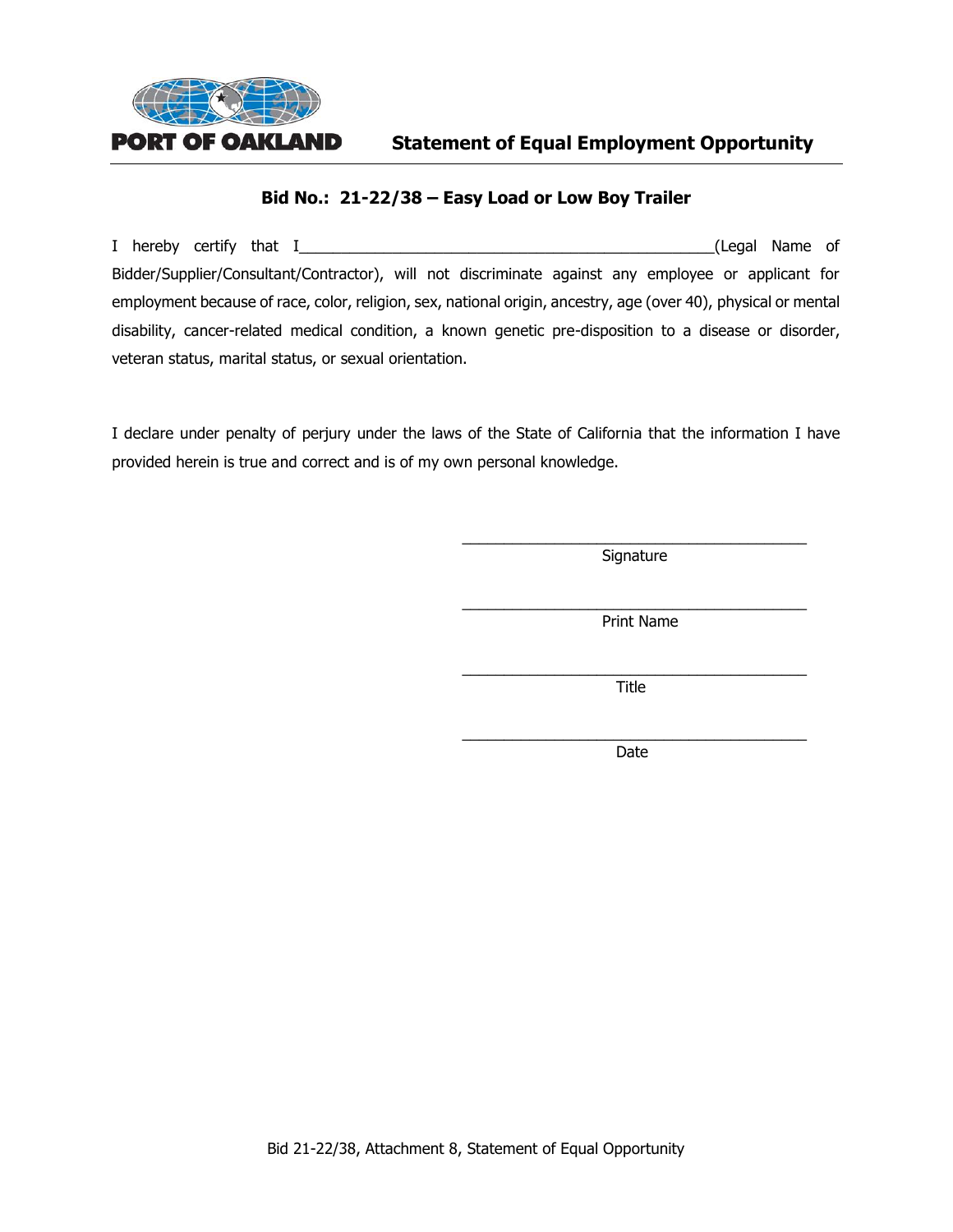

# **Bid No.: 21-22/38 – Easy Load or Low Boy Trailer**

The Port of Oakland (referred to herein as "Buyer") is soliciting competitive bids to purchase one Easy Load or Low Boy Trailer for our Vehicle and Equipment Services Department. The Port will only purchase **new** work trailer; therefore, refurbished or used are not acceptable. The trailer shall be delivered completely assembled, serviced and ready to operate. All bidders must submit all manufacturer specifications, warranties, and other relevant information with their bid.

The bidder shall confirm to have sourced commercial trailer submitted in this offer from Manufacturer or through Manufacturer Authorized Channels only, in accordance with all applicable laws and policies at the time of purchase. In the event the products have been acquired from unauthorized channels, the Port of Oakland further reserves the right to return the products for a full refund.

# **A. Easy Load or Low Boy Trailer Specifications and Required Equipment/Options:**

**NOTE:** The Port will accept approved equivalents, but the Port reserves the right to determine equivalency. Specification must be identical or better when compared with the manufacturer's model and required equipment/options identified below. If bidding an equivalent or better product, bidder must submit all manufacturer's specifications and warranties for comparison. The Port will be the sole determinant if the product meets the Port's operational needs and specification.

#### **I. Trailer Information**

# **A. New Murray "EASY LOAD" Model Trailer or Equivalent or Better**

#### **Quantity Needed: 1**

#### **A.1 Standard Specification Features**

- a) 8 Each, 235/75R17.5 Hankook or Continental
- b) 90° Hook on front of Deck for Rear Ramps
- c) Bridge Plates in Gooseneck
- d) Up to 21'-6" Length x 8'-6" Width Deck
- e) 4'-6" Axle Spacing
- f) S-Cam Brakes
- g) Air Ride Suspension
- h) 8-Hole Wheels, Hub Piloted Aluminum
- i) Imron Elite SS Paint
- j) ABS Brakes (2S1M), Automatic Slack Adjusters
- k) LED Lighting
- l) Long Beavertail
- m) Main Frame has 5/8" top & bottom flanges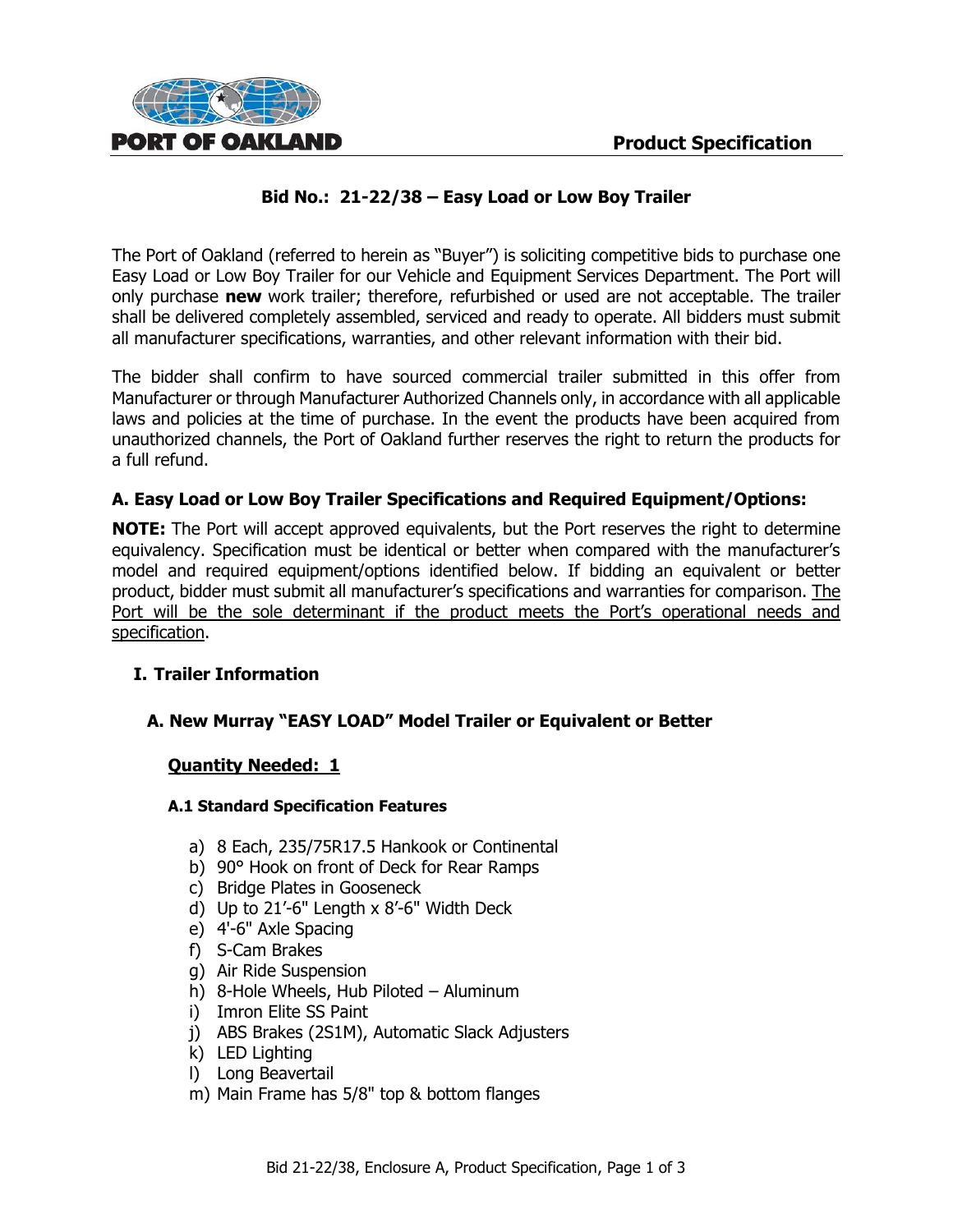# **A.2. Required Options Information:**

- a) Standard Length Wide, Straight Corners, Gooseneck with Single Kingpin
- b) Gooseneck has Straight Rear Apron, Storage Straps, 1 Set Bridgeplates, 5/8" Top - 3/4" Bottom Flanges
- c) 21'-6" Deck; 43'-2" Overall Length; 37'-11 1/2" KP to Last Axle
- d) Main Frame has 5/8'' Top and Bottom Flanges
- e) Plate at rear of Deck on top of crossmembers with edges rolled up 44.5 Inches Wide x 5 Feet Long.
- f) Chain Box 44.5" wide at Rear of Deck with Aluminum Covers (Directly in front of plate)
- g) Decking: (1) 3" HardWood each outside, 2" DougFir inside
- h) Standard "Easyload" Style Rear End with 4 ft.- 6 in. Axle Spacing
- i) Long Beavertail with 5 Ft. Long Ramp Storage
- j) S-Cam Brakes; 12.25'' x 7.5'' Outboard Brake Drums 8 Hole Piloted Hub, 2S1M ABS
- k) 8-Hole Aluminum Wheels 4 Polished
- l) 8 Hankook Tires Size 235/75R17.5
- m) 8 Total D-Rings. 2 on Gooseneck. 4 on Main Frame. 2 on Rear End
- n) Wheel Covers Full Width Set of 4
- o) Wedge Ramps for front loading (Normal 5 Axle) 18" x 10" x 8", 40 lbs
- p) Diamond Loading Ramps 5', 78LB, LD
- q) Truck Ramp Installation with Standard "Z" Style Crossmember

Please visit<https://www.murraytrailer.com/> to view all standard features of the trailer. If bidding an equivalent trailer, the following configuration listed above must be satisfied or have similarities in order for your bid to be considered. Please state proposed equivalent on the Bid Form (or attach a separate sheet explaining the differences) and submit a complete specification sheet.

# **B. Trailer Configuration and Options:**

As listed above the listed trailer is configured with required options selected. Bidders are highly advised to carefully review required specifications/features before submitting a bid. If submitting an equivalent or better trailer, the required trailer might slightly change due to its chassis and build. Thus, bidders must submit a complete specifications sheet for review and comparison.

#### **C. Delivery, Inspection, and Service Manual:**

Delivery required on or before **June 30, 2022**. The unit shall be delivered completely assembled, serviced and ready to operate. Port Staff will inspect the unit for acceptance. In addition, the Port also requires one (1) maintenance manual (if applicable) in either printed form, CD, or thumb drive.

# **D. DMV Registration:**

The successful bidder is responsible for the registration process of the Trailier with the Department of Motor Vehicle (CA exempt plates will be required).